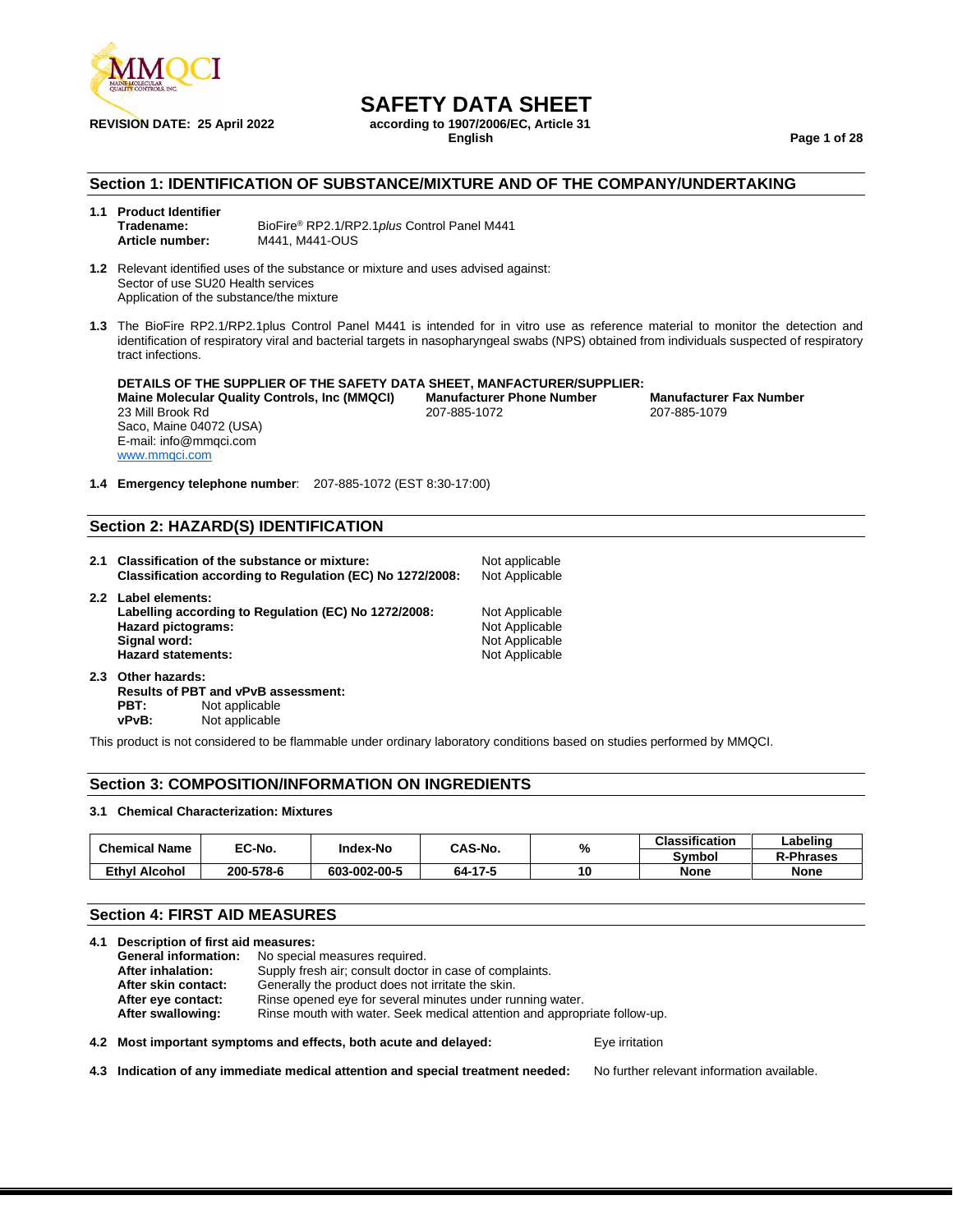

### **SAFETY DATA SHEET**

**REVISION DATE: 25 April 2022 according to 1907/2006/EC, Article 31**

**English Page 2 of 28**

### **Section 5 : FIRE FIGHTING MEASURES**

| 5.1 | Extinguishing media:<br>Suitable extinguishing media:<br>Unsuitable extinguishing media: | Dry powder, Dry sand<br>Do NOT use water jet.                          |
|-----|------------------------------------------------------------------------------------------|------------------------------------------------------------------------|
| 5.2 | Special hazards arising from the substance or mixture:                                   | Carbon oxides                                                          |
| 5.3 | Advice for firefighters:                                                                 | Wear self-contained breathing apparatus for firefighting if necessary. |
| 5.4 | <b>Further information:</b>                                                              | Use water spray to cool unopened containers.                           |
|     |                                                                                          |                                                                        |

### **Section 6: ACCIDENTAL RELEASE MEASURES**

- **6.1 Personal Precautions:** Wear appropriate protective clothing.
- **6.2 Environmental Precautions:** Wipe up with appropriate absorbent material.
- **6.3 Methods and Material for Containment and Cleaning Up:** Normal disposal container
- **6.4. Reference to Other sections: Section 13 Disposal**

### **Section 7: HANDLING AND STORAGE**

- **7.1 Precaution for Safe Handling:** Handle per package insert instructions.
- **7.2 Conditions for Safe Storage:** Store at -25°C to -15°C.
- **7.3 Specific End Use(s):** No further relevant information available

### **Section 8: EXPOSURE CONTROLS / PERSONAL PROTECTION**

- **8.1 Exposure Limit Values:** None
- **8.2 Exposure Controls:** This product is not expected to require special ventilation controls. Facilities storing or using this product should be equipped with an eyewash station.

## **PERSONAL PROTECTIVE EQUIPMENT:**<br>**Respiratory Protection:** None required

**Respiratory Protection:** None required **Eye Protection: Execution:** Safety glasses<br> **Skin Protection:** Lab coat, gloves **Work / Hygiene Practices:** Standard labora **Ventilation:** Normal **Other Protective Equipment:** None required

Lab coat, gloves **Work / Hygiene Practices:** Standard laboratory precautions

### **Section 9 – PHYSICAL AND CHEMICAL PROPERTIES**

| 9.1 | Information on basic physical and chemical properties: |                                           |
|-----|--------------------------------------------------------|-------------------------------------------|
|     | Appearance:                                            | Aqueous solution No data available        |
|     | Odour:                                                 | Fruity                                    |
|     | <b>Odour Threshold:</b>                                | No data available                         |
|     | pH:                                                    | No data available                         |
|     | Melting point/freezing point:                          | No data available                         |
|     | Initial boiling point and boiling range:               | 86°C (186.8°F) (10% ethanol)              |
|     | Flash point:                                           | 44 °C (111 °F) - closed cup (10% ethanol) |
|     | <b>Evaporation rate:</b>                               | No data available                         |
|     | Flammability (solid, gas):                             | No data available                         |
|     | Upper/lower flammability or explosive limits:          | No data available                         |
|     | Vapour pressure:                                       | No data available                         |
|     | Vapour density:                                        | No data available                         |
|     | <b>Relative density:</b>                               | No data available                         |
|     | Water solubility:                                      | No data available                         |
|     | Partition coefficient: n-octanol/water:                | No data available                         |
|     | Auto-ignition temperature:                             | No data available                         |
|     | <b>Decomposition temperature:</b>                      | No data available                         |
|     | Viscosity:                                             | No data available                         |
|     | <b>Explosive properties:</b>                           | No data available                         |
|     | <b>Oxidizing properties:</b>                           | No data available                         |
|     |                                                        |                                           |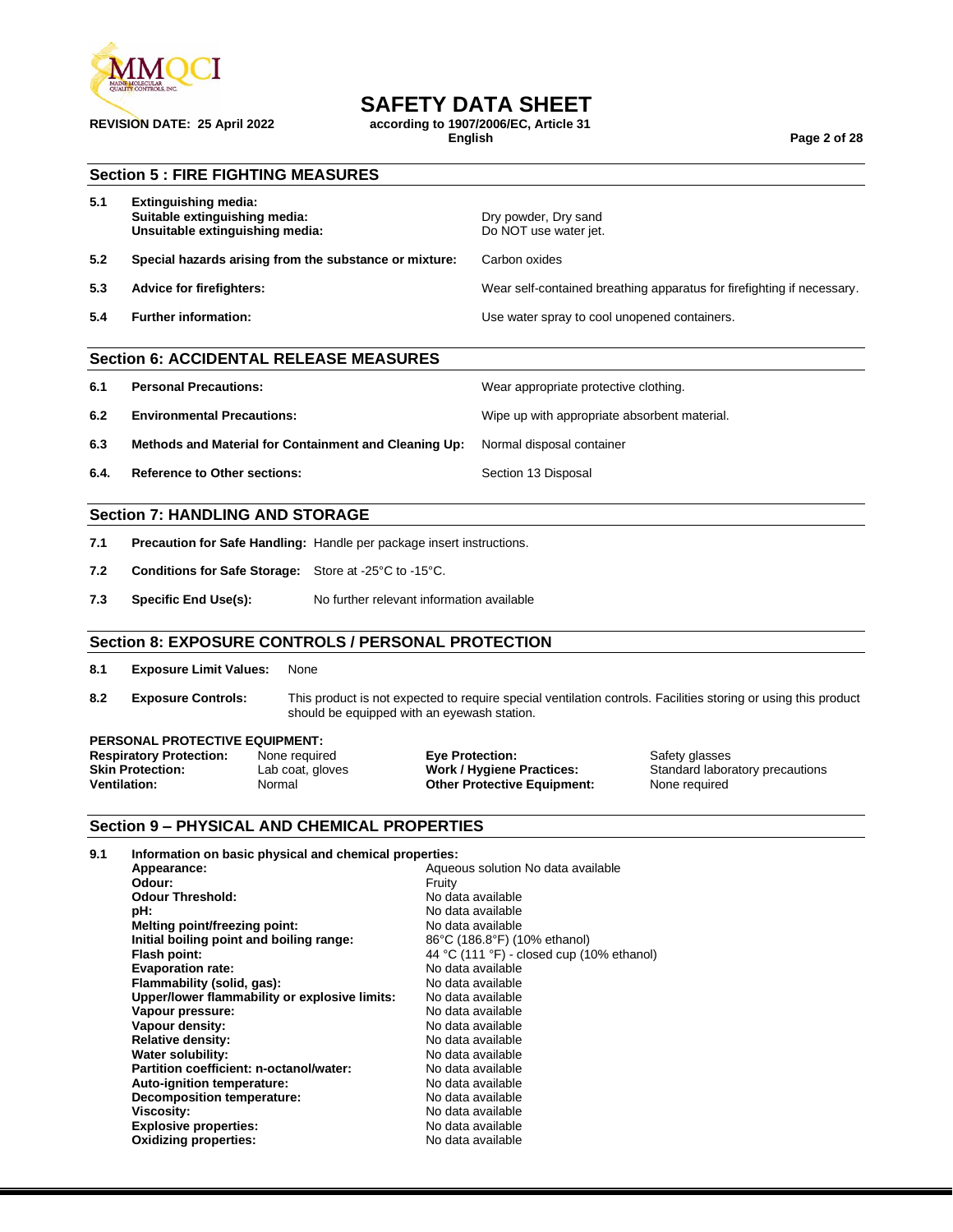

## **SAFETY DATA SHEET**

**REVISION DATE: 25 April 2022 according to 1907/2006/EC, Article 31**

**English Page 3 of 28**

**9.2 Other information:** No data available

|                   | <b>Section 10 - STABILITY AND REACTIVITY</b>                            |                                                       |  |
|-------------------|-------------------------------------------------------------------------|-------------------------------------------------------|--|
| 10.1              | <b>Reactivity:</b>                                                      | No further relevant information available.            |  |
| 10.2 <sub>1</sub> | Chemical stability Thermal decomposition /<br>conditions to be avoided: | No decomposition if used according to specifications. |  |
| 10.3              | Possibility of hazardous reactions:                                     | No dangerous reactions known.                         |  |
| 10.4              | Conditions to avoid:                                                    | No further relevant information available.            |  |
| 10.5              | Incompatible materials:                                                 | No further relevant information available.            |  |
| 10.6              | Hazardous decomposition products:                                       | No dangerous decomposition products known.            |  |
|                   | Section 11 - TOXICOLOGICAL INFORMATION                                  |                                                       |  |

### **Section 11 – TOXICOLOGICAL INFORMATION**

| 11.1 | Information on toxicological effects: |                                                                                                      |  |  |
|------|---------------------------------------|------------------------------------------------------------------------------------------------------|--|--|
|      | Acute toxicity:                       | Based on available data, the classification criteria are not met.                                    |  |  |
| 11.2 | <b>Primary irritant effect:</b>       |                                                                                                      |  |  |
|      | Skin corrosion/irritation:            | Based on available data, the classification criteria are not met.                                    |  |  |
|      | Serious eye damage/irritation:        | Based on available data, the classification criteria are not met.                                    |  |  |
|      |                                       | Respiratory or skin sensitization: Based on available data, the classification criteria are not met. |  |  |
| 11.2 |                                       | CMR effects (carcinogenity, mutagenicity and toxicity for reproduction):                             |  |  |
|      | Germ cell mutagenicity:               | Based on available data, the classification criteria are not met.                                    |  |  |

| Carcinogenicity:<br>Based on available data, the classification criteria are not met.        |  |
|----------------------------------------------------------------------------------------------|--|
| Reproductive toxicity:<br>Based on available data, the classification criteria are not met.  |  |
| STOT-single exposure:<br>Based on available data, the classification criteria are not met.   |  |
| STOT-repeated exposure:<br>Based on available data, the classification criteria are not met. |  |
| Aspiration hazard:<br>Based on available data, the classification criteria are not met.      |  |

### **Section 12 – ECOLOGICAL INFORMATION**

|      | <b>Section 13: DISPOSAL CONSIDERATIONS</b>                                                 |                                                                                                                                                             |
|------|--------------------------------------------------------------------------------------------|-------------------------------------------------------------------------------------------------------------------------------------------------------------|
| 12.6 | Other adverse effects:                                                                     | No further relevant information available.                                                                                                                  |
| 12.5 | Results of PBT and vPvB assessment:<br>PBT:<br>Not applicable.<br>vPvB:<br>Not applicable. |                                                                                                                                                             |
| 12.4 | Mobility in soil:                                                                          | Water soluble, will partition to aqueous phase. Lost within short period through.<br>evaporation and dissolution. Poorly absorbed into soils and sediments. |
| 12.3 | <b>Bioaccumulative potential:</b>                                                          | Low bioaccumulation potential.                                                                                                                              |
| 12.2 | Persistence and degradability:                                                             | Readily biodegradable.                                                                                                                                      |
| 12.1 | Toxicity:<br><b>Aquatic toxicity:</b>                                                      | Regarded as having low toxicity to aquatic organisms.                                                                                                       |

| 13.1 | <b>Waste Treatment Methods:</b>                                                | Dispose of unused product, spilled substance and waste in normal disposal container.                   |
|------|--------------------------------------------------------------------------------|--------------------------------------------------------------------------------------------------------|
| 13.2 | Uncleaned packaging:<br><b>Recommendation:</b><br>Recommended cleansing agent: | Disposal must be made according to official regulations.<br>Water, if necessary with cleansing agents. |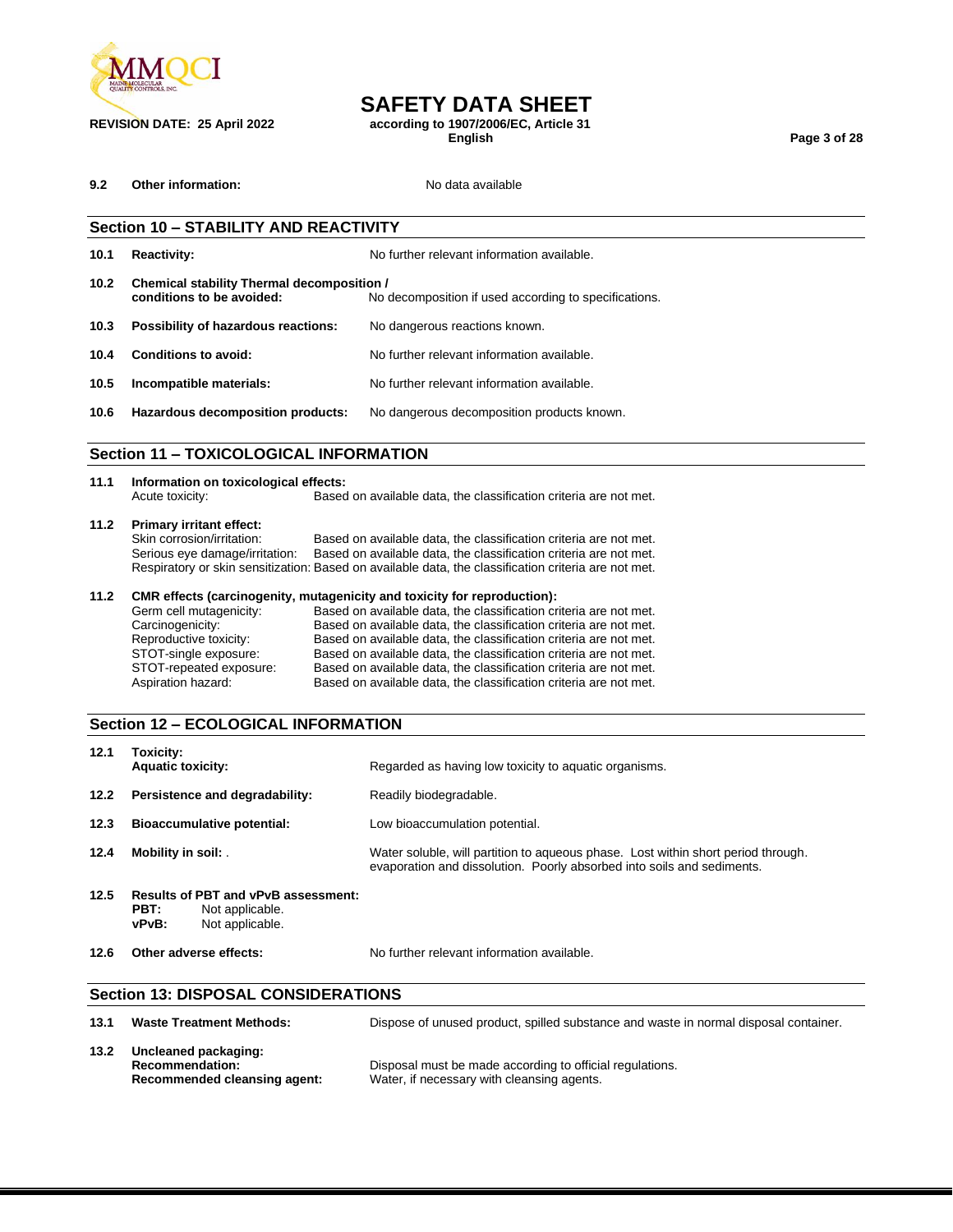

### **SAFETY DATA SHEET**

**REVISION DATE: 25 April 2022 according to 1907/2006/EC, Article 31**

**English Page 4 of 28**

### **Section 14: TRANSPORT INFORMATION**

| 14.1 | UN-Number:                    | ADR, ADN, IMDG, IATA:       | Not Regulated  |
|------|-------------------------------|-----------------------------|----------------|
| 14.2 | UN proper shipping name:      | ADR, ADN, IMDG, IATA:       | Not Regulated  |
| 14.3 | Transport hazard class(es):   | ADR, ADN, IMDG, IATA Class: | Not Regulated  |
| 14.4 | Packing group:                | ADR, IMDG, IATA:            | Not Regulated  |
| 14.5 | <b>Environmental hazards:</b> | Marine pollutant:           | No             |
| 14.6 | Special precautions for user: |                             | Not applicable |

**14.7 Transport in bulk according to Annex II of Marpol and the IBC Code:** Not applicable

### **Section 15: REGULATORY INFORMATION**

| 15.1 | Safety, health and environmental regulations/legislation specific for the substance or mixture:<br>Directive 2012/18/EU: |                                                                       |  |  |
|------|--------------------------------------------------------------------------------------------------------------------------|-----------------------------------------------------------------------|--|--|
|      | Named dangerous substances - ANNEX I:                                                                                    | None of the ingredients are listed.                                   |  |  |
|      | <b>National regulations:</b><br>Water hazard class:                                                                      | Water hazard class 1 (Self-assessment): slightly hazardous for water. |  |  |
| 15.2 | <b>Chemical safety assessment:</b>                                                                                       | A Chemical Safety Assessment has not been carried out.                |  |  |

| <b>Chemical</b><br>Name | EC-No.    | Index-No     | CAS-No. | %  | <b>Classification</b><br>Symbol | Labelinɑ<br><b>R-Phrases</b> |
|-------------------------|-----------|--------------|---------|----|---------------------------------|------------------------------|
| Ethyl<br>Alcohol        | 200-578-6 | 603-002-00-5 | 64-17-5 | 10 | <b>None</b>                     | <b>None</b>                  |

**California Proposition 65:** This product does not contain any substances listed on California's listing of known or potential carcinogens. **Chemical Safety Assessment:** Observe general laboratory safety regulations when handling chemicals.

### **Section 16: OTHER INFORMATION**

SDS Prepared by: MMQCI Preparation Date: April 2022

BioFire is a trademark of BioFire Diagnostics, LLC

Disclaimer: The information contained in this SDS is provided only for use as a guide. The SDS was carefully prepared based on references and tests believed to be reliable; however, MMQCI makes no guarantee of the accuracy and completeness of the data. Any use of the data must be in accordance with applicable federal, state and local regulations.

### *Abbreviations and acronyms:*

- *ADR: Accord européen sur le transport des marchandises dangereuses par Route (European Agreement concerning the International Carriage of Dangerous Goods by Road)*
- *IMDG: International Maritime Code for Dangerous Goods*

**International Air Transport Association** 

*GHS: Globally Harmonised System of Classification and Labelling of Chemicals*

*EINECS: European Inventory of Existing Commercial Chemical Substances*

*ELINCS: European List of Notified Chemical Substances*

- *CAS: Chemical Abstracts Service (division of the American Chemical Society)*
- *PBT: Persistent, Bioaccumulative and Toxic*
- *very Persistent and very Bioaccumulative*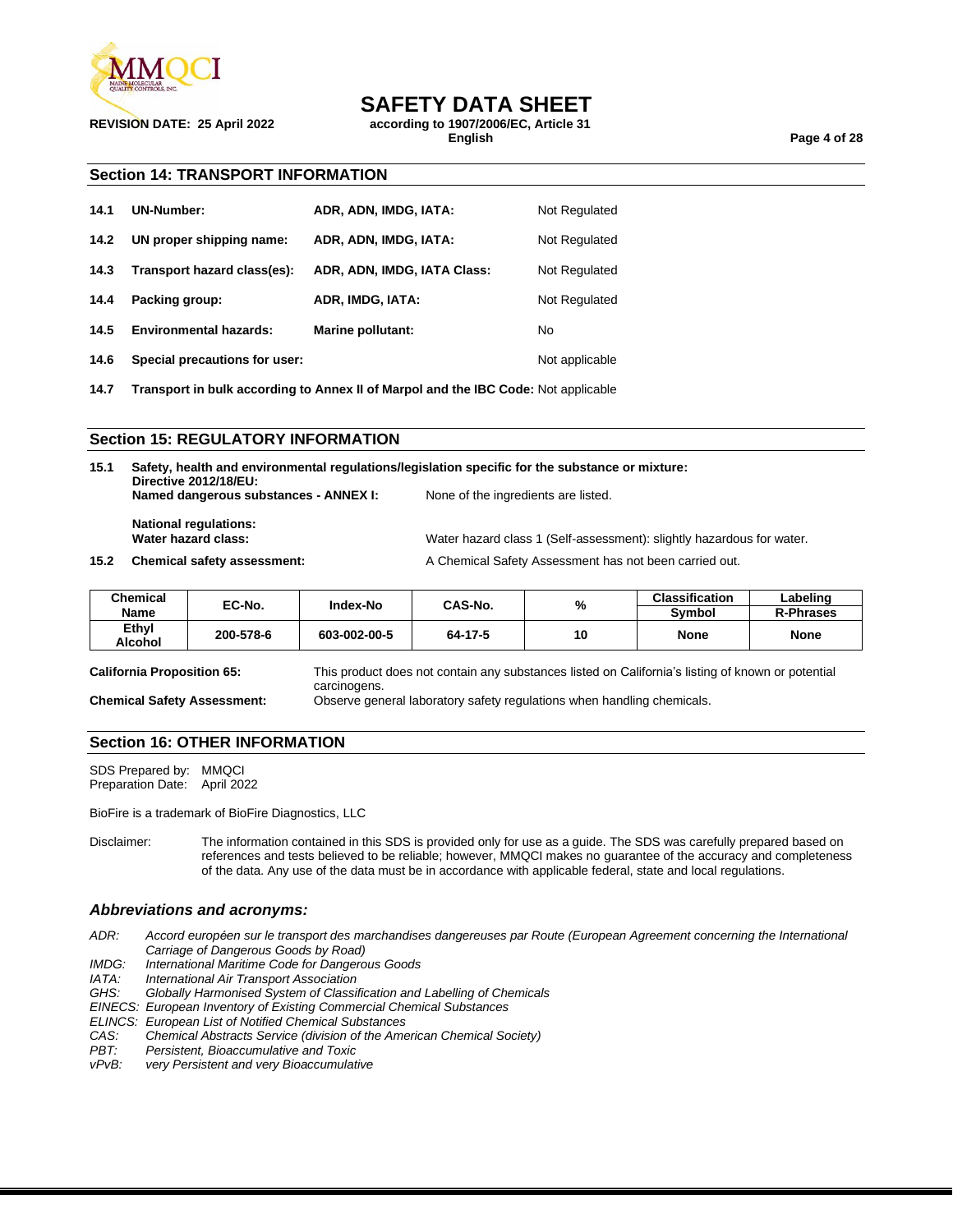

## **FICHE DE DONNÉES DE SÉCURITÉ**<br>DATE DE RÉVISION : 25 Avril 2022 conformément au règlement 1907/2006/CE. article 31

**DATE DE RÉVISION : 25 Avril 2022 conformément au règlement 1907/2006/CE, article 31**

**Français Page 5 sur 28**

### **Rubrique 1 : IDENTIFICATION DE LA SUBSTANCE/DU MELANGE ET DE LA SOCIETE/ENTREPRISE**

#### **1.1 Identifiant du produit Nom de marque :** BioFire® RP2.1/RP2.1*plus* Control Panel M441 **Numéro d'article :** M441, M441-OUS

**1.2** Utilisations pertinentes de la substance ou du mélange et utilisations déconseillées : Domaine d'utilisation SU20 Services de santé Application de la substance/du mélange

**1.3** Le BioFire RP2.1/RP2.1*plus* Control Panel M441 est destiné à être utilisé *in vitro* comme matériel de référence pour contrôler la détection et l'identification des cibles virales et bactériennes respiratoires dans les écouvillons nasopharyngés (NPS) obtenus auprès de personnes suspectées d'infections des voies respiratoires.

**LES COORDONNÉES DU FOURNISSEUR DE LA FICHE DE DONNÉES DE SÉCURITÉ, FABRICANT/FOURNISSEUR : Maine Molecular Quality Controls, Inc (MMQCI) Numéro de téléphone du fabricant Numéro de fax du fabricant** 23 Mill Brook Rd Saco, Maine 04072 (États-Unis) E-mail : info@mmqci.com [www.mmqci.com](http://www.mmqci.com/)

**1.4 Numéro de téléphone d'urgence** : 207-885-1072 (EST 8:30-17:00)

### **Rubrique 2 : IDENTIFICATION DU (DES) DANGER(S)**

| 2.1 Classification de la substance ou du mélange :    | Sans objet |
|-------------------------------------------------------|------------|
| Classification selon le règlement (CE) n° 1272/2008 : | Sans objet |
| 2.2 Éléments d'étiquetage :                           |            |
| Étiquetage selon le règlement (CE) n° 1272/2008 :     | Sans objet |
| Pictogrammes de danger :                              | Sans objet |
| Mot de signalisation:                                 | Sans objet |
| Mentions de danger :                                  | Sans objet |
| 2.3 Autres dangers :                                  |            |

**Résultats de l'évaluation PBT et vPvB : PBT** : Sans objet<br> **vPvB** : Sans objet Sans objet

Ce produit n'est pas considéré comme inflammable dans des conditions habituelles de laboratoire, selon les études réalisées par le MMQCI.

### **Rubrique 3 : COMPOSITION/INFORMATIONS SUR LES INGRÉDIENTS**

#### **3.1 Caractérisation chimique : Mélanges**

| Nom chimique     | <b>Numéro CE</b> | <b>Index-No</b> | $N^{\circ}$ CAS | %  | <b>Classification</b> | Etiauetaae       |
|------------------|------------------|-----------------|-----------------|----|-----------------------|------------------|
|                  |                  |                 |                 |    | <b>Symbole</b>        | <b>Phrases R</b> |
| Alcool éthylique | 200-578-6        | 603-002-00-5    | 64-17-5         | 10 | Aucun                 | Aucun            |

### **Rubrique 4 : PREMIERS SECOURS**

| 4.1 Description des mesures de premiers secours : |                                                                                                    |                                           |                                                                                                      |  |  |
|---------------------------------------------------|----------------------------------------------------------------------------------------------------|-------------------------------------------|------------------------------------------------------------------------------------------------------|--|--|
|                                                   | Informations générales :                                                                           | Aucune mesure particulière n'est requise. |                                                                                                      |  |  |
|                                                   | En cas d'inhalation :                                                                              |                                           | Veillez à ce qu'il y ait de l'air frais ; consultez un médecin en cas de besoin.                     |  |  |
|                                                   | En cas de contact avec la peau : En général, le produit n'irrite pas la peau.                      |                                           |                                                                                                      |  |  |
|                                                   |                                                                                                    |                                           | En cas de contact avec les yeux : Rincez l'œil ouvert pendant plusieurs minutes sous l'eau courante. |  |  |
|                                                   | En cas d'ingestion :                                                                               |                                           | Rincez la bouche avec de l'eau. Demandez une assistance médicale et un suivi approprié.              |  |  |
|                                                   | 4.2 Principaux symptômes et effets, aigus et différés :                                            |                                           | Irritation des yeux                                                                                  |  |  |
|                                                   | 4.3 Indication des éventuels soins médicaux immédiats<br>et traitements particuliers nécessaires : |                                           | Aucune autre information pertinente n'est disponible.                                                |  |  |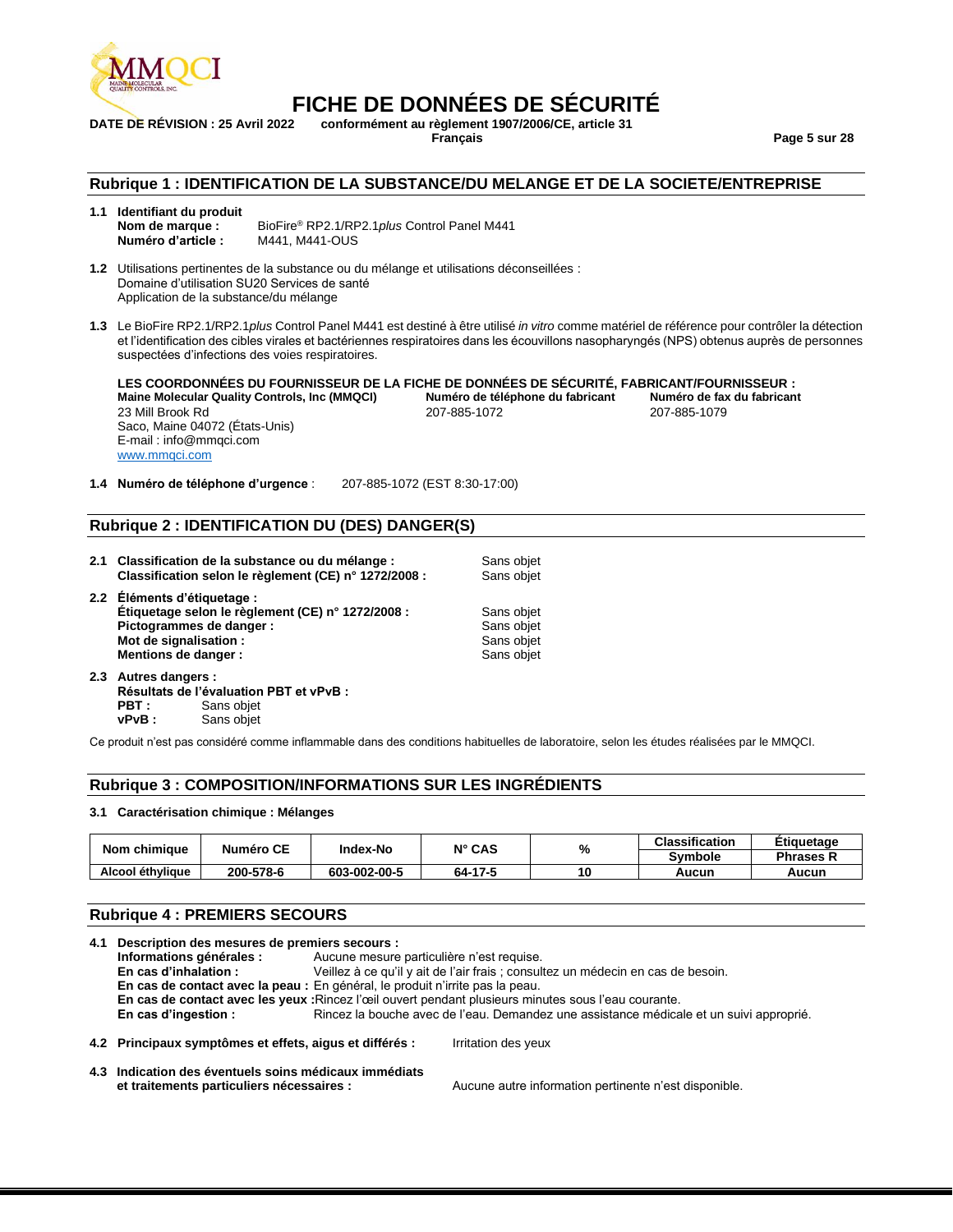

### **FICHE DE DONNÉES DE SÉCURITÉ**

**DATE DE RÉVISION : 25 Avril 2022 conformément au règlement 1907/2006/CE, article 31**

**Français Page 6 sur 28**

### **Rubrique 5 : MESURES DE LUTTE CONTRE L'INCENDIE**

| 5.1  | <b>Movens d'extinction:</b><br>Moyens d'extinction appropriés :<br>Moyen d'extinction inapproprié :                                     | Poudre sèche, sable sec<br>N'utilisez PAS de jet d'eau. |                                                                                                                                                                            |                                                                |  |  |  |  |
|------|-----------------------------------------------------------------------------------------------------------------------------------------|---------------------------------------------------------|----------------------------------------------------------------------------------------------------------------------------------------------------------------------------|----------------------------------------------------------------|--|--|--|--|
| 5.2  | Dangers particuliers résultant de la substance ou du mélange :<br>Oxydes de carbone                                                     |                                                         |                                                                                                                                                                            |                                                                |  |  |  |  |
| 5.3  | Conseils pour les pompiers :                                                                                                            |                                                         | Portez un appareil respiratoire autonome pour lutter contre l'incendie si nécessaire.                                                                                      |                                                                |  |  |  |  |
| 5.4  | Pour plus d'informations :                                                                                                              |                                                         | Utilisez de l'eau pulvérisée pour refroidir les récipients non ouverts.                                                                                                    |                                                                |  |  |  |  |
|      |                                                                                                                                         |                                                         | Section 6 : MESURES À PRENDRE EN CAS DE DISPERSION ACCIDENTELLE                                                                                                            |                                                                |  |  |  |  |
| 6.1  | Précautions personnelles :                                                                                                              |                                                         | Portez des vêtements de protection appropriés.                                                                                                                             |                                                                |  |  |  |  |
| 6.2  | Précautions environnementales :                                                                                                         |                                                         | Essuyez avec un matériau absorbant approprié.                                                                                                                              |                                                                |  |  |  |  |
| 6.3  | Méthodes et matériel de confinement et de nettoyage :                                                                                   |                                                         | Récipient d'élimination standard                                                                                                                                           |                                                                |  |  |  |  |
| 6.4. | Référence à d'autres rubriques :                                                                                                        |                                                         | Rubrique 13 Elimination                                                                                                                                                    |                                                                |  |  |  |  |
|      | <b>Rubrique 7: MANIPULATION ET STOCKAGE</b>                                                                                             |                                                         |                                                                                                                                                                            |                                                                |  |  |  |  |
| 7.1  | Précautions à prendre pour une manipulation sans danger :                                                                               |                                                         | Manipulez selon les instructions de la notice d'emballage.                                                                                                                 |                                                                |  |  |  |  |
| 7.2  | Conditions d'un stockage sûr :                                                                                                          |                                                         | À conserver entre -25 °C et -15 °C.                                                                                                                                        |                                                                |  |  |  |  |
| 7.3  | Utilisation(s) finale(s) particulière(s) :                                                                                              |                                                         | Aucune autre information pertinente n'est disponible                                                                                                                       |                                                                |  |  |  |  |
|      | Rubrique 8 : CONTRÔLE DE L'EXPOSITION / PROTECTION INDIVIDUELLE                                                                         |                                                         |                                                                                                                                                                            |                                                                |  |  |  |  |
| 8.1  | Valeurs limites d'exposition : Aucun                                                                                                    |                                                         |                                                                                                                                                                            |                                                                |  |  |  |  |
| 8.2  | Contrôle de l'exposition :                                                                                                              |                                                         | Ce produit ne devrait pas nécessiter de contrôles de ventilation particuliers.<br>Les installations stockant ou utilisant ce produit doivent être équipées d'un rince œil. |                                                                |  |  |  |  |
|      | <b>ÉQUIPEMENT DE PROTECTION INDIVIDUELLE:</b><br>Protection des voies respiratoires :<br>Protection de la peau :<br><b>Ventilation:</b> | Non requise<br>Blouse de laboratoire, gants<br>Standard | <b>Protection des yeux:</b><br>Pratiques de travail / d'hygiène :<br>Autre équipement                                                                                      | Lunettes de sécurité<br>Précautions standard<br>de laboratoire |  |  |  |  |
|      |                                                                                                                                         |                                                         | de protection :                                                                                                                                                            | Non requis                                                     |  |  |  |  |

### **Rubrique 9 : PROPRIÉTÉS PHYSIQUES ET CHIMIQUES**

| 9.1 | Informations sur les propriétés physiques et chimiques essentielles : |                                                   |
|-----|-----------------------------------------------------------------------|---------------------------------------------------|
|     | Apparence:                                                            | Solution aqueuse. Aucune donnée disponible        |
|     | Odeur :                                                               | Fruité                                            |
|     | Seuil olfactif:                                                       | Aucune donnée disponible                          |
|     | pH :                                                                  | Aucune donnée disponible                          |
|     | Point de fusion/point de congélation :                                | Aucune donnée disponible                          |
|     | Point initial d'ébullition et intervalle d'ébullition :               | 86 °C (186,8 °F) (10 % d'éthanol)                 |
|     | Point d'éclair :                                                      | 44 °C (111 °F) — en coupe fermée (10 % d'éthanol) |
|     | Taux d'évaporation :                                                  | Aucune donnée disponible                          |
|     | Inflammabilité (solide, gaz) :                                        | Aucune donnée disponible                          |
|     | Limites supérieures/inférieures d'inflammabilité ou d'explosivité :   | Aucune donnée disponible                          |
|     | Pression de vapeur :                                                  | Aucune donnée disponible                          |
|     | Densité de vapeur :                                                   | Aucune donnée disponible                          |
|     | Densité relative :                                                    | Aucune donnée disponible                          |
|     | Solubilité dans l'eau :                                               | Aucune donnée disponible                          |
|     | Coefficient de partage : n-octanol/eau :                              | Aucune donnée disponible                          |
|     | Température d'auto-inflammation :                                     | Aucune donnée disponible                          |
|     | Température de décomposition :                                        | Aucune donnée disponible                          |
|     | Viscosité:                                                            | Aucune donnée disponible                          |
|     | Propriétés explosives :                                               | Aucune donnée disponible                          |
|     | Propriétés oxydantes :                                                | Aucune donnée disponible                          |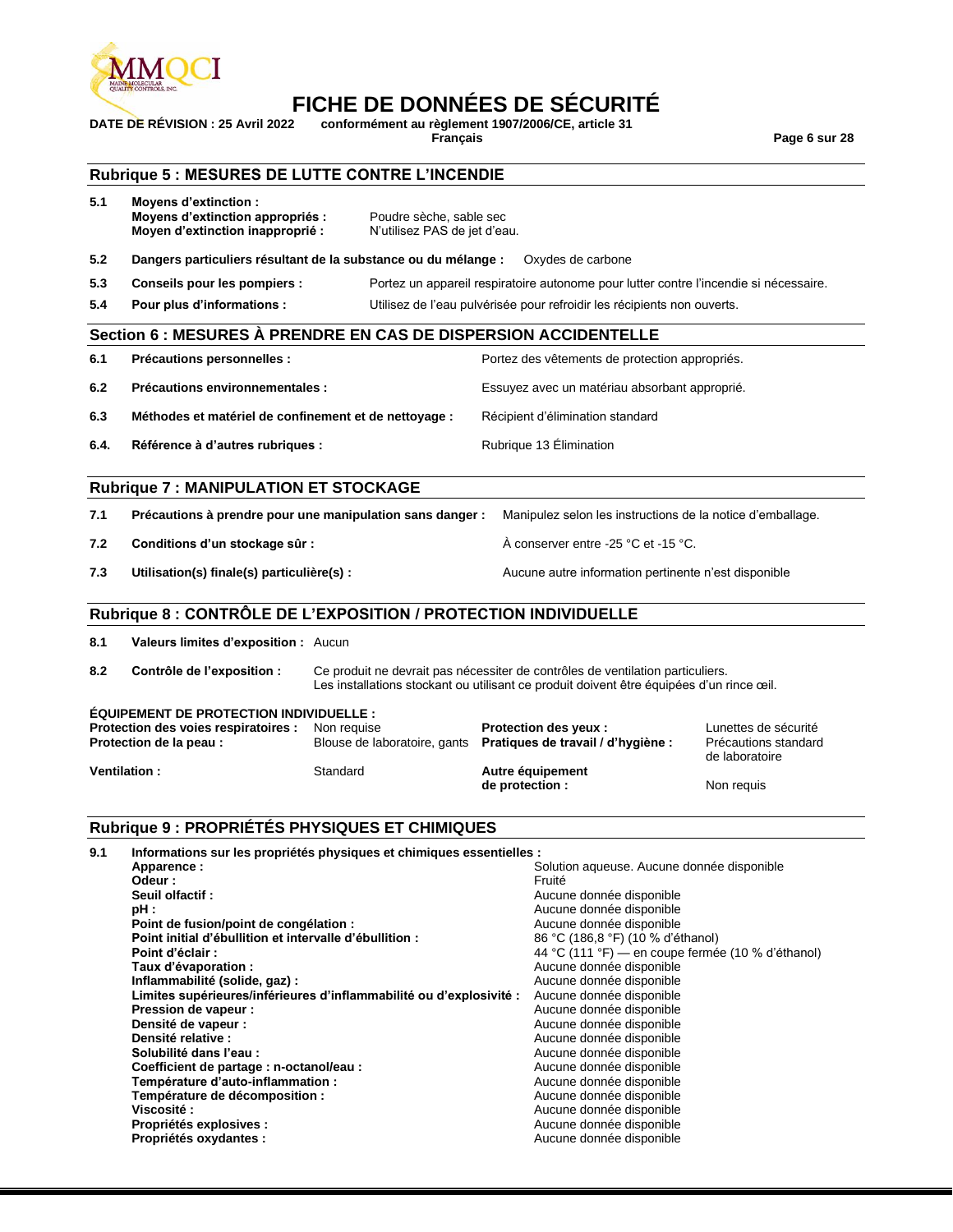

## **FICHE DE DONNÉES DE SÉCURITÉ**<br>DATE DE RÉVISION : 25 Avril 2022 conformément au règlement 1907/2006/CE, article 31 **DATE DE RÉVISION : 25 Avril 2022 conformément au règlement 1907/2006/CE, article 31**

**Français Page 7 sur 28**

```
9.2 Autres informations : Aucune donnée disponible Aucune donnée disponible
```

|                   | Rubrique 10 : STABILITÉ ET RÉACTIVITÉ                                     |                                                                                       |  |  |  |  |
|-------------------|---------------------------------------------------------------------------|---------------------------------------------------------------------------------------|--|--|--|--|
| 10.1              | Réactivité:                                                               | Aucune autre information pertinente n'est disponible.                                 |  |  |  |  |
| 10.2 <sub>1</sub> | Stabilité chimique, décomposition<br>thermique / conditions à éviter :    | Pas de décomposition si l'utilisation est conforme aux spécifications.                |  |  |  |  |
| 10.3              | Possibilité de réactions dangereuses : Aucune réaction dangereuse connue. |                                                                                       |  |  |  |  |
| 10.4              | Conditions à éviter :                                                     | Aucune autre information pertinente n'est disponible.                                 |  |  |  |  |
| 10.5              | Matériaux incompatibles :                                                 | Aucune autre information pertinente n'est disponible.                                 |  |  |  |  |
| 10.6              |                                                                           | Produits de décomposition dangereux : Aucun produit de décomposition dangereux connu. |  |  |  |  |
|                   |                                                                           |                                                                                       |  |  |  |  |

### **Rubrique 11 : INFORMATIONS TOXICOLOGIQUES**

| 11.1 | Informations sur les effets toxicologiques :<br>Toxicité aiquë:               | Sur la base des données disponibles, les critères de classification ne sont pas remplis.                                                                                             |
|------|-------------------------------------------------------------------------------|--------------------------------------------------------------------------------------------------------------------------------------------------------------------------------------|
| 11.2 | Effet primaire d'irritation :                                                 |                                                                                                                                                                                      |
|      | Corrosion/irritation cutanée :                                                | Sur la base des données disponibles, les critères de classification ne sont pas remplis.                                                                                             |
|      | Sensibilisation des voies respiratoires                                       | Lésions oculaires graves/irritation oculaire : Sur la base des données disponibles, les critères de classification ne sont pas remplis.                                              |
|      | ou de la peau :                                                               | Sur la base des données disponibles, les critères de classification ne sont pas remplis.                                                                                             |
| 11.2 | Effets CMR (cancérogénicité, mutagénicité et toxicité pour la reproduction) : |                                                                                                                                                                                      |
|      | Mutagénicité sur les cellules germinales :<br>Cancérogénicité :               | Sur la base des données disponibles, les critères de classification ne sont pas remplis.<br>Sur la base des données disponibles, les critères de classification ne sont pas remplis. |
|      | Toxicité pour la reproduction :                                               | Sur la base des données disponibles, les critères de classification ne sont pas remplis.                                                                                             |
|      | Simple exposition STOT:                                                       | Sur la base des données disponibles, les critères de classification ne sont pas remplis.                                                                                             |
|      | Exposition répétée STOT :                                                     | Sur la base des données disponibles, les critères de classification ne sont pas remplis.                                                                                             |

Danger par aspiration : Sur la base des données disponibles, les critères de classification ne sont pas remplis.

### **Rubrique 12 : INFORMATIONS ÉCOLOGIQUES**

| 12.1 | Toxicité :<br>Toxicité aquatique :                                                         | Considéré comme ayant une faible toxicité pour les organismes aquatiques.                                                                                  |
|------|--------------------------------------------------------------------------------------------|------------------------------------------------------------------------------------------------------------------------------------------------------------|
| 12.2 | Persistance et dégradabilité :                                                             | Facilement biodégradable.                                                                                                                                  |
| 12.3 | Potentiel de bioaccumulation :                                                             | Faible potentiel de bioaccumulation.                                                                                                                       |
| 12.4 | Mobilité dans le sol :                                                                     | Soluble dans l'eau, passe en phase aqueuse. Disparaît rapidement par<br>l'évaporation et la dissolution. Faiblement absorbé par les sols et les sédiments. |
| 12.5 | Résultats de l'évaluation PBT et vPvB :<br>PBT :<br>Sans obiet.<br>$vPvB$ :<br>Sans objet. |                                                                                                                                                            |
| 12.6 | Autres effets indésirables :                                                               | Aucune autre information pertinente n'est disponible.                                                                                                      |

### **Rubrique 13 : CONSIDÉRATIONS RELATIVES À L'ÉLIMINATION**

| 13.1 | Méthodes de traitement des déchets :                                                   | Eliminer le produit non utilisé, la substance déversée et les déchets dans un récipient<br>d'élimination standard.          |
|------|----------------------------------------------------------------------------------------|-----------------------------------------------------------------------------------------------------------------------------|
| 13.2 | <b>Emballages souillés :</b><br><b>Recommandation:</b><br>Agent nettoyant recommandé : | L'élimination doit se faire conformément aux réglementations officielles.<br>Eau, si nécessaire avec des agents nettoyants. |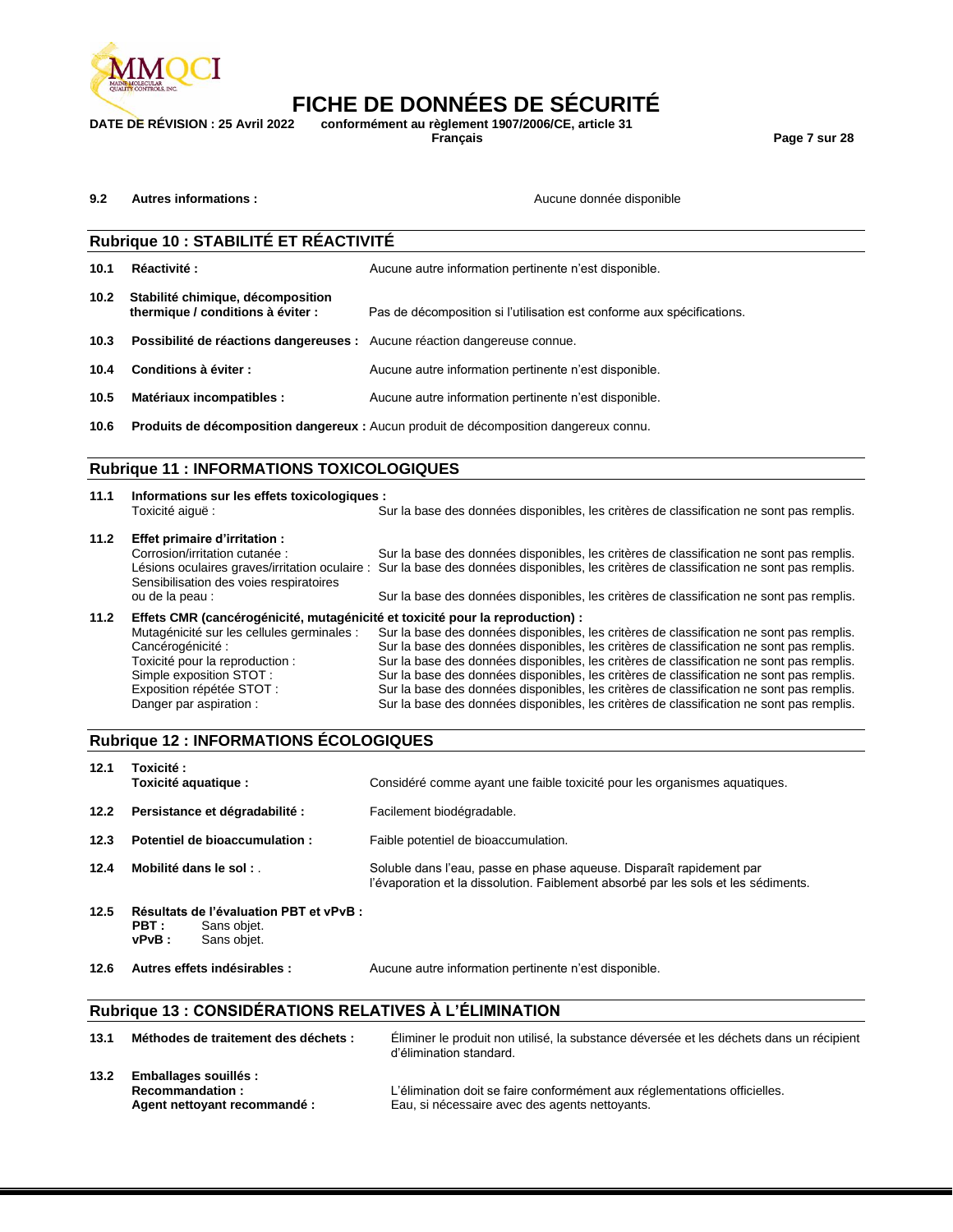

### **FICHE DE DONNÉES DE SÉCURITÉ**<br>DATE DE RÉVISION : 25 Avril 2022 conformément au règlement 1907/2006/CE. article 31 **DATE DE RÉVISION : 25 Avril 2022 conformément au règlement 1907/2006/CE, article 31**

**Français Page 8 sur 28**

### **Rubrique 14 : INFORMATION RELATIVES AU TRANSPORT**

| 14.1 | <b>Numéro ONU :</b>                                                   | ADR, ADN, IMDG, IATA:  | Non réglementé |
|------|-----------------------------------------------------------------------|------------------------|----------------|
| 14.2 | Nom d'expédition propre à l'ONU :                                     | ADR, ADN, IMDG, IATA:  | Non réglementé |
| 14.3 | Classe(s) de danger pour le transport : Classe ADR, ADN, IMDG, IATA : |                        | Non réglementé |
| 14.4 | Groupe d'emballage :                                                  | ADR, IMDG, IATA:       | Non réglementé |
| 14.5 | Dangers pour l'environnement :                                        | <b>Polluant marin:</b> | <b>Non</b>     |
| 14.6 | Précautions particulières pour l'utilisateur :                        |                        | Sans objet     |

**14.7 Transport en vrac conformément à l'annexe II de Marpol et au code IBC :** Sans objet

### **Rubrique 15 : INFORMATIONS RÉGLEMENTAIRES**

**15.1 Réglementation/législation en matière de sécurité, de santé et d'environnement spécifique à la substance ou au mélange : Directive 2012/18/EU : Substances dangereuses désignées — ANNEXE I :** Aucun des ingrédients n'est répertorié.

**Réglementations nationales : Classe de danger pour l'eau :** Classe 1 de danger pour l'eau (auto-évaluation) : légèrement dangereux pour l'eau.

**15.2 Évaluation de la sécurité chimique :** Une évaluation de la sécurité chimique n'a pas été effectuée.

| <b>Nom</b><br>chimiaue | Numéro CE | <b>Index-No</b> | $N^{\circ}$ CAS | %  | <b>Classification</b><br><b>Symbole</b> | <b>Etiquetage</b><br><b>Phrases R</b> |
|------------------------|-----------|-----------------|-----------------|----|-----------------------------------------|---------------------------------------|
| Alcool<br>éthylique    | 200-578-6 | 603-002-00-5    | 64-17-5         | 10 | Aucun                                   | Aucun                                 |

**Proposition 65 de la Californie :** Ce produit ne contient aucune substance figurant sur la liste californienne des substances cancérogènes connues ou potentielles.

**Évaluation de la sécurité chimique :** Respectez les règles générales de sécurité en laboratoire lors de la manipulation de produits chimiques.

### **Rubrique 16 : AUTRES INFORMATIONS**

FDS préparée par : MMQCI<br>Date de préparation : Avril 2022 Date de préparation :

BioFire est une marque de commerce de BioFire Diagnostics, LLC

Avis de non-responsabilité : les informations contenues dans cette FDS sont fournies uniquement à titre indicatif. La FDS a été soigneusement préparée sur la base de références et de tests jugés fiables ; toutefois, le MMQCI ne garantit pas l'exactitude et l'exhaustivité des données. Toute utilisation des données doit être conforme aux réglementations fédérales, nationales et locales en vigueur.

### *Abréviations et acronymes :*

- *ADR : Accord européen sur le transport des marchandises dangereuses par Route (European Agreement concerning the International Carriage of Dangerous Goods by Road)*
- *IMDG : International Maritime Code for Dangerous Goods (Code maritime international des marchandises dangereuses)*
- *IATA : International Air Transport Association (Association internationale du transport aérien)*
- Globally Harmonised System of Classification and Labelling of Chemicals (Système général harmonisé de classification et *d'étiquetage des produits chimiques)*
- *EINECS :European Inventory of Existing Commercial Chemical Substances (Inventaire européen des substances chimiques commerciales existantes)*
- *ELINCS : European List of Notified Chemical Substances (Liste européenne des substances chimiques notifiées)*
- *CAS : Chemical Abstracts Service (Service des résumés chimiques)*
- *PBT : Persistent, Bioaccumulative and Toxic (Persistant, bioaccumulable et toxique)*
- *Very Persistent and very Bioaccumulative (très persistant et très bioaccumulable)*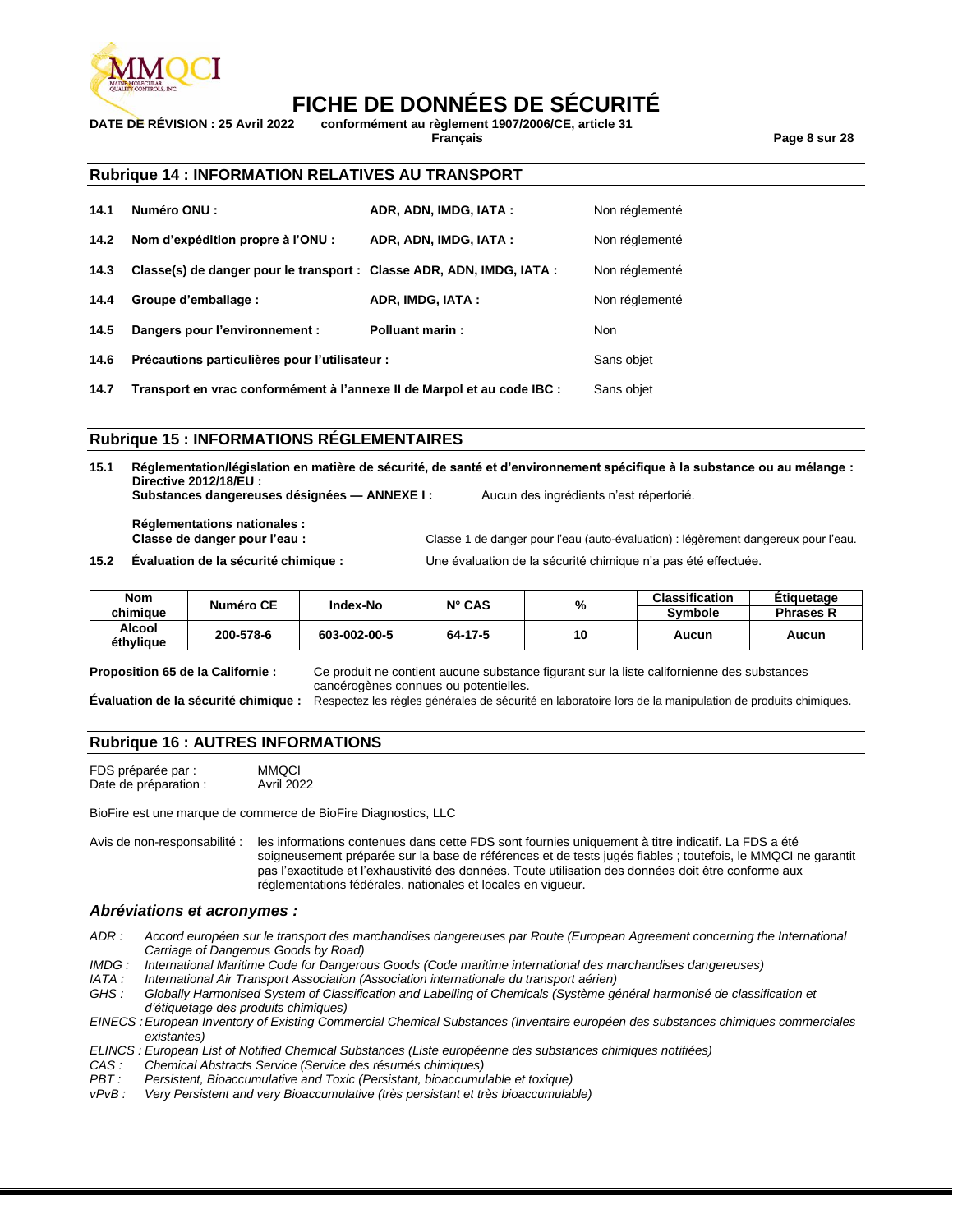

## **SICHERHEITSDATENBLATT**<br>gemäß 1907/2006/EG. Artikel 31

**Deutsch Seite 9 von 28**

### **Abschnitt 1: BEZEICHNUNG DES STOFFS BZW. DES GEMISCHS UND DES UNTERNEHMENS**

## **1.1 Produktidentifikator**

**Handelsname:** BioFire® RP2.1/RP2.1*plus* Control Panel M441 **Artikelnummer:** M441, M441-OUS

- **1.2** Relevante ermittelte Verwendungszwecke des Stoffs oder Gemischs und Verwendungszwecke, von denen abgeraten wird Verwendungssektor US-Gesundheitsbehörde SU20 Verwendung des Stoffs bzw. des Gemischs
- **1.3** Das BioFire RP2.1/RP2.1plus Control Panel M441 ist für den In-vitro-Einsatz als Referenzmaterial zur Überwachung des Nachweises und der Identifizierung von viralen und bakteriellen Atemwegszielen in Nasopharyngealabstrichen (NPS) bestimmt, die von Personen mit Verdacht auf Atemwegsinfektionen gewonnen wurden.

**EINZELHEITEN ZUM HERSTELLER/LIEFERANTEN, DER DAS SICHERHEITSDATENBLATT BEREITSTELLT: Maine Molecular Quality Controls, Inc (MMQCI) Telefonnummer des Herstellers Faxnummer des Herstellers** 23 Mill Brook Rd 207-885-1072 207-885-1079 Saco, Maine 04072 (USA) E-Mail: info@mmqci.com [www.mmqci.com](http://www.mmqci.com/)

**1.4 Notfallrufnummer**: 207-885-1072 (EST 8.30–17.00 Uhr)

### **Abschnitt 2: MÖGLICHE GEFAHR(EN)**

- **2.1 Einstufung des Stoffs oder Gemischs:** Nicht anwendbar Einstufung gemäß der Verordnung (EG) Nr. 1272/2008: **2.2 Kennzeichnungselemente: Kennzeichnung gemäß der Verordnung (EG) Nr. 1272/2008:** Nicht anwendbar. **Gefahrenpiktogramme:** Nicht anwendbar<br> **Signalwort:** Nicht anwendbar<br>
Nicht anwendbar Nicht anwendbar<br>Nicht anwendbar. Gefahrenhinweise:
- **2.3 Sonstige Gefahren: Ergebnisse der PBT- und vPvB-Beurteilung: PBT:** Nicht anwendbar<br> **VPVB:** Nicht anwendbar Nicht anwendbar.

Dieses Produkt gilt basierend auf von MMQCI durchgeführten Studien unter normalen Laborbedingungen als nicht entflammbar.

### **Abschnitt 3: ZUSAMMENSETZUNG/ANGABEN ZU BESTANDTEILEN**

#### **3.1 Chemische Identität: Gemische**

| Chemische<br><b>Bezeichnung</b> | EG-Nr.    | Index-Nr.    | <b>CAS-Nr.</b> | %  | Klassifizierung | Kennzeichnung |
|---------------------------------|-----------|--------------|----------------|----|-----------------|---------------|
|                                 |           |              |                |    | Svmbol          | R-Sätze       |
| <b>Ethvlalkohol</b>             | 200-578-6 | 603-002-00-5 | 64-17-5        | 10 | Keine           | Keine         |

### **Abschnitt 4: ERSTE-HILFE-MAẞNAHMEN**

| 4.1 Beschreibung der Erste-Hilfe-Maßnahmen |                                                                                                                                         |  |  |
|--------------------------------------------|-----------------------------------------------------------------------------------------------------------------------------------------|--|--|
| Allgemeine Informationen:                  | Keine besonderen Maßnahmen erforderlich.                                                                                                |  |  |
| <b>Bei Einatmen:</b>                       | Frischluft zuführen; bei Beschwerden Arzt aufsuchen.                                                                                    |  |  |
| Berührung mit der Haut:                    | In der Regel ruft das Produkt keine Hautreizungen hervor.<br>Das geöffnete Auge mehrere Minuten lang unter fließendem Wasser ausspülen. |  |  |
| Bei Kontakt mit den Augen:                 |                                                                                                                                         |  |  |
| <b>Bei Verschlucken:</b>                   | Mund mit Wasser ausspülen. Arzt aufsuchen und entsprechend behandeln lassen.                                                            |  |  |
|                                            | 4.2 Wichtigste akute und verzögert auftretende Symptome und Wirkungen:<br>Augenreizung                                                  |  |  |

4.3 Hinweise auf ärztliche Soforthilfe oder Spezialbehandlung: Keine weiteren relevanten Informationen verfügbar.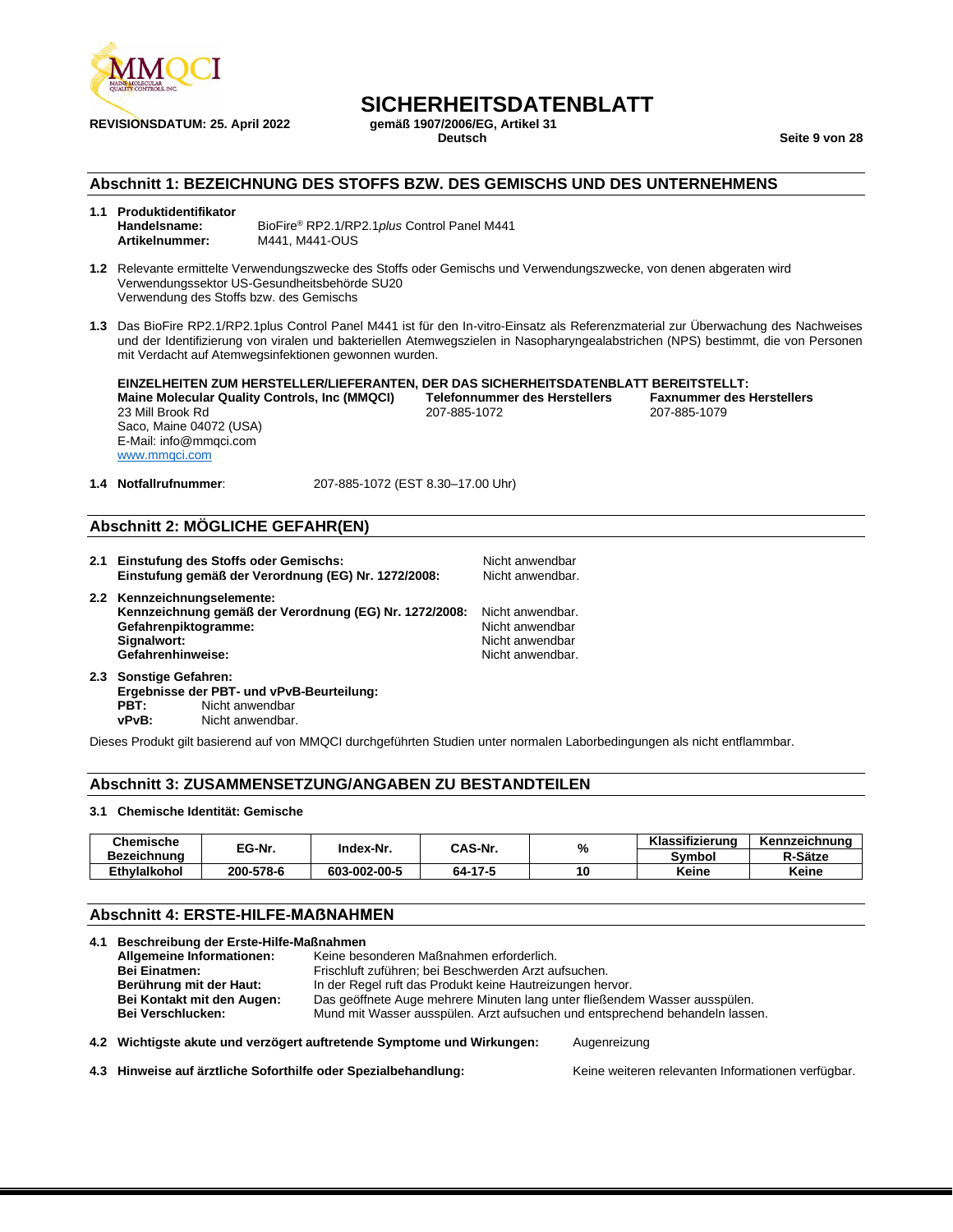

# **SICHERHEITSDATENBLATT**<br>gemäß 1907/2006/EG, Artikel 31

**REVISIONSDATUM: 25. April 2022 gemäß 1907/2006/E**<br>Deutsch

**Seite 10 von 28** 

### **Abschnitt 5: MAẞNAHMEN ZUR BRANDBEKÄMPFUNG**

| 5.1                                                                                                                                                                                                              | Löschmittel:<br>Geeignete Löschmittel:<br>Ungeeignete Löschmittel:                                                                                                                                                                                                                                                                                                                                |  | Löschpulver, trockener Sand<br>KEINEN Wasserstrahl verwenden.                                                                                                                                                                                                   |                                                                                                                                                                                                                          |
|------------------------------------------------------------------------------------------------------------------------------------------------------------------------------------------------------------------|---------------------------------------------------------------------------------------------------------------------------------------------------------------------------------------------------------------------------------------------------------------------------------------------------------------------------------------------------------------------------------------------------|--|-----------------------------------------------------------------------------------------------------------------------------------------------------------------------------------------------------------------------------------------------------------------|--------------------------------------------------------------------------------------------------------------------------------------------------------------------------------------------------------------------------|
| 5.2                                                                                                                                                                                                              | Besondere vom Stoff oder Gemisch ausgehende Gefahren: Kohlenstoffoxide                                                                                                                                                                                                                                                                                                                            |  |                                                                                                                                                                                                                                                                 |                                                                                                                                                                                                                          |
| 5.3                                                                                                                                                                                                              | Hinweise für die Brandbekämpfung:                                                                                                                                                                                                                                                                                                                                                                 |  |                                                                                                                                                                                                                                                                 | Erforderlichenfalls ein umluftunabhängiges Atemschutzgerät tragen.                                                                                                                                                       |
| 5.4                                                                                                                                                                                                              | Weitere Angaben:                                                                                                                                                                                                                                                                                                                                                                                  |  |                                                                                                                                                                                                                                                                 | Ungeöffnete Behälter mit Wassersprühstrahl kühlen.                                                                                                                                                                       |
|                                                                                                                                                                                                                  | <b>Abschnitt 6: MAßNAHMEN BEI UNBEABSICHTIGTER FREISETZUNG</b>                                                                                                                                                                                                                                                                                                                                    |  |                                                                                                                                                                                                                                                                 |                                                                                                                                                                                                                          |
| 6.1                                                                                                                                                                                                              | Personenbezogene Vorsichtsmaßnahmen:                                                                                                                                                                                                                                                                                                                                                              |  |                                                                                                                                                                                                                                                                 | Bei der Arbeit geeignete Schutzkleidung tragen.                                                                                                                                                                          |
| 6.2                                                                                                                                                                                                              | Umweltschutzmaßnahmen:                                                                                                                                                                                                                                                                                                                                                                            |  |                                                                                                                                                                                                                                                                 | Mit geeignetem saugfähigem Material aufwischen.                                                                                                                                                                          |
| 6.3                                                                                                                                                                                                              | Methoden und Material für Rückhaltung und Reinigung:                                                                                                                                                                                                                                                                                                                                              |  | Normaler Entsorgungsbehälter                                                                                                                                                                                                                                    |                                                                                                                                                                                                                          |
| 6.4.                                                                                                                                                                                                             | Verweis auf andere Abschnitte:                                                                                                                                                                                                                                                                                                                                                                    |  | Abschnitt 13 Entsorgung                                                                                                                                                                                                                                         |                                                                                                                                                                                                                          |
|                                                                                                                                                                                                                  | <b>Abschnitt 7: HANDHABUNG UND LAGERUNG</b>                                                                                                                                                                                                                                                                                                                                                       |  |                                                                                                                                                                                                                                                                 |                                                                                                                                                                                                                          |
| 7.1                                                                                                                                                                                                              | Schutzmaßnahmen zur sicheren Handhabung:                                                                                                                                                                                                                                                                                                                                                          |  |                                                                                                                                                                                                                                                                 | Gemäß den Anweisungen in der Packungsbeilage handhaben.                                                                                                                                                                  |
| 7.2                                                                                                                                                                                                              | Bedingungen zur sicheren Lagerung:                                                                                                                                                                                                                                                                                                                                                                |  | Bei -25 °C bis -15 °C lagern.                                                                                                                                                                                                                                   |                                                                                                                                                                                                                          |
| 7.3                                                                                                                                                                                                              | Spezifische Endanwendung(en):                                                                                                                                                                                                                                                                                                                                                                     |  |                                                                                                                                                                                                                                                                 | Keine weiteren relevanten Informationen verfügbar.                                                                                                                                                                       |
|                                                                                                                                                                                                                  | Abschnitt 8: BEGRENZUNG UND ÜBERWACHUNG DER EXPOSITION/PERSÖNLICHE SCHUTZAUSRÜSTUNGEN                                                                                                                                                                                                                                                                                                             |  |                                                                                                                                                                                                                                                                 |                                                                                                                                                                                                                          |
| 8.1                                                                                                                                                                                                              | Grenzwerte für die Exposition: Keine                                                                                                                                                                                                                                                                                                                                                              |  |                                                                                                                                                                                                                                                                 |                                                                                                                                                                                                                          |
| 8.2                                                                                                                                                                                                              | Begrenzung und Überwachung der Exposition:                                                                                                                                                                                                                                                                                                                                                        |  |                                                                                                                                                                                                                                                                 | Es ist nicht zu erwarten, dass dieses Produkt besondere Belüftungsmaßnahmen<br>erfordert. Einrichtungen, in denen dieses Produkt gelagert oder verwendet wird,<br>sollten mit einer Augenwaschstation ausgestattet sein. |
| PERSÖNLICHE SCHUTZAUSRÜSTUNG:<br>Atemschutz:<br>Nicht erforderlich<br>Augenschutz:<br>Arbeits-/Hygienemaßnahmen:<br>Hautschutz:<br>Laborkittel, Handschuhe<br>Sonstige Schutzausrüstung:<br>Belüftung:<br>Normal |                                                                                                                                                                                                                                                                                                                                                                                                   |  |                                                                                                                                                                                                                                                                 | Schutzbrille<br>Standard-Vorsichtsmaßnahmen im Labor<br>Nicht erforderlich.                                                                                                                                              |
|                                                                                                                                                                                                                  | <b>Abschnitt 9 - PHYSIKALISCHE UND CHEMISCHE EIGENSCHAFTEN</b>                                                                                                                                                                                                                                                                                                                                    |  |                                                                                                                                                                                                                                                                 |                                                                                                                                                                                                                          |
| 9.1                                                                                                                                                                                                              | Angaben zu den grundlegenden physikalischen und chemischen Eigenschaften<br>Aussehen:<br>Geruch:<br>Geruchsschwelle:<br>pH:<br>Schmelzpunkt/Gefrierpunkt:<br>Siedebeginn und Siedebereich:<br>Flammpunkt:<br>Verdampfungsgeschwindigkeit:<br>Entzündbarkeit (fest, gasförmig):<br>Obere/untere Entzündbarkeits- oder Explosionsgrenzen:<br>Dampfdruck:<br>Dampfdichte:<br><b>Relative Dichte:</b> |  | Fruchtig.<br>Keine Daten verfügbar.<br>Keine Daten verfügbar.<br>Keine Daten verfügbar.<br>86 °C (186,8 °F) (10%iges Ethanol)<br>Keine Daten verfügbar.<br>Keine Daten verfügbar.<br>Keine Daten verfügbar.<br>Keine Daten verfügbar.<br>Keine Daten verfügbar. | Wässrige Lösung. Keine Daten verfügbar.<br>44 °C (111 °F) – geschlossener Tiegel (10%iges Ethanol)                                                                                                                       |

**Zersetzungstemperatur:** Keine Daten verfügbar. **Viskosität:** Keine Daten verfügbar. Keine Daten verfügbar. **Explosive Eigenschaften:** Keine Daten verfügbar. **Oxidierende Eigenschaften:** Keine Daten verfügbar.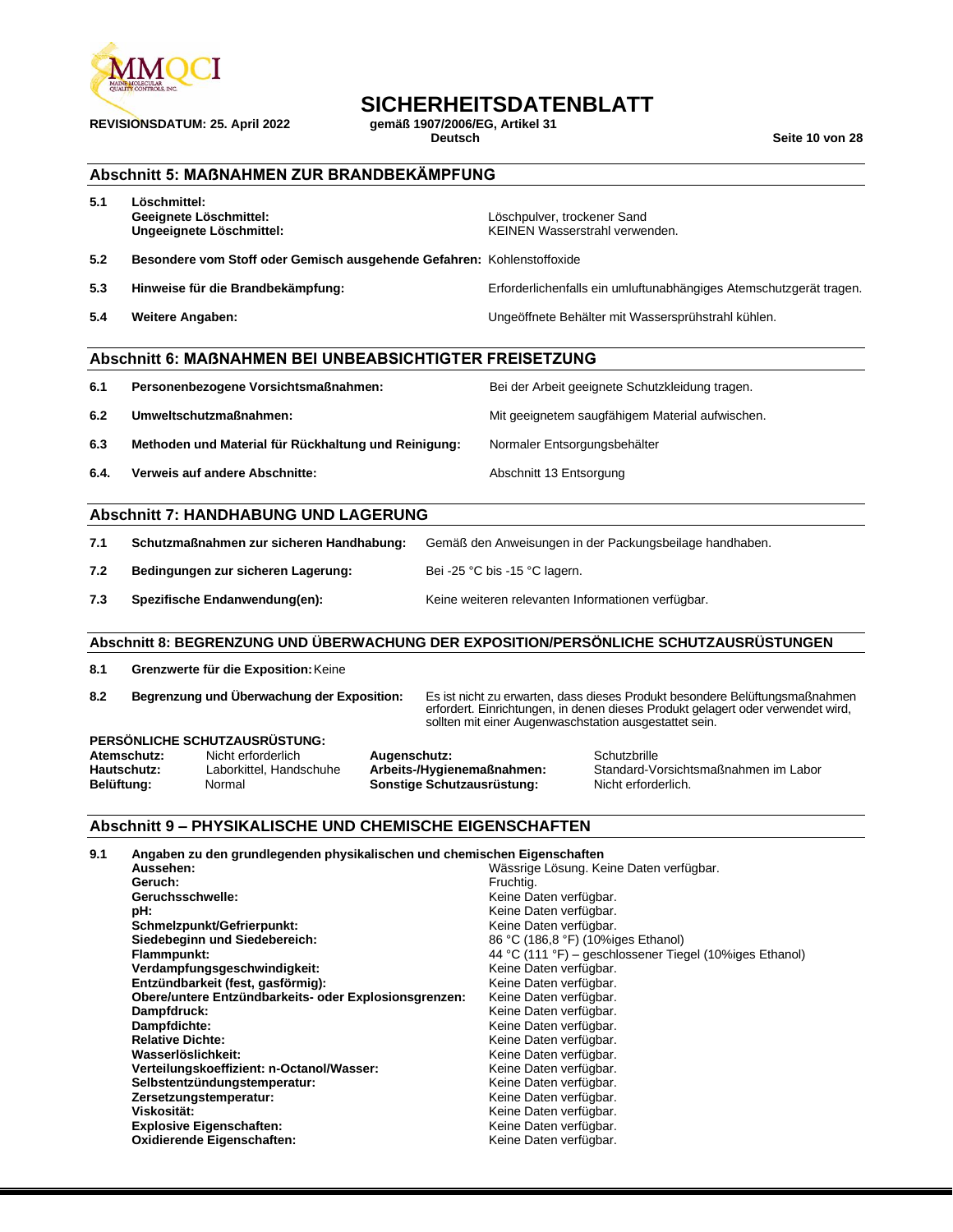

**REVISIONSDATUM: 25. April 2022 gemäß 1907/2006/EG, Artikel 31**

## **SICHERHEITSDATENBLATT**<br>gemäß 1907/2006/EG, Artikel 31

**Deutsch Seite 11 von 28**

**9.2 Sonstige Angaben: Constigned Angaben: Keine Daten verfügbar.** 

|                   | Abschnitt 10 - STABILITÄT UND REAKTIVITÄT                                                   |                                                                                                                                                                                  |  |  |
|-------------------|---------------------------------------------------------------------------------------------|----------------------------------------------------------------------------------------------------------------------------------------------------------------------------------|--|--|
| 10.1              | Reaktivität:                                                                                | Keine weiteren relevanten Informationen verfügbar.                                                                                                                               |  |  |
| 10.2 <sub>1</sub> | Chemische Stabilität Thermische Zersetzung/<br>zu vermeidende Bedingungen:                  | Keine Zersetzung bei bestimmungsgemäßer Verwendung.                                                                                                                              |  |  |
| 10.3              | Möglichkeit gefährlicher Reaktionen:                                                        | Keine gefährlichen Reaktionen bekannt.                                                                                                                                           |  |  |
| 10.4              | Zu vermeidende Bedingungen:<br>Keine weiteren relevanten Informationen verfügbar.           |                                                                                                                                                                                  |  |  |
| 10.5              | Unverträgliche Materialien:                                                                 | Keine weiteren relevanten Informationen verfügbar.                                                                                                                               |  |  |
| 10.6              | Gefährliche Zersetzungsprodukte:                                                            | Keine gefährlichen Zersetzungsprodukte bekannt.                                                                                                                                  |  |  |
|                   | <b>Abschnitt 11 - ANGABEN ZUR TOXIKOLOGIE</b>                                               |                                                                                                                                                                                  |  |  |
| 11.1              | Angaben zu toxikologischen Wirkungen<br>Akute Toxizität:                                    | Auf der Grundlage der verfügbaren Daten werden die Einstufungskriterien nicht erfüllt.                                                                                           |  |  |
| 11.2              | Primäre Reizwirkung:<br>Atz-/Reizwirkung auf die Haut:<br>Schwere Augenschädigung/-reizung: | Auf der Grundlage der verfügbaren Daten werden die Einstufungskriterien nicht erfüllt.<br>Auf der Grundlage der verfügbaren Daten werden die Einstufungskriterien nicht erfüllt. |  |  |

### Sensibilisierung der Atemwege/Haut: Auf der Grundlage der verfügbaren Daten werden die Einstufungskriterien nicht erfüllt. **11.2 CMR-Wirkungen (Karzinogenität, Mutagenität und Reproduktionstoxizität):** Keimzell-Mutagenität: `````Auf der Grundlage der verfügbaren Daten werden die Einstufungskriterien nicht erfüllt<br>Karzinogenität: ```Auf der Grundlage der verfügbaren Daten werden die Einstufungskriterien nicht erfüllt. Reproduktionstoxizität: Auf der Grundlage der verfügbaren Daten werden die Einstufungskriterien nicht erfüllt. Spezifische Zielorgan-Toxizität bei Auf der Grundlage der verfügbaren Daten werden die Einstufungskriterien nicht erfüllt. Spezifische Zielorgan-Toxizität bei<br>Spezifische Zielorgan-Toxizität bei<br>wiederholter Exposition: wiederholter Exposition: Auf der Grundlage der verfügbaren Daten werden die Einstufungskriterien nicht erfüllt. Aspirationsgefahr: Auf der Grundlage der verfügbaren Daten werden die Einstufungskriterien nicht erfüllt.

### **Abschnitt 12 – ANGABEN ZUR ÖKOLOGIE**

| 12.1                                                             | Toxizität:<br><b>Aquatische Toxizität:</b>                                                       | Gilt als geringfügig toxisch für Wasserorganismen.                                                                                                                              |  |
|------------------------------------------------------------------|--------------------------------------------------------------------------------------------------|---------------------------------------------------------------------------------------------------------------------------------------------------------------------------------|--|
| Persistenz und Abbaubarkeit: Leicht biologisch abbaubar.<br>12.2 |                                                                                                  |                                                                                                                                                                                 |  |
| 12.3                                                             | Bioakkumulationspotenzial:                                                                       | Geringes Potenzial zur Bioakkumulation.                                                                                                                                         |  |
| 12.4                                                             | Mobilität im Boden:                                                                              | Wasserlöslich, geht in die wässrige Phase über. Verflüchtigt sich innerhalb kurzer Zeit durch<br>Verdunstung und Auflösung. Wird schlecht von Böden und Sedimenten aufgenommen. |  |
| 12.5                                                             | Ergebnis der PBT- und vPvB-Beurteilung:<br>Nicht anwendbar.<br>PBT:<br>vPvB:<br>Nicht anwendbar. |                                                                                                                                                                                 |  |
| 12.6                                                             | Andere schädliche Wirkungen:                                                                     | Keine weiteren relevanten Informationen verfügbar.                                                                                                                              |  |

### **Abschnitt 13: HINWEISE ZUR ENTSORGUNG**

| 13.1 | Verfahren zur Abfallbehandlung:                                                   | Nicht verwendetes Produkt, verschütteten Stoff und Abfälle in normalen<br>Entsorgungsbehältern entsorgen. |
|------|-----------------------------------------------------------------------------------|-----------------------------------------------------------------------------------------------------------|
| 13.2 | Verschmutzte Verpackungen:<br>Empfehlung:<br><b>Empfohlenes Reinigungsmittel:</b> | Die Entsorgung muss gemäß den behördlichen Vorschriften erfolgen.<br>Wasser, ggf. mit Reinigungsmitteln.  |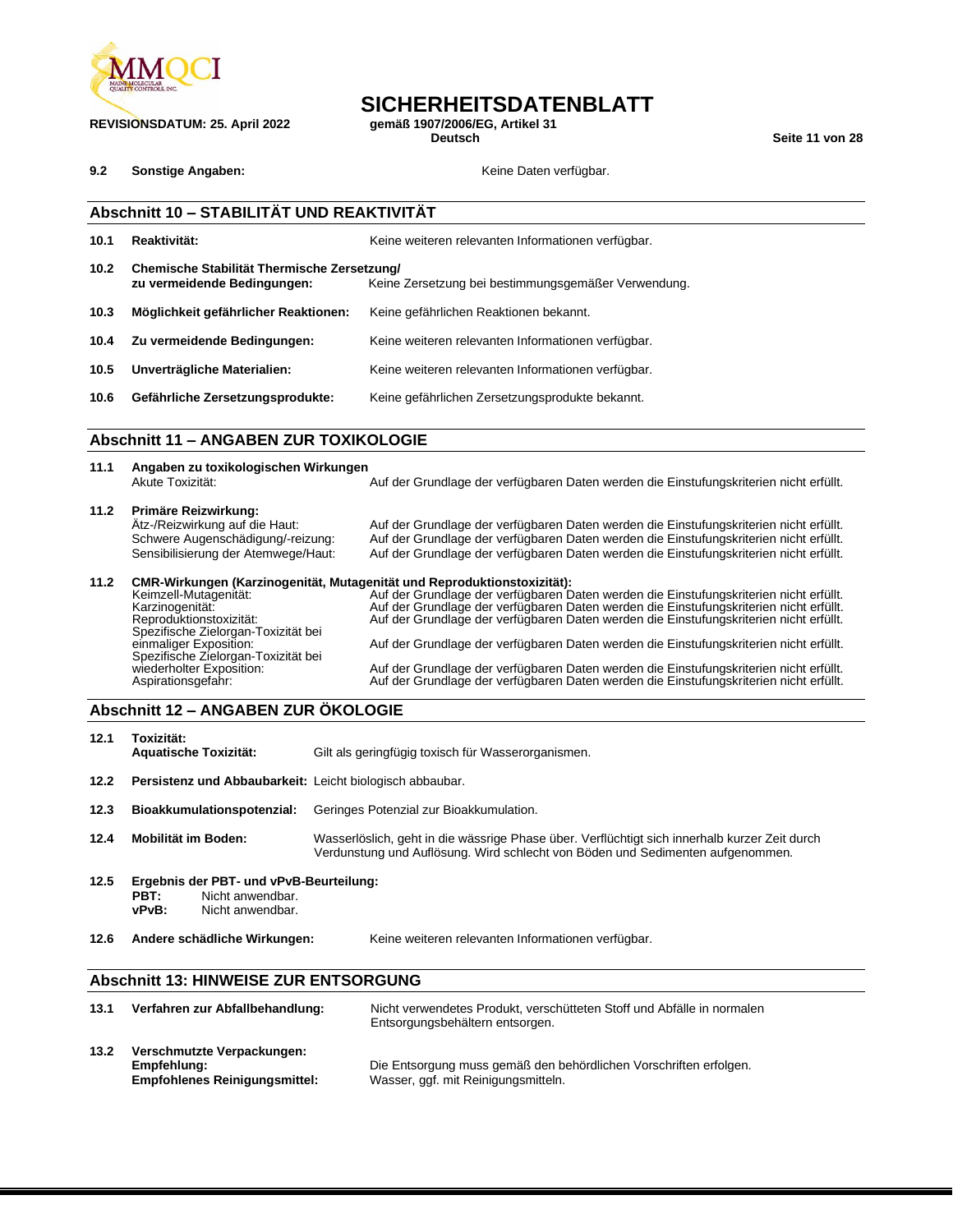

**REVISIONSDATUM: 25. April 2022 gemäß 1907/2006/EG, Artikel 31**

## **SICHERHEITSDATENBLATT**<br>gemäß 1907/2006/EG. Artikel 31

**Deutsch Seite 12 von 28**

### **Abschnitt 14: ANGABEN ZUM TRANSPORT**

| 14.1 | UN-Nummer:                                      | ADR, ADN, IMDG, IATA:        | Nicht reglementiert. |
|------|-------------------------------------------------|------------------------------|----------------------|
| 14.2 | Ordnungsgemäße UN-Versandbezeichnung:           | ADR, ADN, IMDG, IATA:        | Nicht reglementiert. |
| 14.3 | Transportgefahrenklasse(n):                     | Klasse ADR, ADN, IMDG, IATA: | Nicht reglementiert. |
| 14.4 | Verpackungsgruppe:                              | ADR. IMDG. IATA:             | Nicht reglementiert. |
| 14.5 | Umweltgefahren:                                 | Meeresverschmutzend:         | Nein.                |
| 14.6 | Besondere Vorsichtsmaßnahmen für den Verwender: |                              | Nicht anwendbar.     |

**14.7 Massengutbeförderung gemäß Anhang II des Marpol-Übereinkommens und gemäß IBC-Code:** Nicht anwendbar.

### **Abschnitt 15: RECHTSVORSCHRIFTEN**

**15.1 Vorschriften zu Sicherheit, Gesundheits- und Umweltschutz/spezifische Rechtsvorschriften für den Stoff oder das Gemisch Richtlinie 2012/18/EU: Benannte gefährliche Stoffe – ANHANG I:** Keiner der Bestandteile ist aufgeführt.

**Nationale Vorschriften:**

Wassergefährdungsklasse 1 (Selbsteinstufung): schwach wassergefährdend.

**15.2 Stoffsicherheitsbeurteilung:** Es wurde keine Stoffsicherheitsbeurteilung vorgenommen.

| Chemische        | EG-Nr.    | Index-Nr.    | CAS-Nr. | %  | Klassifizierung | Kennzeichnung |
|------------------|-----------|--------------|---------|----|-----------------|---------------|
| Bezeichnung      |           |              |         |    | Svmbol          | R-Sätze       |
| Ethyl<br>alkohol | 200-578-6 | 603-002-00-5 | 64-17-5 | 10 | Keine           | Keine         |

**Kalifornisches Gesetz Proposition 65:** Dieses Produkt enthält keine Stoffe, die auf der kalifornischen Liste der bekannten oder potenziellen Karzinogene aufgeführt sind.

**Stoffsicherheitsbeurteilung:** Halten Sie sich beim Umgang mit Chemikalien an die allgemeinen Sicherheitsbestimmungen im Labor.

### **Abschnitt 16: SONSTIGE ANGABEN**

SDB erstellt von: MMQCI Erstellungsdatum: April 2022

BioFire ist ein Warenzeichen von BioFire Diagnostics, LLC

Haftungsausschluss: Die in diesem Sicherheitsdatenblatt enthaltenen Informationen dienen lediglich als Leitfaden. Das Sicherheitsdatenblatt wurde sorgfältig auf der Grundlage von Referenzen und Tests erstellt, die als zuverlässig gelten; MMQCI übernimmt jedoch keine Garantie für die Richtigkeit und Vollständigkeit der Daten. Jegliche Verwendung der Daten muss im Einklang mit den geltenden Bundes-, Landes- und Kommunalvorschriften stehen.

#### *Abkürzungen und Akronyme:*

- *ADR: Accord européen sur le transport des marchandises dangereuses par Route (Europäisches Übereinkommen über die internationale Beförderung gefährlicher Güter auf dem Landweg)*
- *IMDG: International Maritime Code for Dangerous Goods (Internationaler Code für den Seeschiffstransport gefährlicher Güter)*
- *IATA: International Air Transportation Association (Internationale Flugtransport-Vereinigung)*
- *GHS: Globally Harmonised System of Classification and Labelling of Chemicals (Globales Harmonisiertes System zur Einstufung und Kennzeichnung von Chemikalien)*

*EINECS: European Inventory of Existing Commercial Chemical Substances (Europäisches Inventar der auf dem Markt vorhandenen chemischen Stoffe)*

- *ELINCS: European List of Notified Chemical Substances (Europäische Liste der angemeldeten chemischen Stoffe)*
- *CAS: Chemical Abstracts Service (Abteilung der American Chemical Society)*
- *PBT: Persistent, Bioaccumulative and Toxic (Persistent, bioakkumulierend und toxisch)*
- *vPvB: very Persistent and very Bioaccumulative (Sehr persistent und sehr bioakkumulierend)*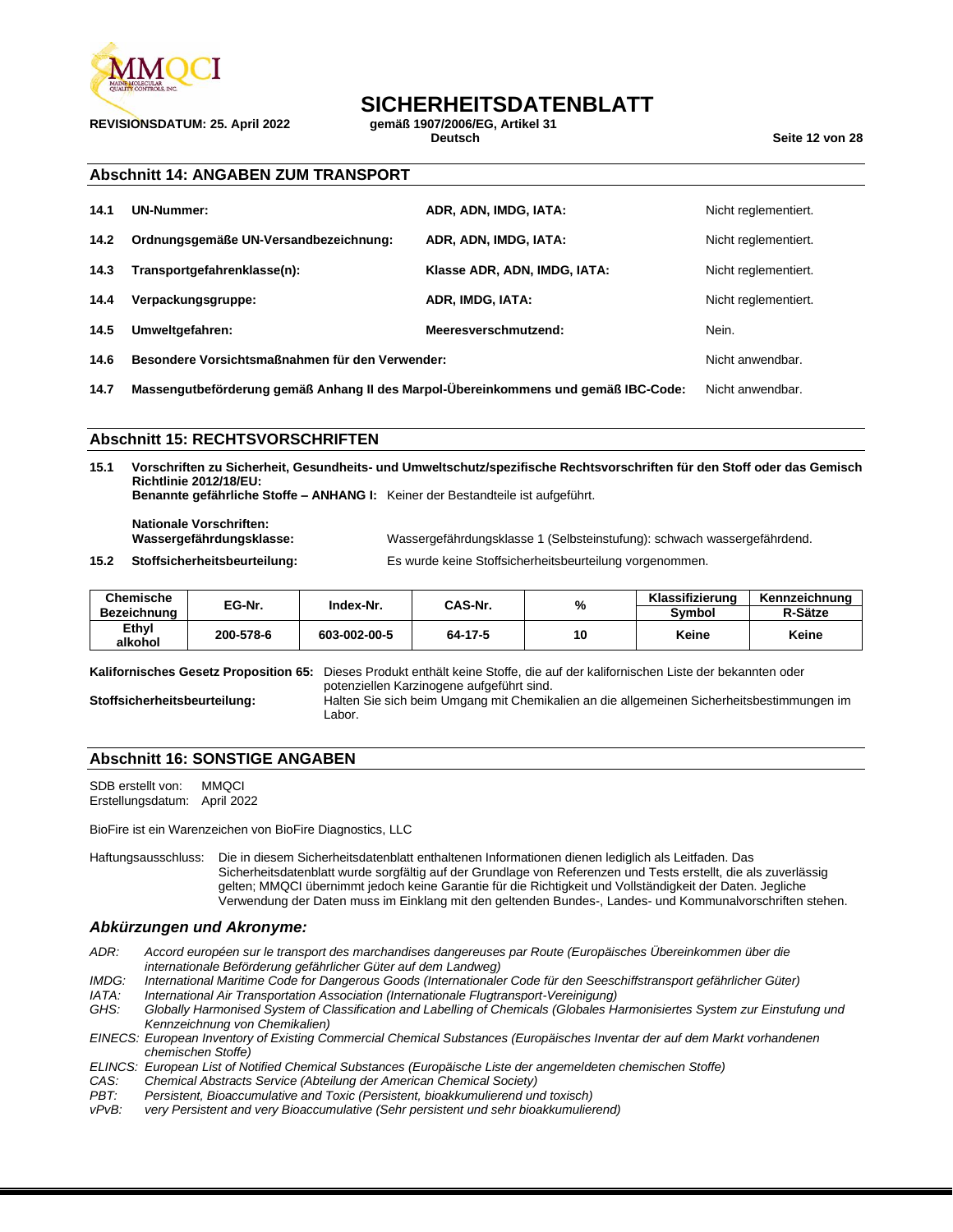

## **SCHEDA DATI DI SICUREZZA**<br>secondo 1907/2006/CE. articolo 31

**DATA DI REVISIONE: 25 Aprile 2022 secondo 1907/2006** 

**Italiano Pagina 13 di 28**

### **Sezione 1: IDENTIFICAZIONE DELLA SOSTANZA/MISCELA E DELLA SOCIETÀ/IMPRESA**

### **1.1 Identificatore del prodotto**

**Nome commerciale:** BioFire® RP2.1/RP2.1*plus* Control Panel M441 **Numero di articolo:** M441, M441-OUS

**1.2** Utilizzi pertinenti identificati della sostanza o miscela e utilizzi sconsigliati: Settore di utilizzo SU20 Servizi sanitari Applicazione della sostanza/della miscela

**1.3** BioFire RP2.1/RP2.1plus Control Panel M441 è destinato all'uso in vitro come materiale di riferimento per monitorare la rilevazione e l'identificazione dei bersagli respiratori virali e batterici nei tamponi nasofaringei (NPS) di individui con sospette infezioni del tratto respiratorio.

**DETTAGLI DEL FORNITORE DELLA SCHEDA DATI DI SICUREZZA, PRODUTTORE/FORNITORE: Maine Molecular Quality Controls, Inc (MMQCI) Numero di telefono del produttore Numero di fax del produttore Numero di fax del produttore numero di fax del produttore di fax del produttore di fax del produttor** 23 Mill Brook Rd Saco, Maine 04072 (USA) E-mail: info@mmqci.com [www.mmqci.com](http://www.mmqci.com/)

**1.4 Numero di telefono di emergenza**: 207-885-1072 (EST 8:30-17:00)

### **Sezione 2: IDENTIFICAZIONE DEI PERICOLI**

- 2.1 Classificazione della sostanza o miscela: Non applicabile **Classificazione secondo la normativa (CE) N. 1272/2008:** Non applicabile **2.2 Elementi dell'etichetta: Etichettatura secondo la normativa (CE) N. 1272/2008:** Non applicabile<br> **Pittogrammi di pericolo:** Non applicabile **Pittogrammi di pericolo:** Non applicabile<br> **Pittogrammi di segnalazione:** Non applicabile<br>
Non applicabile **Termine di segnalazione:**  $\blacksquare$  Non applicabile Indicazioni di pericolo:  $\blacksquare$  Non applicabile Indicazioni di pericolo:
- **Indicazioni di pericolo: 2.3 Altri pericoli: Risultati della valutazione PBT e vPvB:** Non applicabile **vPvB:** Non applicabile

Questo prodotto non è considerato infiammabile in condizioni di laboratorio ordinarie sulla base di studi effettuati da MMQCI.

### **Sezione 3: COMPOSIZIONE/INFORMAZIONI SUGLI INGREDIENTI**

### **3.1 Caratterizzazione chimica: Miscele**

| Nome chimico   | N. CE     | N. indice    | . CAS   | %  | <b>Classificazione</b> | <b>Marcatura</b> |
|----------------|-----------|--------------|---------|----|------------------------|------------------|
|                |           |              |         |    | <b>Simbolo</b>         | Frasi R          |
| Alcool etilico | 200-578-6 | 603-002-00-5 | 64-17-5 | 10 | <b>Nessuno</b>         | <b>Nessuno</b>   |

### **Sezione 4: MISURE DI PRONTO SOCCORSO**

|  | 4.1 Descrizione delle misure di pronto soccorso:                                 |                                      |                                                                                                                    |  |
|--|----------------------------------------------------------------------------------|--------------------------------------|--------------------------------------------------------------------------------------------------------------------|--|
|  | Informazioni generali:                                                           | Non sono necessarie misure speciali. |                                                                                                                    |  |
|  | In caso di inalazione:                                                           |                                      | Fornire aria fresca; consultare il medico in caso di disturbi.                                                     |  |
|  | In caso di contatto con la pelle: Generalmente, il prodotto non irrita la pelle. |                                      |                                                                                                                    |  |
|  |                                                                                  |                                      | In caso di contatto con gli occhi: Tenere gli occhi aperti e sciacquare per diversi minuti sotto l'acqua corrente. |  |
|  | In caso di deglutizione:                                                         |                                      | Sciacquare la bocca con acqua. Richiedere l'intervento di un medico e un follow-up appropriato.                    |  |
|  | 4.2 Sintomi ed effetti più importanti, sia acuti sia ritardati:                  |                                      | Irritazione agli occhi                                                                                             |  |
|  | 4.3 Indicazione di eventuale intervento immediato                                |                                      |                                                                                                                    |  |

**di un medico e trattamento speciale:** Non sono disponibili altre informazioni pertinenti.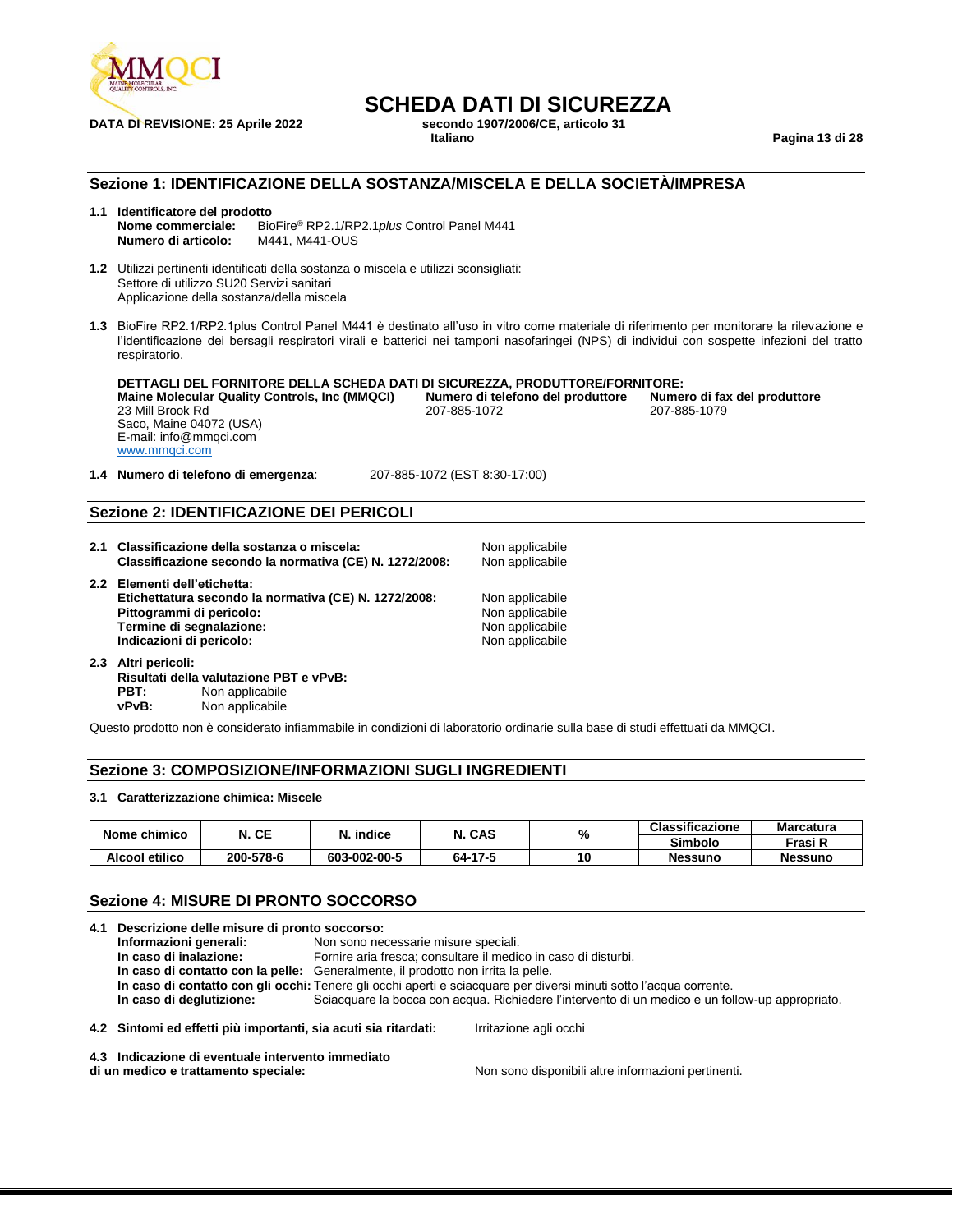

## **DATA DI REVISIONE: 25 Aprile 2022 secondo** 1<br>Italiano

## **SCHEDA DATI DI SICUREZZA**<br>secondo 1907/2006/CE, articolo 31

**Italiano Pagina 14 di 28**

### **Sezione 5: MISURE ANTINCENDIO**

| 5.1 | Mezzi estinguenti:<br>Materiali da utilizzare per lo spegnimento:<br>Mezzi estinguenti non adatti: | Polvere secca, sabbia secca<br>NON utilizzare getti d'acqua.               |
|-----|----------------------------------------------------------------------------------------------------|----------------------------------------------------------------------------|
| 5.2 | Pericoli speciali derivanti dalla sostanza o miscela: Ossidi di carbonio                           |                                                                            |
| 5.3 | Consigli per i vigili del fuoco:                                                                   | In caso di incendio, indossare un autorespiratore autonomo, se necessario. |
| 5.4 | Ulteriori informazioni:                                                                            | Utilizzare acqua nebulizzata per raffreddare i contenitori non aperti.     |

| Sezione 6: MISURE IN CASO DI RILASCIO ACCIDENTALE |                                                      |                                                 |  |
|---------------------------------------------------|------------------------------------------------------|-------------------------------------------------|--|
| 6.1                                               | Precauzioni personali:                               | Indossare indumenti protettivi appropriati.     |  |
| 6.2                                               | Precauzioni per l'ambiente:                          | Asciugare con materiale assorbente appropriato. |  |
| 6.3                                               | Metodi e materiali per il contenimento e la pulizia: | Contenitore dei rifiuti normale                 |  |
| 6.4.                                              | Riferimento ad altre sezioni:                        | Sezione 13 Smaltimento                          |  |
|                                                   |                                                      |                                                 |  |

### **Sezione 7: MANIPOLAZIONE E CONSERVAZIONE**

| 7.1 | Precauzione per una manipolazione sicura: | Manipolare secondo le istruzioni riportate nel foglietto illustrativo. |
|-----|-------------------------------------------|------------------------------------------------------------------------|
| 7.2 | Condizioni per una conservazione sicura:  | Conservare a una temperatura compresa tra -25 °C e -15 °C.             |
| 7.3 | Utilizzi finali specifici:                | Non sono disponibili altre informazioni pertinenti                     |

### **Sezione 8: CONTROLLI RELATIVI ALL'ESPOSIZIONE/PROTEZIONE DEL PERSONALE**

**8.1 Valori limite di esposizione:** Nessuno

**8.2 Controlli relativi all'esposizione:** Non si prevede che questo prodotto richieda controlli speciali della ventilazione. Le strutture che conservano o utilizzano questo prodotto devono essere dotate di una stazione per il lavaggio degli occhi.

#### **DISPOSITIVI DI PROTEZIONE INDIVIDUALE:**

| Protezione respiratoria: | Nessuna richiesta             | Protezione per gli occhi:        | Occhiali di sicurezza               |
|--------------------------|-------------------------------|----------------------------------|-------------------------------------|
| Protezione della pelle:  | Camice da laboratorio, quanti | Pratiche di lavoro/igiene:       | Precauzioni standard                |
| <b>Ventilazione:</b>     | Normale                       | Altri dispositivi di protezione: | di laboratorio<br>Nessuno richiesto |

### **Sezione 9: PROPRIETÀ FISICHE E CHIMICHE**

| 9.1 | Informazioni sulle proprietà fisiche e chimiche di base:   |                                                    |
|-----|------------------------------------------------------------|----------------------------------------------------|
|     | Aspetto:                                                   | Soluzione acquosa Nessun dato disponibile          |
|     | Odore:                                                     | Fruttato                                           |
|     | Soglia di odore:                                           | Nessun dato disponibile                            |
|     | pH:                                                        | Nessun dato disponibile                            |
|     | Punto di fusione/punto di congelamento:                    | Nessun dato disponibile                            |
|     | Punto di ebollizione iniziale e intervallo di ebollizione: | 86 °C (186,8 °F) (etanolo al 10%)                  |
|     | Punto di infiammabilità:                                   | 44 °C (111 °F), recipiente chiuso (etanolo al 10%) |
|     | Tasso di evaporazione:                                     | Nessun dato disponibile                            |
|     | Infiammabilità (solido, gas):                              | Nessun dato disponibile                            |
|     | Limiti massimi/minimi di infiammabilità o esplosività:     | Nessun dato disponibile                            |
|     | Pressione del vapore:                                      | Nessun dato disponibile                            |
|     | Densità del vapore:                                        | Nessun dato disponibile                            |
|     | Densità relativa:                                          | Nessun dato disponibile                            |
|     | Solubilità in acqua:                                       | Nessun dato disponibile                            |
|     | Coefficiente di ripartizione: n-ottanolo/acqua:            | Nessun dato disponibile                            |
|     | Temperatura di ignizione automatica:                       | Nessun dato disponibile                            |
|     | Temperatura di decomposizione:                             | Nessun dato disponibile                            |
|     | Viscosità:                                                 | Nessun dato disponibile                            |
|     | Proprietà esplosive:                                       | Nessun dato disponibile                            |
|     | Proprietà ossidanti:                                       | Nessun dato disponibile                            |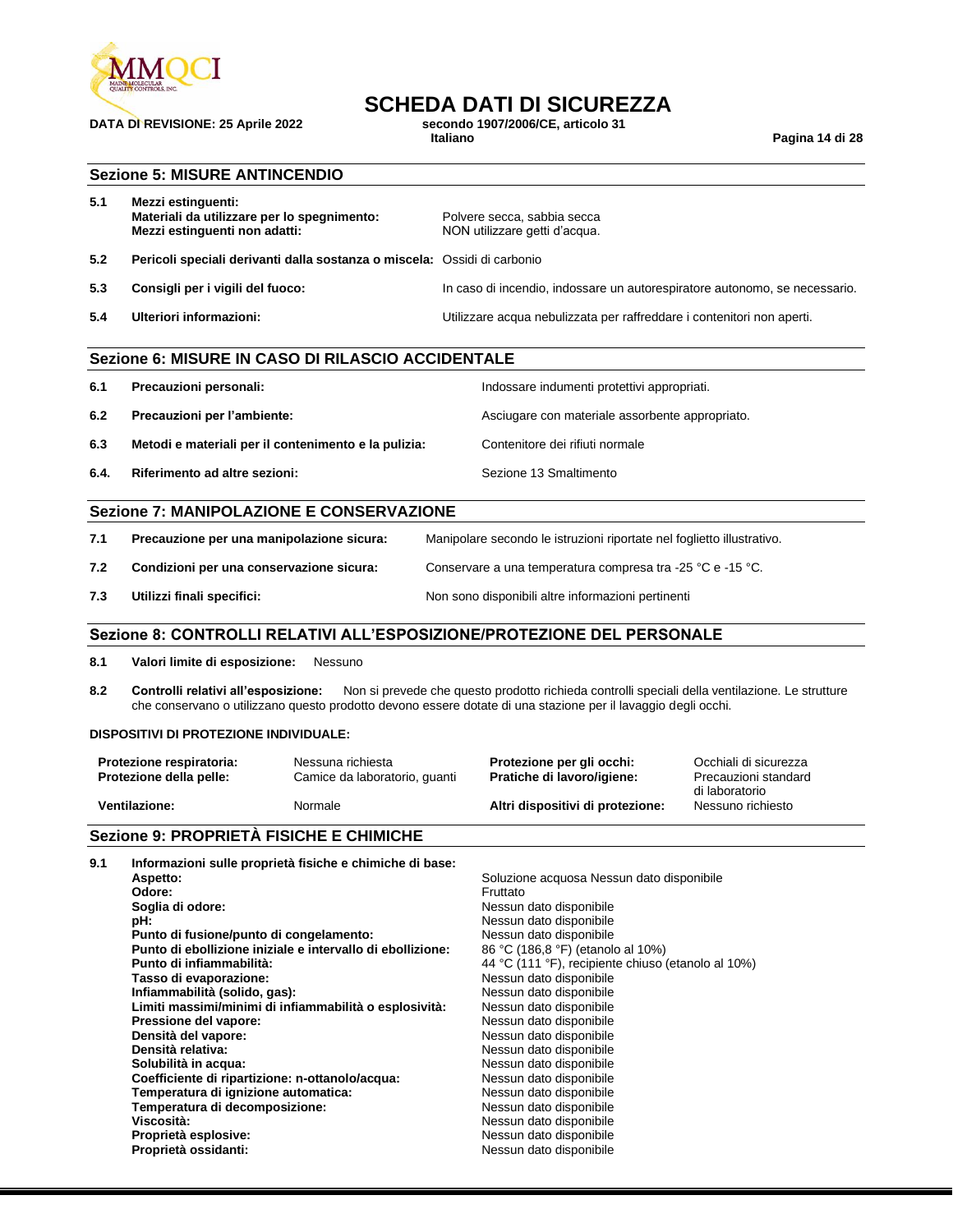

**DATA DI REVISIONE: 25 Aprile 2022 secondo** 1<br>Italiano

## **SCHEDA DATI DI SICUREZZA**<br>secondo 1907/2006/CE, articolo 31

**Italiano Pagina 15 di 28**

**9.2 Altre informazioni: Nessun dato disponibile** 

|      | Sezione 10: STABILITÀ E REATTIVITÀ                                                                                                                                                                                                                                                                                                          |                                                                                                                                                                                                                                                                                                                                                                                                                                                                                                                                        |
|------|---------------------------------------------------------------------------------------------------------------------------------------------------------------------------------------------------------------------------------------------------------------------------------------------------------------------------------------------|----------------------------------------------------------------------------------------------------------------------------------------------------------------------------------------------------------------------------------------------------------------------------------------------------------------------------------------------------------------------------------------------------------------------------------------------------------------------------------------------------------------------------------------|
| 10.1 | Reattività:                                                                                                                                                                                                                                                                                                                                 | Non sono disponibili altre informazioni pertinenti.                                                                                                                                                                                                                                                                                                                                                                                                                                                                                    |
| 10.2 | Stabilità chimica Decomposizione<br>termica/condizioni da evitare:                                                                                                                                                                                                                                                                          | Nessuna decomposizione se utilizzato secondo le specifiche.                                                                                                                                                                                                                                                                                                                                                                                                                                                                            |
| 10.3 | Possibilità di reazioni pericolose:                                                                                                                                                                                                                                                                                                         | Non sono note reazioni pericolose.                                                                                                                                                                                                                                                                                                                                                                                                                                                                                                     |
| 10.4 | Condizioni da evitare:                                                                                                                                                                                                                                                                                                                      | Non sono disponibili altre informazioni pertinenti.                                                                                                                                                                                                                                                                                                                                                                                                                                                                                    |
| 10.5 | Materiali incompatibili:                                                                                                                                                                                                                                                                                                                    | Non sono disponibili altre informazioni pertinenti.                                                                                                                                                                                                                                                                                                                                                                                                                                                                                    |
| 10.6 |                                                                                                                                                                                                                                                                                                                                             | Prodotti pericolosi della decomposizione: Non si conoscono prodotti pericolosi della decomposizione.                                                                                                                                                                                                                                                                                                                                                                                                                                   |
|      | <b>Sezione 11: INFORMAZIONI TOSSICOLOGICHE</b>                                                                                                                                                                                                                                                                                              |                                                                                                                                                                                                                                                                                                                                                                                                                                                                                                                                        |
| 11.1 | Informazioni sugli effetti tossicologici:<br>Tossicità acuta:                                                                                                                                                                                                                                                                               | Sulla base dei dati disponibili, i criteri di classificazione non sono soddisfatti.                                                                                                                                                                                                                                                                                                                                                                                                                                                    |
| 11.2 | Effetto irritante primario:<br>Corrosione/irritazione della pelle:<br>Gravi danni/irritazioni oculari:<br>Sensibilizzazione a livello respiratorio o cutaneo:                                                                                                                                                                               | Sulla base dei dati disponibili, i criteri di classificazione non sono soddisfatti.<br>Sulla base dei dati disponibili, i criteri di classificazione non sono soddisfatti.<br>Sulla base dei dati disponibili, i criteri di classificazione non sono soddisfatti.                                                                                                                                                                                                                                                                      |
| 11.2 | Effetti CMR (cancerogenicità, mutagenicità e tossicità per la riproduzione):<br>Mutagenicità delle cellule germinali:<br>Cancerogenicità:<br>Tossicità riproduttiva:<br>Tossicità specifica per organi bersaglio,<br>esposizione singola:<br>Tossicità specifica per organi bersaglio,<br>esposizione ripetuta:<br>Pericolo di aspirazione: | Sulla base dei dati disponibili, i criteri di classificazione non sono soddisfatti.<br>Sulla base dei dati disponibili, i criteri di classificazione non sono soddisfatti.<br>Sulla base dei dati disponibili, i criteri di classificazione non sono soddisfatti.<br>Sulla base dei dati disponibili, i criteri di classificazione non sono soddisfatti.<br>Sulla base dei dati disponibili, i criteri di classificazione non sono soddisfatti.<br>Sulla base dei dati disponibili, i criteri di classificazione non sono soddisfatti. |
|      | <b>Sezione 12: INFORMAZIONI ECOLOGICHE</b>                                                                                                                                                                                                                                                                                                  |                                                                                                                                                                                                                                                                                                                                                                                                                                                                                                                                        |

| 12.1 | Tossicità:<br>Tossicità acquatica:                                                               | Considerato a bassa tossicità per gli organismi acquatici.                                                                                                            |
|------|--------------------------------------------------------------------------------------------------|-----------------------------------------------------------------------------------------------------------------------------------------------------------------------|
| 12.2 | Persistenza e degradabilità:                                                                     | Facilmente biodegradabile.                                                                                                                                            |
| 12.3 | Potenziale bioaccumulativo:                                                                      | Basso potenziale di bioaccumulo.                                                                                                                                      |
| 12.4 | Mobilità nel suolo:                                                                              | Solubile in acqua, si scinde in fase acquosa. Perso entro un breve periodo tramite<br>evaporazione e dissoluzione. Scarsamente assorbito nei terreni e nei sedimenti. |
| 12.5 | Risultati della valutazione PBT e vPvB:<br>PBT:<br>Non applicabile.<br>Non applicabile.<br>vPvB: |                                                                                                                                                                       |

**12.6 Altri effetti avversi:** Non sono disponibili altre informazioni pertinenti.

### **Sezione 13: CONSIDERAZIONI SULLO SMALTIMENTO**

| 13.1 |                                                                        | Metodi di trattamento dei rifiuti: Smaltimento del prodotto inutilizzato, della sostanza versata<br>e i rifiuti in un normale contenitore dei rifiuti. |
|------|------------------------------------------------------------------------|--------------------------------------------------------------------------------------------------------------------------------------------------------|
| 13.2 | Imballaggi non puliti:<br>Raccomandazione:<br>Detergente raccomandato: | Lo smaltimento deve essere eseguito in base alle normative ufficiali.<br>Acqua, se necessario con detergenti.                                          |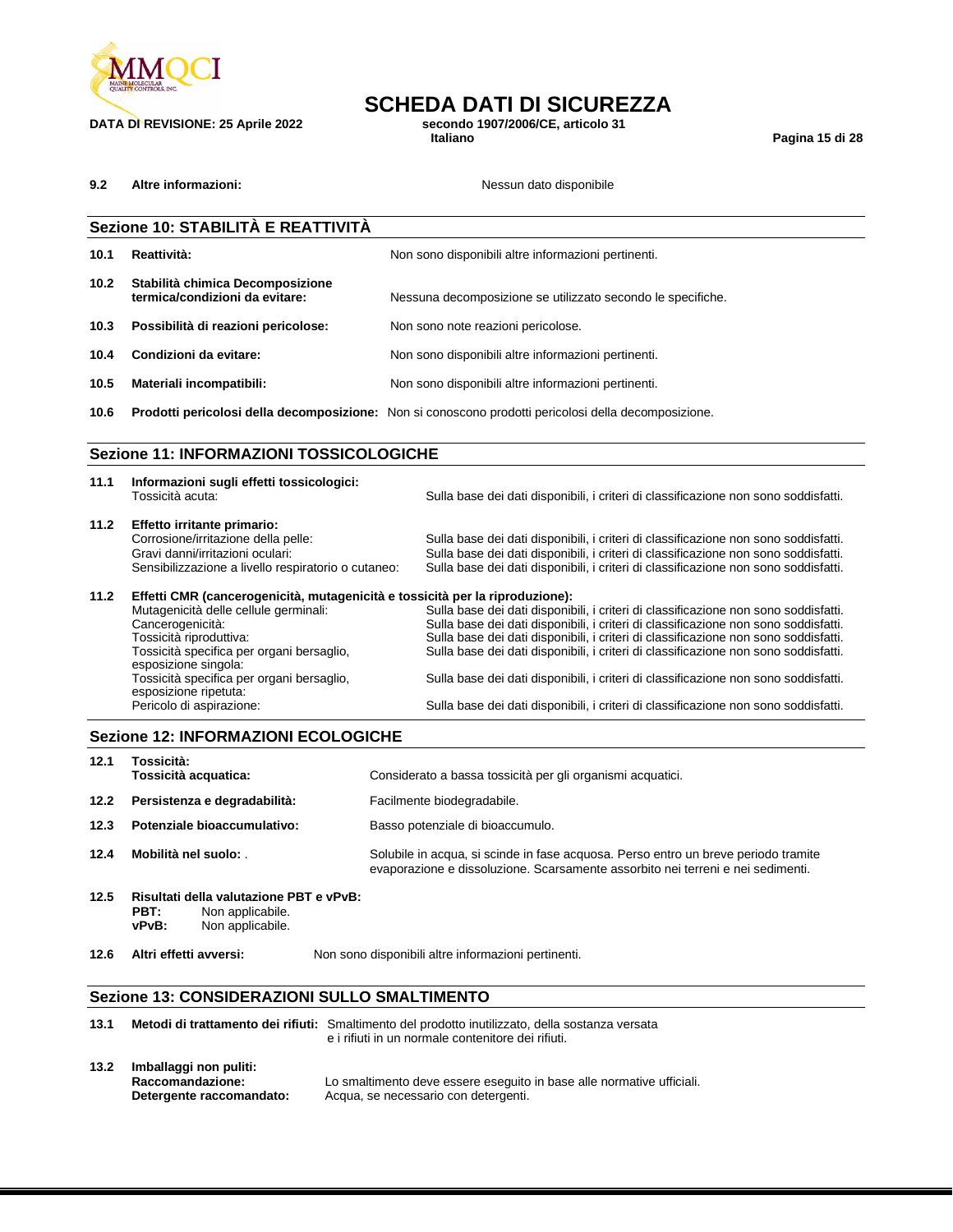

## **SCHEDA DATI DI SICUREZZA**<br>secondo 1907/2006/CE. articolo 31

**DATA DI REVISIONE: 25 Aprile 2022 secondo** 1907/2006

**Italiano Pagina 16 di 28**

### **Sezione 14: INFORMAZIONI SUL TRASPORTO**

| 14.1 | Numero UN:                           | ADR, ADN, IMDG, IATA:        | Non regolato    |
|------|--------------------------------------|------------------------------|-----------------|
| 14.2 | Nome di spedizione corretto UN:      | ADR, ADN, IMDG, IATA:        | Non regolato    |
| 14.3 | Classi di pericolo per il trasporto: | Classe ADR, ADN, IMDG, IATA: | Non regolato    |
| 14.4 | Gruppo di imballaggio:               | ADR, IMDG, IATA:             | Non regolato    |
| 14.5 | Pericoli per l'ambiente:             | Inquinante marino:           | No              |
| 14.6 | Precauzioni speciali per l'utente:   |                              | Non applicabile |
|      |                                      |                              |                 |

**14.7 Trasporto sfuso secondo l'allegato II di Marpol e il codice IBC:** Non applicabile

### **Sezione 15: INFORMAZIONI SULLE NORMATIVE**

**15.1 Normative/legislazione in materia di salute, sicurezza e ambiente specifiche per la sostanza o miscela: Direttiva 2012/18/UE: Sostanze pericolose specificate, ALLEGATO I:** Nessuno degli ingredienti è elencato.

**Normative nazionali:**

**Classe di pericolo per l'acqua:** Classe di pericolo per l'acqua 1 (autovalutazione): leggermente pericoloso per l'acqua.

**15.2 Valutazione della sicurezza chimica:** Non è stata effettuata una valutazione della sicurezza chimica.

| <b>Nome</b><br>chimico | N. CE     | . indice     | N. CAS  | %  | <b>Classificazione</b><br>Simbolo | <b>Marcatura</b><br>Frasi R |
|------------------------|-----------|--------------|---------|----|-----------------------------------|-----------------------------|
| Alcool<br>etilico      | 200-578-6 | 603-002-00-5 | 64-17-5 | 10 | <b>Nessuno</b>                    | <b>Nessuno</b>              |

**Proposizione 65 della California:** Questo prodotto non contiene alcuna sostanza indicata nell'elenco delle sostanze cancerogene note o potenziali della California.

**Valutazione della sicurezza chimica:** Osservare le normative generali di sicurezza del laboratorio quando si manipolano prodotti chimici.

### **Sezione 16: ALTRE INFORMAZIONI**

SDS preparata da: MMQCI Data di preparazione: Aprile, 2022

BioFire è un marchio di BioFire Diagnostics, LLC

Esclusione di responsabilità: Le informazioni contenute nella presente SDS sono fornite esclusivamente come guida. La SDS è stata accuratamente preparata sulla base di riferimenti e test ritenuti affidabili; tuttavia, MMQCI non garantisce l'accuratezza e la completezza dei dati. Qualsiasi utilizzo dei dati deve essere conforme alle normative federali, statali e locali applicabili.

### *Abbreviazioni e acronimi:*

- *ADR: Accord européen sur le transport des marchandises dangereuses par Route (Accordo europeo relativo al trasporto internazionale su strada di merci pericolose)*
- *IMDG: International Maritime Code for Dangerous Goods (Codice marittimo internazionale sulle merci pericolose)*
- *IATA: International Air Transport Association (Associazione di trasporto aereo internazionale)*

*GHS: Globally Harmonised System of Classification and Labelling of Chemicals (Sistema mondiale armonizzato di classificazione ed etichettatura delle sostanze chimiche)*

*EINECS: European Inventory of Existing Commercial Chemical Substances (Inventario europeo delle sostanze chimiche commerciali esistenti)*

- *ELINCS: European List of Notified Chemical Substances (Elenco europeo delle sostanze chimiche dichiarate)*
- *CAS: Chemical Abstracts Service (Servizio di estratti chimici) (divisione dell'American Chemical Society)*
- Persistent, Bioaccumulative and Toxic (Persistente, bioaccumulabile e tossico)
- *vPvB: very Persistent and very Bioaccumulative (Molto persistente e molto bioaccumulabile)*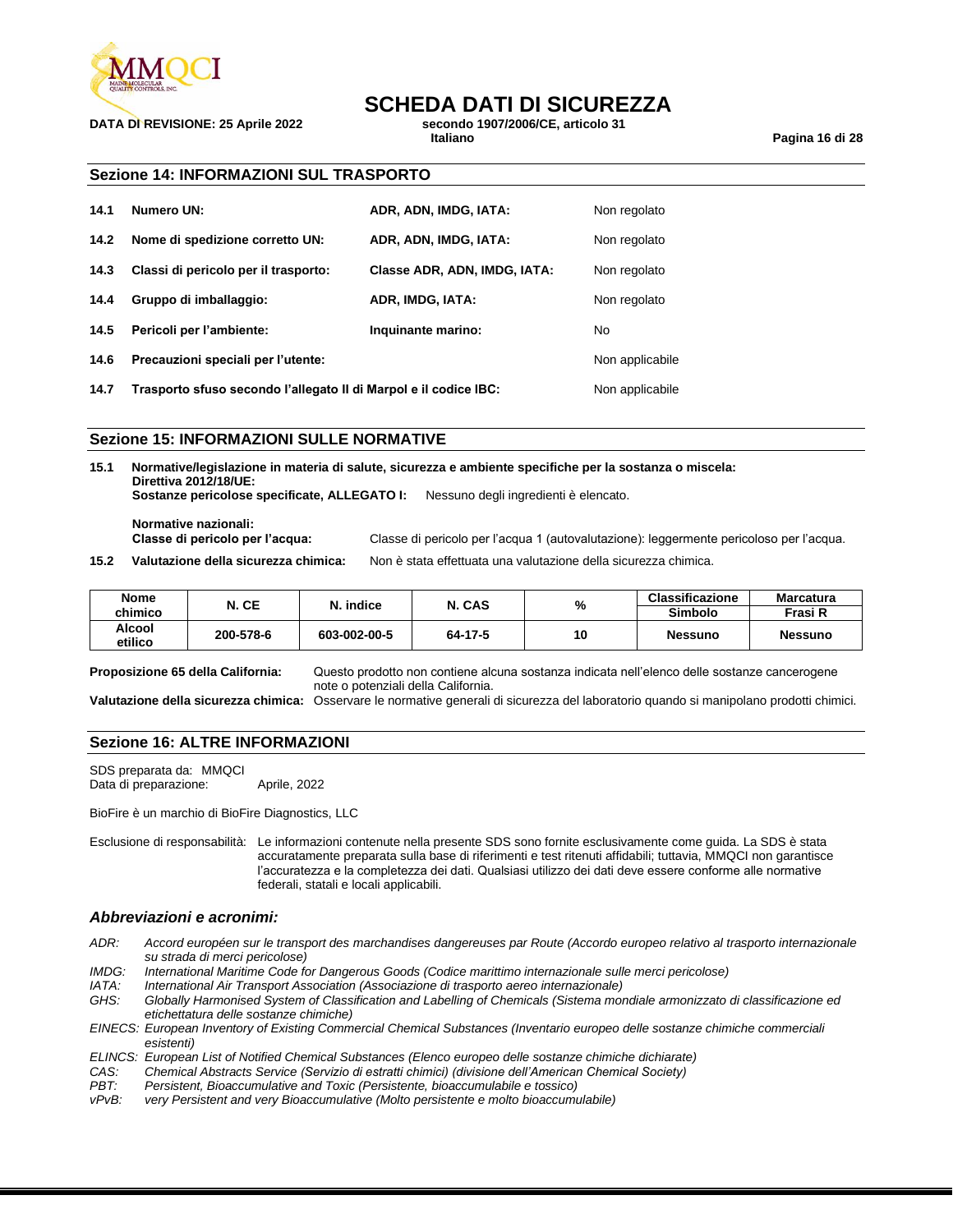

**DATA DE REVISÃO: 25 de Abril de 2022 de acordo com o artigo 31.º do Regulamento (CE) n.º 1907/2006**

**Português Página 17 de 28**

### **Secção 1: IDENTIFICAÇÃO DA SUBSTÂNCIA/MISTURA E DA SOCIEDADE/EMPRESA**

### **1.1 Identificador do produto**

**Nome comercial:** BioFire® RP2.1/RP2.1*plus* Control Panel M441 **Referência:** M441, M441-OUS

**1.2** Utilizações identificadas relevantes da substância ou mistura e utilizações desaconselhadas: Setor de uso SU20 Serviços de Saúde Aplicação da substância/mistura

**1.3** O BioFire RP2.1/RP2.1plus Control Panel M441 destina-se à utilização in vitro como material de referência para monitorizar a deteção e identificação de alvos virais e bacterianos respiratórios em esfregaços nasofaríngeos obtidos a partir de indivíduos suspeitos de infecções do trato respiratório.

**IDENTIFICAÇÃO DO FORNECEDOR DA FICHA DE DADOS DE SEGURANÇA, FABRICANTE/FORNECEDOR: Maine Molecular Quality Controls, Inc (MMQCI) Fabricante Número de telefone do fabricante Fax do fabricante** 23 Mill Brook Rd 207-885-1072 207-885-1079 Saco, Maine 04072 (EUA) E-mail: info@mmqci.com [www.mmqci.com](http://www.mmqci.com/)

**1.4 Número de telefone de emergência**: 207-885-1072 (08:30–17:00 [EST])

### **Secção 2: IDENTIFICAÇÃO DOS PERIGOS**

| 2.1 Classificação da substância ou mistura:<br>Classificação em conformidade com o Regulamento (CE) n.º 1272/2008:                                      | Não aplicável<br>Não aplicável                                   |
|---------------------------------------------------------------------------------------------------------------------------------------------------------|------------------------------------------------------------------|
| 2.2 Elementos do rótulo:<br>Rotulagem conforme o regulamento (CE) N.º 1272/2008:<br>Pictogramas de perigo:<br>Palavra-sinal:<br>Advertências de perigo: | Não aplicável<br>Não aplicável<br>Não aplicável<br>Não aplicável |
| 2.3 Outros perigos:                                                                                                                                     |                                                                  |

**Resultados da avaliação PBT e mPmB: PBT:** Não aplicável **mPmB:** Não aplicável

Este produto não é considerado inflamável em condições laboratoriais normais com base em estudos realizados pela MMQCI.

### **Secção 3: COMPOSIÇÃO/INFORMAÇÃO SOBRE OS COMPONENTES**

### **3.1 Caracterização química: Misturas**

|                | N.º CE    | N.º de índice | N.º CAS |  | %       | Classificação   | Rotulagem |
|----------------|-----------|---------------|---------|--|---------|-----------------|-----------|
| Nome químico   |           |               |         |  | Símbolo | Frases <b>K</b> |           |
| Alcool etílico | 200-578-6 | 603-002-00-5  | 64-17-5 |  | Nenhuma | <b>Nenhuma</b>  |           |

### **Secção 4: MEDIDAS DE PRIMEIROS SOCORROS**

|  | 4.1 Descrição das medidas de primeiros socorros:                                                              |                                                                     |                                                                                              |
|--|---------------------------------------------------------------------------------------------------------------|---------------------------------------------------------------------|----------------------------------------------------------------------------------------------|
|  | Informações gerais:                                                                                           | Não são necessárias medidas especiais.                              |                                                                                              |
|  | Após inalação:                                                                                                |                                                                     | Deslocar a pessoa exposta para uma zona ao ar livre. Consultar um médico em caso de queixas. |
|  | Após contacto com a pele:                                                                                     | O produto não costuma irritar a pele.                               |                                                                                              |
|  | Após contacto com os olhos:<br>Enxaguar com os olhos abertos durante vários minutos debaixo de água corrente. |                                                                     |                                                                                              |
|  | Depois ingestão:                                                                                              |                                                                     | Enxaguar a boca com água. Procurar cuidados médicos e acompanhamento adequado.               |
|  |                                                                                                               | 4.2 Sintomas e efeitos mais importantes, tanto agudos e retardados: | Irritacão ocular                                                                             |
|  |                                                                                                               |                                                                     |                                                                                              |

**4.3 Indicação sobre cuidados médicos urgentes e tratamentos especiais necessários:** Não há mais informações relevantes

disponíveis.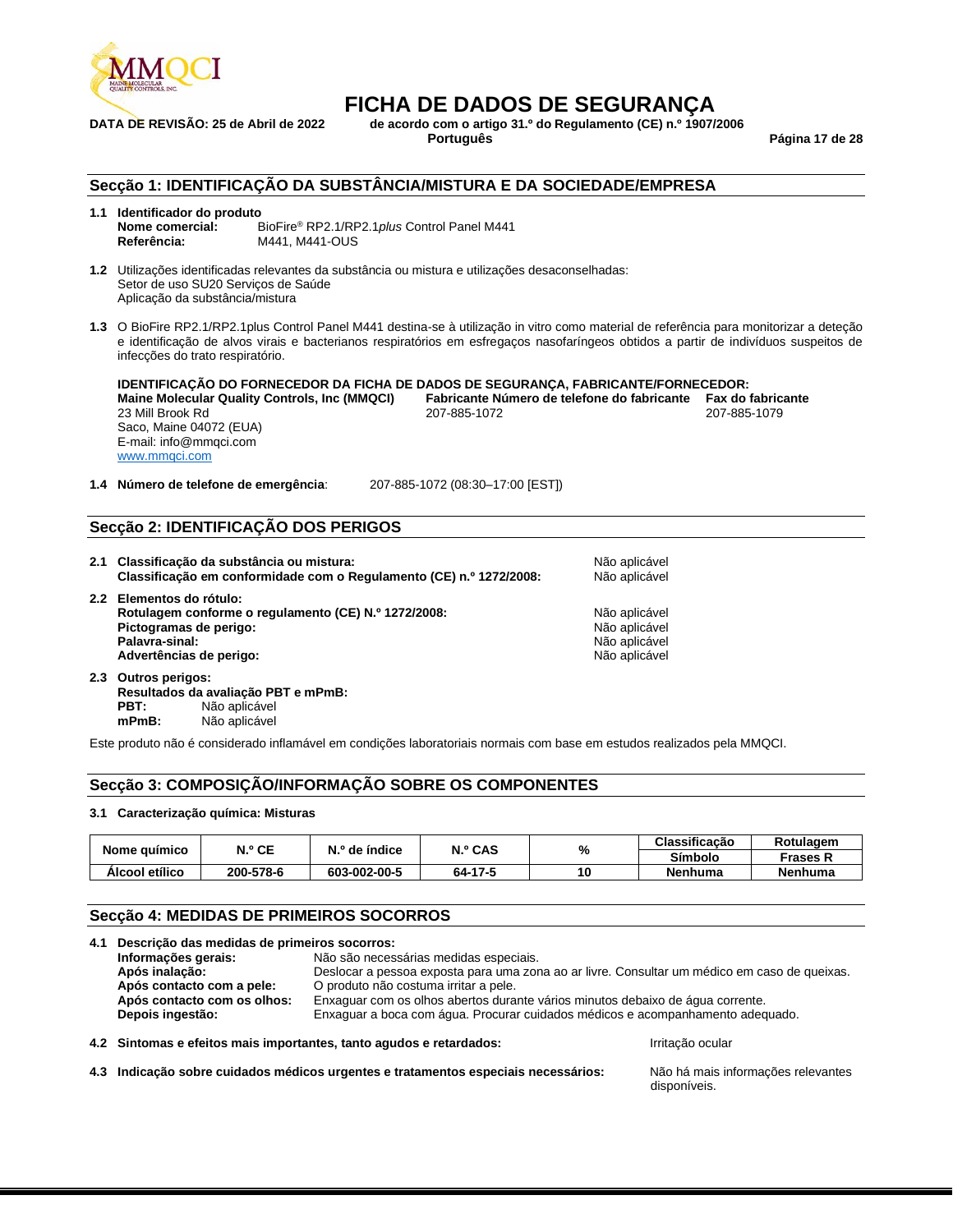

**DATA DE REVISÃO: 25 de Abril de 2022 de acordo com o artigo 31.º do Regulamento (CE) n.º 1907/2006**

**Português Página 18 de 28**

|      | Secção 5: MEDIDAS DE COMBATE A INCÊNDIOS                                                                                                                                                                                                                                                                  |                  |                                                                                                                                                                                                                                                          |                                                                                                                                                                                              |
|------|-----------------------------------------------------------------------------------------------------------------------------------------------------------------------------------------------------------------------------------------------------------------------------------------------------------|------------------|----------------------------------------------------------------------------------------------------------------------------------------------------------------------------------------------------------------------------------------------------------|----------------------------------------------------------------------------------------------------------------------------------------------------------------------------------------------|
| 5.1  | Meios de extinção:<br>Meios adequados de extinção:<br>Meios inadequados de extinção:                                                                                                                                                                                                                      |                  | Pó seco, areja seca<br>NÃO utilizar jato de água.                                                                                                                                                                                                        |                                                                                                                                                                                              |
| 5.2  | Perigos especiais decorrentes da substância ou mistura: Óxidos de carbono                                                                                                                                                                                                                                 |                  |                                                                                                                                                                                                                                                          |                                                                                                                                                                                              |
| 5.3  | Recomendações para o pessoal de combate a incêndios:                                                                                                                                                                                                                                                      |                  | incêndios, se for necessário.                                                                                                                                                                                                                            | Usar aparelhos de respiração autónomos para o combate a                                                                                                                                      |
| 5.4  | Mais informações:                                                                                                                                                                                                                                                                                         |                  |                                                                                                                                                                                                                                                          | Pulverizar os recipientes por abrir com água a fim de os arrefecer.                                                                                                                          |
|      | Secção 6: MEDIDAS A TOMAR EM CASO DE FUGAS ACIDENTAIS                                                                                                                                                                                                                                                     |                  |                                                                                                                                                                                                                                                          |                                                                                                                                                                                              |
| 6.1  | Precauções individuais:                                                                                                                                                                                                                                                                                   |                  | Usar vestuário de proteção adequado.                                                                                                                                                                                                                     |                                                                                                                                                                                              |
| 6.2  | Precauções a nível ambiental:                                                                                                                                                                                                                                                                             |                  | Limpar com material absorvente adequado.                                                                                                                                                                                                                 |                                                                                                                                                                                              |
| 6.3  | Métodos e materiais de confinamento e limpeza:                                                                                                                                                                                                                                                            |                  | Recipiente de eliminação normal                                                                                                                                                                                                                          |                                                                                                                                                                                              |
| 6.4. | Remissão para outras secções:                                                                                                                                                                                                                                                                             |                  | Secção 13 «Considerações relativas à eliminação»                                                                                                                                                                                                         |                                                                                                                                                                                              |
|      | Secção 7: MANUSEAMENTO E ARMAZENAGEM                                                                                                                                                                                                                                                                      |                  |                                                                                                                                                                                                                                                          |                                                                                                                                                                                              |
| 7.1  | Precauções para um manuseamento seguro:                                                                                                                                                                                                                                                                   |                  |                                                                                                                                                                                                                                                          | Manusear de acordo com as instruções presentes no folheto informativo.                                                                                                                       |
| 7.2  | Condições de armazenagem segura:                                                                                                                                                                                                                                                                          |                  | Armazenar entre $-25$ °C e $-15$ °C.                                                                                                                                                                                                                     |                                                                                                                                                                                              |
| 7.3  | Utilizações finais específicas:                                                                                                                                                                                                                                                                           |                  | Não há mais informações relevantes disponíveis                                                                                                                                                                                                           |                                                                                                                                                                                              |
|      | Secção 8: CONTROLO DA EXPOSIÇÃO/PROTEÇÃO INDIVIDUAL                                                                                                                                                                                                                                                       |                  |                                                                                                                                                                                                                                                          |                                                                                                                                                                                              |
|      |                                                                                                                                                                                                                                                                                                           |                  |                                                                                                                                                                                                                                                          |                                                                                                                                                                                              |
| 8.1  | Parâmetros de controlo:<br>Nenhuma                                                                                                                                                                                                                                                                        |                  |                                                                                                                                                                                                                                                          |                                                                                                                                                                                              |
| 8.2  | Controlo da exposição:                                                                                                                                                                                                                                                                                    |                  |                                                                                                                                                                                                                                                          | Não se prevê que este produto exija controlos especiais de ventilação. As instalações onde se<br>armazena ou utiliza este produto devem estar equipadas com uma estação de lavagem de olhos. |
|      | EQUIPAMENTO DE PROTEÇÃO INDIVIDUAL:<br>Proteção respiratória:<br>Não é necessária<br>Proteção da pele:<br>Bata de laboratório, luvas<br>Ventilação:<br>Normal                                                                                                                                             | Proteção ocular: | Práticas de higiene/trabalho:<br>Outro equipamento de proteção:                                                                                                                                                                                          | Oculos de segurança<br>Precauções laboratoriais padrão<br>Não é necessário                                                                                                                   |
|      | Secção 9 — PROPRIEDADES FÍSICAS E QUÍMICAS                                                                                                                                                                                                                                                                |                  |                                                                                                                                                                                                                                                          |                                                                                                                                                                                              |
| 9.1  | Informações sobre propriedades físicas e químicas de base:<br>Aspeto:<br>Odor:<br>Limiar olfativo:<br>pH:<br>Ponto de fusão/ponto de congelação:<br>Ponto de ebulição inicial e intervalo de<br>ebulição:<br>Ponto de inflamação:<br>Taxa de evaporação:                                                  | Frutado          | Solução aquosa. Não há dados disponíveis<br>Não há dados disponíveis<br>Não há dados disponíveis<br>Não há dados disponíveis<br>86 °C (186,8 °F) (etanol a 10%)<br>44 °C (111 °F) — copo fechado (etanol a 10%)<br>Não há dados disponíveis              |                                                                                                                                                                                              |
|      | Inflamabilidade (sólido, gás):<br>Limites superior/inferior de inflamabilidade<br>ou explosividade:<br>Pressão de vapor:<br>Densidade de vapor:<br>Densidade relativa:<br>Solubilidade em áqua:<br>Coeficiente de partição n-octanol/água:<br>Temperatura de autoignição:<br>Temperatura de decomposição: |                  | Não há dados disponíveis<br>Não há dados disponíveis<br>Não há dados disponíveis<br>Não há dados disponíveis<br>Não há dados disponíveis<br>Não há dados disponíveis<br>Não há dados disponíveis<br>Não há dados disponíveis<br>Não há dados disponíveis |                                                                                                                                                                                              |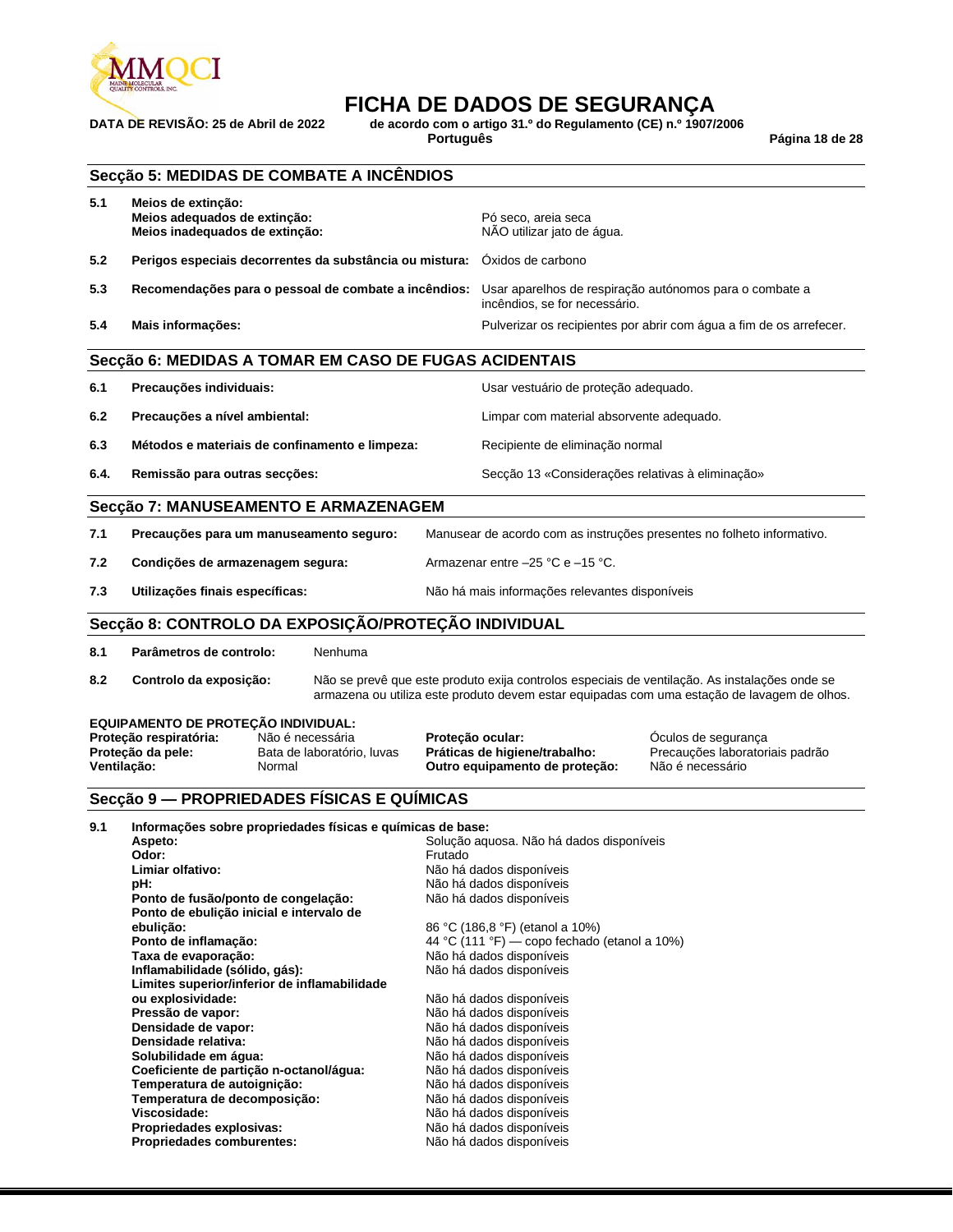

**DATA DE REVISÃO: 25 de Abril de 2022 de acordo com o artigo 31.º do Regulamento (CE) n.º 1907/2006**

**Português Página 19 de 28**

9.2 **Outras informações: Não há dados disponíveis** 

|                   | Secção 10 - ESTABILIDADE E REATIVIDADE                           |                                                                                        |  |  |  |
|-------------------|------------------------------------------------------------------|----------------------------------------------------------------------------------------|--|--|--|
| 10.1              | Reatividade:                                                     | Não há mais informações relevantes disponíveis.                                        |  |  |  |
| 10.2 <sub>1</sub> | Estabilidade química/decomposição<br>térmica/condicões a evitar: | Não ocorre decomposição se se utilizar de acordo com as especificações.                |  |  |  |
| 10.3              | Possibilidade de reações perigosas:                              | Nenhuma reação perigosa conhecida.                                                     |  |  |  |
| 10.4              | Condições a evitar:                                              | Não há mais informações relevantes disponíveis.                                        |  |  |  |
| 10.5              | Materiais incompatíveis:                                         | Não há mais informações relevantes disponíveis.                                        |  |  |  |
| 10.6              |                                                                  | Produtos de decomposição perigosos: Nenhum produto de decomposição perigoso conhecido. |  |  |  |
|                   |                                                                  |                                                                                        |  |  |  |

### **Secção 11 — INFORMAÇÃO TOXICOLÓGICA**

| 11.1 | Informações sobre os efeitos toxicológicos:<br>Toxicidade aquda:                                                   | Com base nos dados disponíveis, não se satisfazem os critérios de classificação.                                                                                                                                                                                                                 |  |  |  |
|------|--------------------------------------------------------------------------------------------------------------------|--------------------------------------------------------------------------------------------------------------------------------------------------------------------------------------------------------------------------------------------------------------------------------------------------|--|--|--|
| 11.2 | Efeito de irritabilidade primário:                                                                                 |                                                                                                                                                                                                                                                                                                  |  |  |  |
|      | Corrosão/irritação cutânea:<br>Lesões oculares graves/irritação ocular:<br>Sensibilização respiratória ou cutânea: | Com base nos dados disponíveis, não se satisfazem os critérios de classificação.<br>Com base nos dados disponíveis, não se satisfazem os critérios de classificação.<br>Com base nos dados disponíveis, não se satisfazem os critérios de classificação.                                         |  |  |  |
| 11.2 | Efeitos de carcinogenidade e mutagenicidade e efeitos tóxicos na reprodução:                                       |                                                                                                                                                                                                                                                                                                  |  |  |  |
|      | Carcinogenicidade:<br>Toxicidade reprodutiva:<br>toxicidade para órgãos-alvo específicos                           | Mutagenicidade em células germinativas: Com base nos dados disponíveis, não se satisfazem os critérios de classificação.<br>Com base nos dados disponíveis, não se satisfazem os critérios de classificação.<br>Com base nos dados disponíveis, não se satisfazem os critérios de classificação. |  |  |  |
|      | (STOT) — exposição única:<br>toxicidade para órgãos-alvo específicos                                               | Com base nos dados disponíveis, não se satisfazem os critérios de classificação.                                                                                                                                                                                                                 |  |  |  |
|      | (STOT) — exposição repetida:<br>Perigo de aspiração:                                                               | Com base nos dados disponíveis, não se satisfazem os critérios de classificação.<br>Com base nos dados disponíveis, não se satisfazem os critérios de classificação.                                                                                                                             |  |  |  |

### **Secção 12 — INFORMAÇÃO ECOLÓGICA**

| 12.1 | Toxicidade:<br>Toxicidade aquática:                                                         | Considerado como sendo pouco tóxico para os organismos aquáticos.                                                                                    |
|------|---------------------------------------------------------------------------------------------|------------------------------------------------------------------------------------------------------------------------------------------------------|
| 12.2 | Persistência e degradabilidade:                                                             | Facilmente biodegradável.                                                                                                                            |
| 12.3 | Potencial de bioacumulação:                                                                 | Baixo potencial de bioacumulação.                                                                                                                    |
| 12.4 | Mobilidade no solo:                                                                         | Solúvel em água. Ocorrerá partição na fase aquosa. Desaparece num curto período.<br>Evaporação e dissolução. Pouco absorvido por solos e sedimentos. |
| 12.5 | Resultados da avaliação PBT e mPmB:<br>Não aplicável.<br>PBT:<br>Não aplicável.<br>$mPmB$ : |                                                                                                                                                      |

**12.6 Outros efeitos adversos:** Não há mais informações relevantes disponíveis.

### **Secção 13: CONSIDERAÇÕES RELATIVAS À ELIMINAÇÃO**

| 13.1 | Métodos de tratamento de resíduos:                                                  | Eliminar o produto não utilizado, a substância derramada e os resíduos num recipiente<br>de eliminação normal. |
|------|-------------------------------------------------------------------------------------|----------------------------------------------------------------------------------------------------------------|
| 13.2 | <b>Embalagens contaminadas:</b><br>Recomendação:<br>Produto de limpeza recomendado: | Tem de se eliminar de acordo com os regulamentos oficiais.<br>Agua com produtos de limpeza, se for necessário. |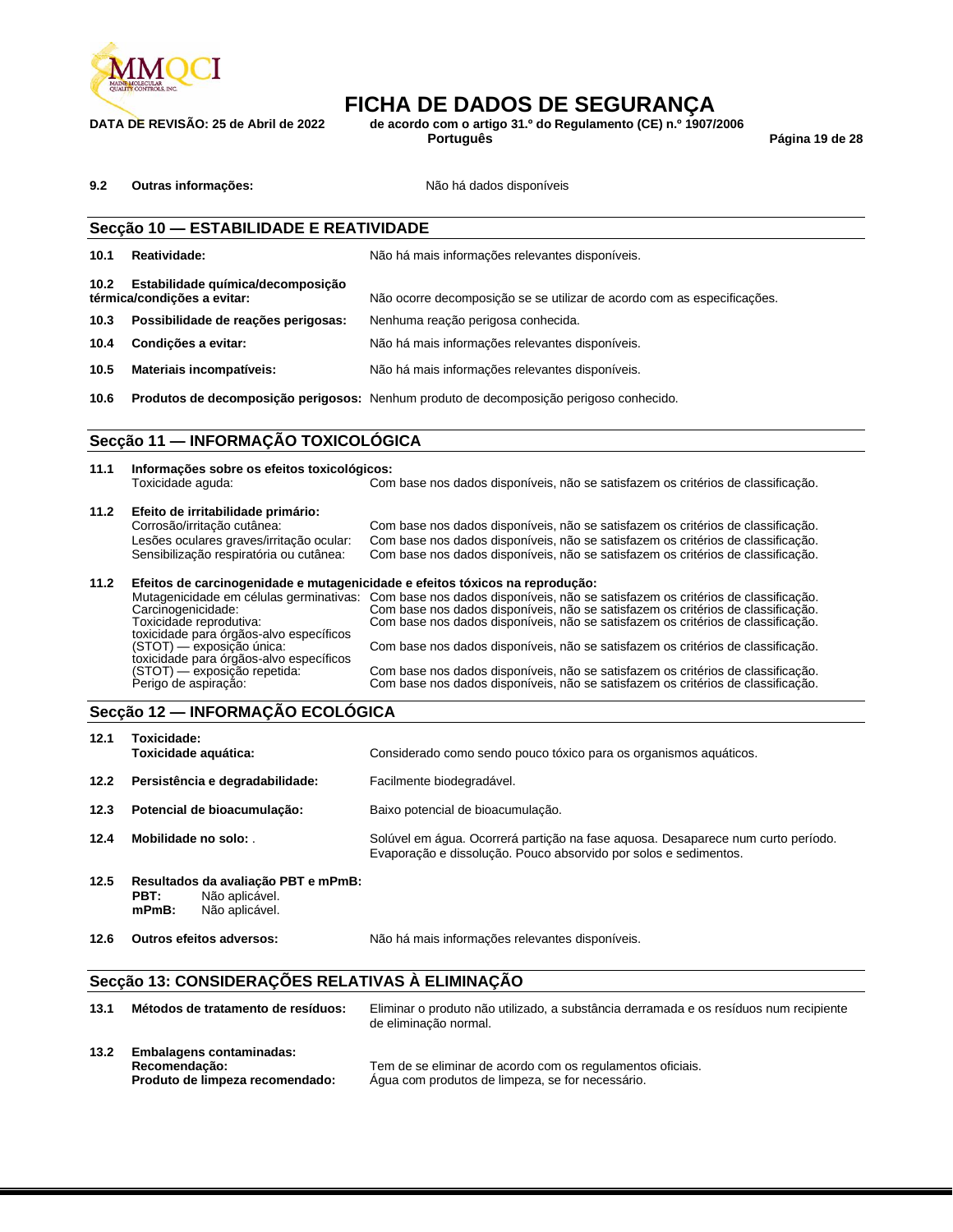

**DATA DE REVISÃO: 25 de Abril de 2022 de acordo com o artigo 31.º do Regulamento (CE) n.º 1907/2006**

**Português Página 20 de 28**

### **Secção 14: INFORMAÇÕES RELATIVAS AO TRANSPORTE**

| 14.1 | Número ONU:                                   | ADR, ADN, IMDG, IATA:        | Não regulado  |
|------|-----------------------------------------------|------------------------------|---------------|
| 14.2 | Designação oficial de transporte da ONU:      | ADR, ADN, IMDG, IATA:        | Não regulado  |
| 14.3 | Classes de perigo para efeitos de transporte: | Classe ADR, ADN, IMDG, IATA: | Não regulado  |
| 14.4 | Grupo de embalagem:                           | ADR, IMDG, IATA:             | Não regulado  |
| 14.5 | Perigos para o ambiente:                      | Poluente marinho:            | Não           |
| 14.6 | Precauções especiais para o utilizador:       |                              | Não aplicável |

**14.7 Transporte a granel em conformidade com o anexo II da Convenção Marpol e o Código IBC:** Não aplicável

### **Secção 15: INFORMAÇÃO SOBRE REGULAMENTAÇÃO**

**15.1 Regulamentação/legislação específica para a substância ou mistura em matéria de saúde, segurança e ambiente: Diretiva 2012/18/UE:**

**Substâncias designadas perigosas — ANEXO I:** Nenhum dos componentes se encontra listado.

**Regulamentos nacionais:**

**Classe de perigo para a água:** Classe de perigo para a água 1 (autoavaliação): ligeiramente perigoso para a água.

**15.2 Avaliação da segurança química:** Não se efetuou uma avaliação da segurança química.

|         |                                          | Classificação | Rotulagem       |
|---------|------------------------------------------|---------------|-----------------|
|         |                                          | Símbolo       | <b>Frases R</b> |
| 64-17-5 | 10                                       | Nenhuma       | <b>Nenhuma</b>  |
|         | N.º CAS<br>N.º de índice<br>603-002-00-5 | %             |                 |

**Proposta 65 da Califórnia:** Este produto não contém nenhuma substância presente na lista de agentes cancerígenos conhecidos ou potenciais da Califórnia.

**Avaliação da segurança química:** Respeitar as normas gerais de segurança laboratorial ao manusear produtos químicos.

### **Secção 16: OUTRAS INFORMAÇÕES**

FDS preparada por: MMQCI Data de preparação: Abril de 2022

BioFire é uma marca comercial da BioFire Diagnostics, LLC

Declaração de exoneração de responsabilidade: As informações contidas nesta FDS são fornecidas apenas para orientação. A FDS foi cuidadosamente preparada com base em referências e testes que se acredita serem fiáveis. Contudo, a MMQCI não garante a exatidão e completude dos dados. Qualquer utilização dos dados tem de estar em conformidade com os regulamentos federais, estatais e locais aplicáveis.

### *Abreviaturas e acrónimos:*

- *ADR: Accord européen sur le transport des marchandises dangereuses par Route (Acordo Europeu relativo ao Transporte Internacional de Mercadorias Perigosas por Estrada)*
- *IMDG: International Maritime Code for Dangerous Goods (Código Marítimo Internacional para o Transporte de Mercadorias Perigosas)*
- *IATA: International Air Transport Association (Associação Internacional de Transporte Aéreo)*
- *GHS: Globally Harmonised System of Classification and Labelling of Chemicals (Sistema Globalmente Harmonizado de Classificação e Rotulagem de Produtos Químicos)*
- *EINECS: European Inventory of Existing Commercial Chemical Substances (Inventário Europeu das Substâncias Químicas Existentes no Mercado)*
- *ELINCS: European List of Notified Chemical Substances (Lista Europeia de Substâncias Químicas Notificadas)*
- *CAS: Chemical Abstracts Service (divisão da American Chemical Society [Sociedade Americana de Química])*
- *PBT: Substância Persistente, Bioacumulável e Tóxica*

*mPmB: muito persistente e muito bioacumulável*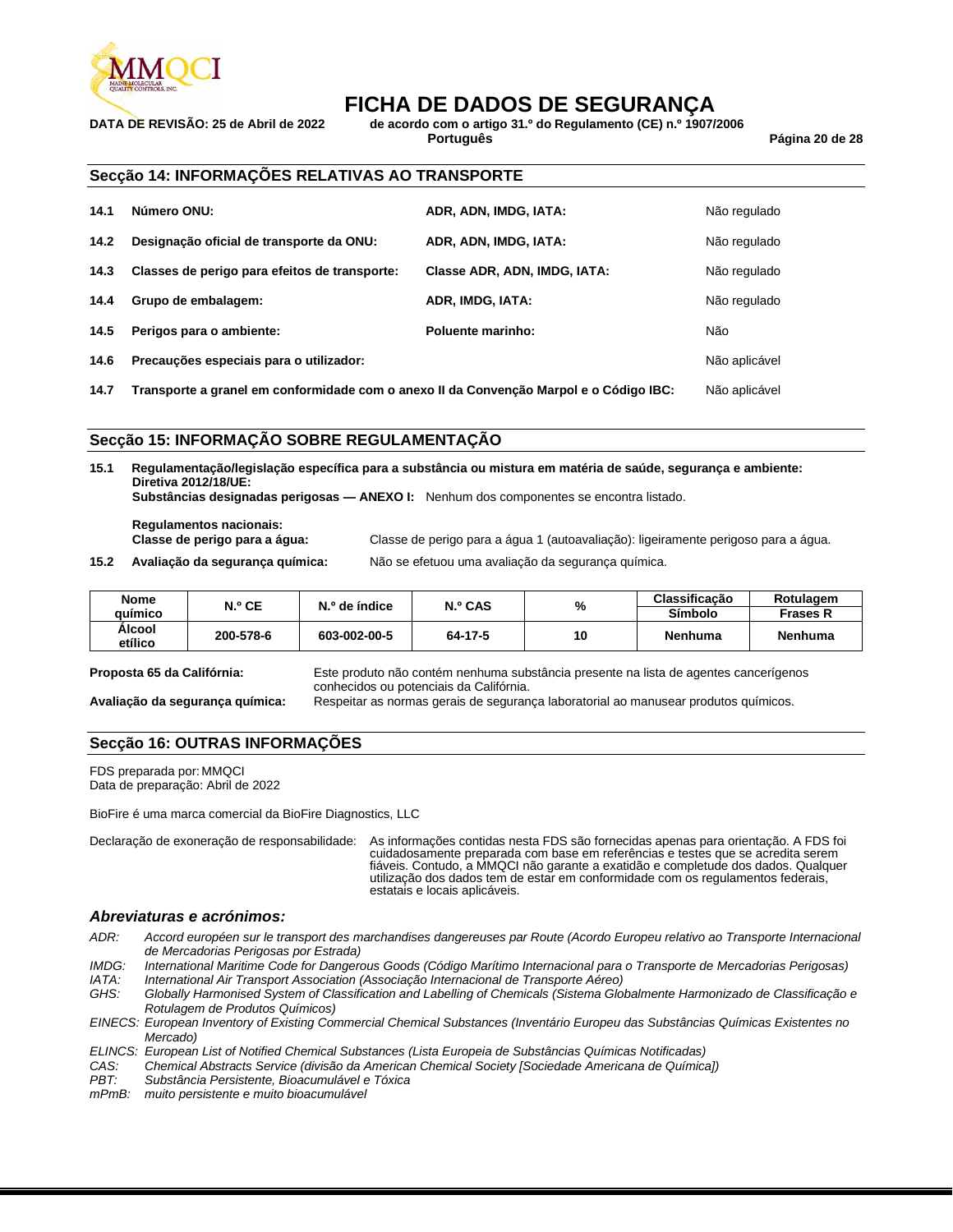

## **HOJA DE DATOS DE SEGURIDAD**

**FECHA DE REVISIÓN: 25 de Abril de 2022** 

**Español Página 21 de 28**

### **Sección 1: IDENTIFICACIÓN DE LA SUSTANCIA/MEZCLA Y DE LA SOCIEDAD/EMPRESA**

**1.1 Identificador del producto Número de artículo:** M441, M441-OUS

**Nombre comercial:** BioFire® RP2.1/RP2.1*plus* Control Panel M441

**1.2** Usos pertinentes identificados de la sustancia o mezcla y usos desaconsejados: Sector de uso SU20 Servicios sanitarios Aplicación de la sustancia/mezcla

**1.3** El BioFire RP2.1/RP2.1plus Control Panel M441 está destinado para uso in vitro como material de referencia para supervisar la detección e identificación de objetivos virales y bacterianos respiratorios en hisopos nasofaríngeos (NPS) obtenidos de individuos sospechosos de infecciones de las vías respiratorias.

**DATOS DEL PROVEEDOR DE LA HOJA DE DATOS DE SEGURIDAD, FABRICANTE/PROVEEDOR: Maine Molecular Quality Controls, Inc (MMQCI) Número de teléfono del fabricante Número de fax del fabricante** 23 Mill Brook Rd 207-885-1072 207-885-1079 Saco, Maine 04072 (EE. UU.) Correo electrónico: info@mmqci.com [www.mmqci.com](http://www.mmqci.com/)

**1.4 Número de teléfono de emergencia**: 207-885-1072 (EST 8:30-17:00)

### **Sección 2: IDENTIFICACIÓN DE LOS PELIGROS**

- **2.1 Clasificación de la sustancia o mezcla:** No procede **Clasificación según el Reglamento (CE) n.º 1272/2008:** No procede
- **2.2 Elementos de etiquetado: Etiquetado según el Reglamento (CE) n.º 1272/2008:** No procede **Pictogramas de peligro:** No procede **Palabra de advertencia:** No procede **Palabra de advertencia:** No procede **No procede** Palabra de advertencia: **Indicaciones de peligro:** No procede
- **2.3 Otros peligros: Resultados de la valoración PBT y mPmB: PBT:** No procede **mPmB:** No procede

Este producto no se considera inflamable en condiciones ordinarias de laboratorio según los estudios realizados por MMQCI.

### **Sección 3: COMPOSICIÓN/INFORMACIÓN SOBRE LOS INGREDIENTES**

#### **3.1 Caracterización química: Mezclas**

| <b>Nombre</b>   | N.º CE    | N.º índice   | N.º CAS | %  | <b>Clasificación</b> | Etiauetado     |
|-----------------|-----------|--------------|---------|----|----------------------|----------------|
| auimico         |           |              |         |    | Símbolo              | Frases R       |
| Alcohol etílico | 200-578-6 | 603-002-00-5 | 64-17-5 | 10 | <b>Ninguna</b>       | <b>Ninguna</b> |

### **Sección 4: MEDIDAS DE PRIMEROS AUXILIOS**

| 4.1 Descripción de las medidas de primeros auxilios:     |                                                                              |  |  |
|----------------------------------------------------------|------------------------------------------------------------------------------|--|--|
| Información general:                                     | No se requieren medidas especiales.                                          |  |  |
| En caso de inhalación:                                   | Suministrar aire fresco; consultar al médico en caso de molestias.           |  |  |
| En caso de contacto con la piel:                         | Por regla general, el producto no irrita la piel.                            |  |  |
| En caso de contacto con los ojos:                        | Limpiar el ojo abierto durante varios minutos con agua corriente.            |  |  |
| En caso de ingestión:                                    | Enjuagar la boca con agua. Buscar atención médica y un seguimiento adecuado. |  |  |
| 4.2 Principales síntomas y efectos, agudos y retardados: | Irritación ocular                                                            |  |  |

**4.3 Indicación de toda atención médica y de los tratamientos especiales que deban dispensarse inmediatamente:** No se dispone de más información pertinente.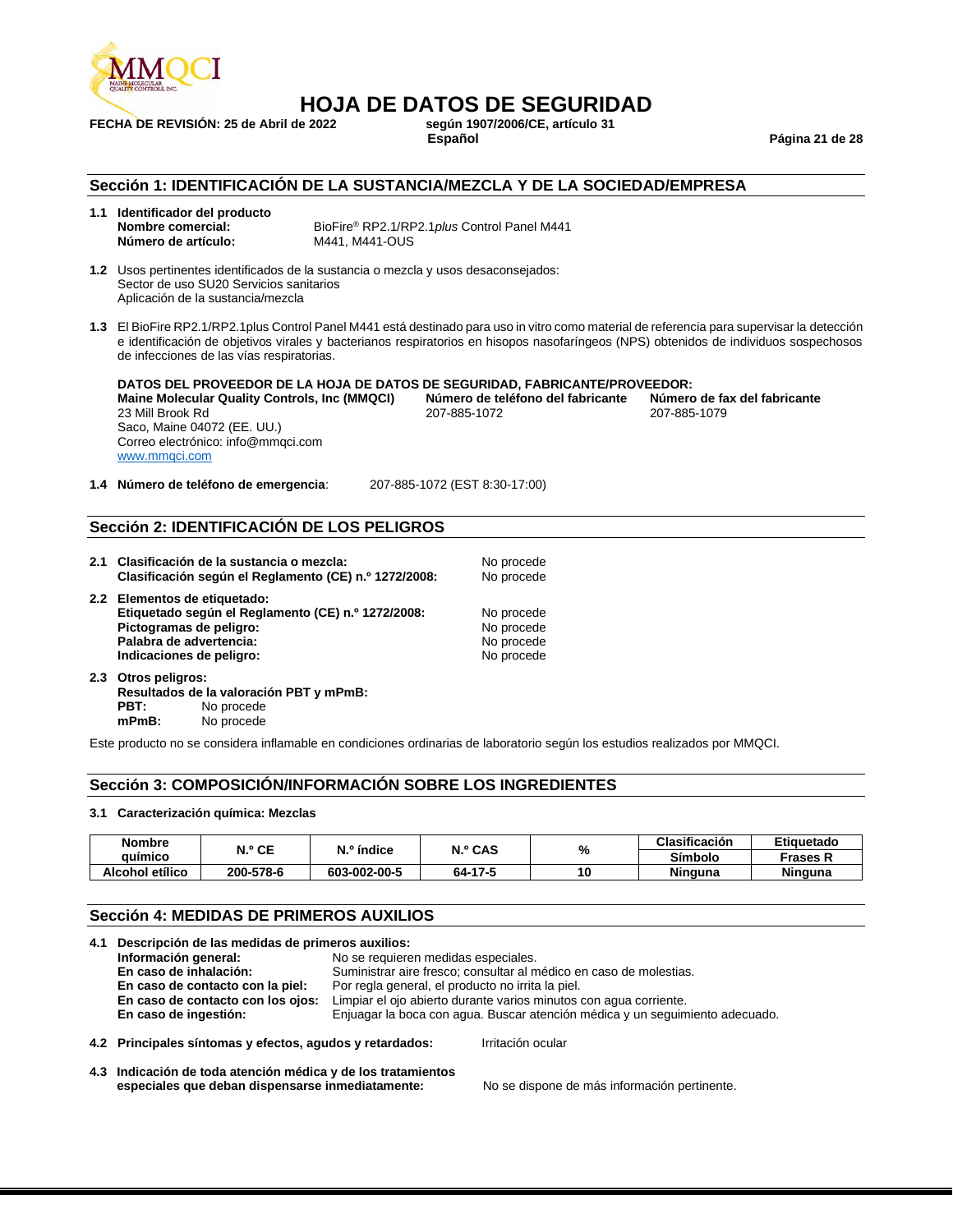

## **HOJA DE DATOS DE SEGURIDAD**<br>e 2022<br>e 2022

**FECHA DE REVISIÓN: 25 de Abril de 2022 según 1907/2006/CE, artículo 31**

**Español Página 22 de 28**

### **Sección 5: MEDIDAS DE LUCHA CONTRA INCENDIOS**

| 5.1 | Medios de extinción:<br>Medios de extinción adecuados:<br>Medios de extinción inadecuados: | Polvo seco, arena seca<br>NO utilizar chorros de agua.                                     |
|-----|--------------------------------------------------------------------------------------------|--------------------------------------------------------------------------------------------|
| 5.2 | Peligros especiales derivados de la sustancia o la mezcla: Oxidos de carbono               |                                                                                            |
| 5.3 | Recomendaciones para los bomberos:                                                         | Llevar un equipo de respiración autónomo para la lucha contra el<br>fuego si es necesario. |
| 5.4 | Más información:                                                                           | Utilizar agua pulverizada para enfriar los contenedores no abiertos.                       |

### **Sección 6: MEDIDAS EN CASO DE VERTIDO ACCIDENTAL**

| 6.1 | Precauciones personales:                     | Llevar ropa de protección adecuada.          |
|-----|----------------------------------------------|----------------------------------------------|
| 6.2 | Precauciones relativas al medio ambiente:    | Limpiar con un material absorbente adecuado. |
| 6.3 | Métodos y material de contención y limpieza: | Contenedor adecuado para la eliminación      |
| 6.4 | Referencia a otras secciones:                | Sección 13 Eliminación                       |

### **Sección 7: MANIPULACIÓN Y ALMACENAMIENTO**

| 7.1 | Precauciones para una manipulación segura: | Manipular según las instrucciones del prospecto.       |
|-----|--------------------------------------------|--------------------------------------------------------|
| 7.2 | Condiciones de almacenamiento seguro:      | Almacenar a una temperatura entre $-25$ °C y $-15$ °C. |
| 7.3 | Usos finales específicos:                  | No se dispone de más información pertinente.           |

### **Sección 8: CONTROLES DE EXPOSICIÓN/PROTECCIÓN INDIVIDUAL**

| Valores límite de exposición:<br>8.1 |  |  |
|--------------------------------------|--|--|
|--------------------------------------|--|--|

**8.2 Controles de exposición:** No se espera que este producto requiera controles especiales de ventilación. Las instalaciones que almacenan o utilizan este producto deben estar equipadas con una estación de lavado de ojos.

**Ninguna** 

#### **EQUIPO DE PROTECCIÓN INDIVIDUAL:**

| Protección respiratoria: | No se requiere                                     | Protección de los ojo |
|--------------------------|----------------------------------------------------|-----------------------|
| Protección de la piel:   | Bata de laboratorio, quantes Prácticas de trabajo/ |                       |
| <b>Ventilación:</b>      | Normal                                             | Otros equipos de pro  |

**Protección Frotección Frotección Cafas de seguridad<br><b>Precauciones estándica**<br>*Precauciones* estándica Precauciones estándar de laboratorio **ventilación:** No se requiere

### **Sección 9: PROPIEDADES FÍSICAS Y QUÍMICAS**

| 9.1 | Información sobre propiedades físicas y químicas básicas:   |                                                |
|-----|-------------------------------------------------------------|------------------------------------------------|
|     | Aspecto:                                                    | Solución acuosa No hay datos disponibles       |
|     | Olor:                                                       | Afrutado                                       |
|     | Umbral olfativo:                                            | No hay datos disponibles                       |
|     | pH:                                                         | No hay datos disponibles                       |
|     | Punto de fusión/punto de congelación:                       | No hay datos disponibles                       |
|     | Punto inicial de ebullición e intervalo de ebullición:      | 86 °C (186,8 °F) (10 % de etanol)              |
|     | Punto de inflamación:                                       | 44 °C (111 °F) - vaso cerrado (10 % de etanol) |
|     | Tasa de evaporación:                                        | No hay datos disponibles                       |
|     | Inflamabilidad (sólido, gas):                               | No hay datos disponibles                       |
|     | Límites superior/inferior de inflamabilidad o explosividad: | No hay datos disponibles                       |
|     | Presión de vapor:                                           | No hay datos disponibles                       |
|     | Densidad de vapor:                                          | No hay datos disponibles                       |
|     | Densidad relativa:                                          | No hay datos disponibles                       |
|     | Solubilidad en agua:                                        | No hay datos disponibles                       |
|     | Coeficiente de reparto: n-octanol/agua:                     | No hay datos disponibles                       |
|     | Temperatura de autoinflamación:                             | No hay datos disponibles                       |
|     | Temperatura de descomposición:                              | No hay datos disponibles                       |
|     | Viscosidad:                                                 | No hay datos disponibles                       |
|     | Propiedades explosivas:                                     | No hay datos disponibles                       |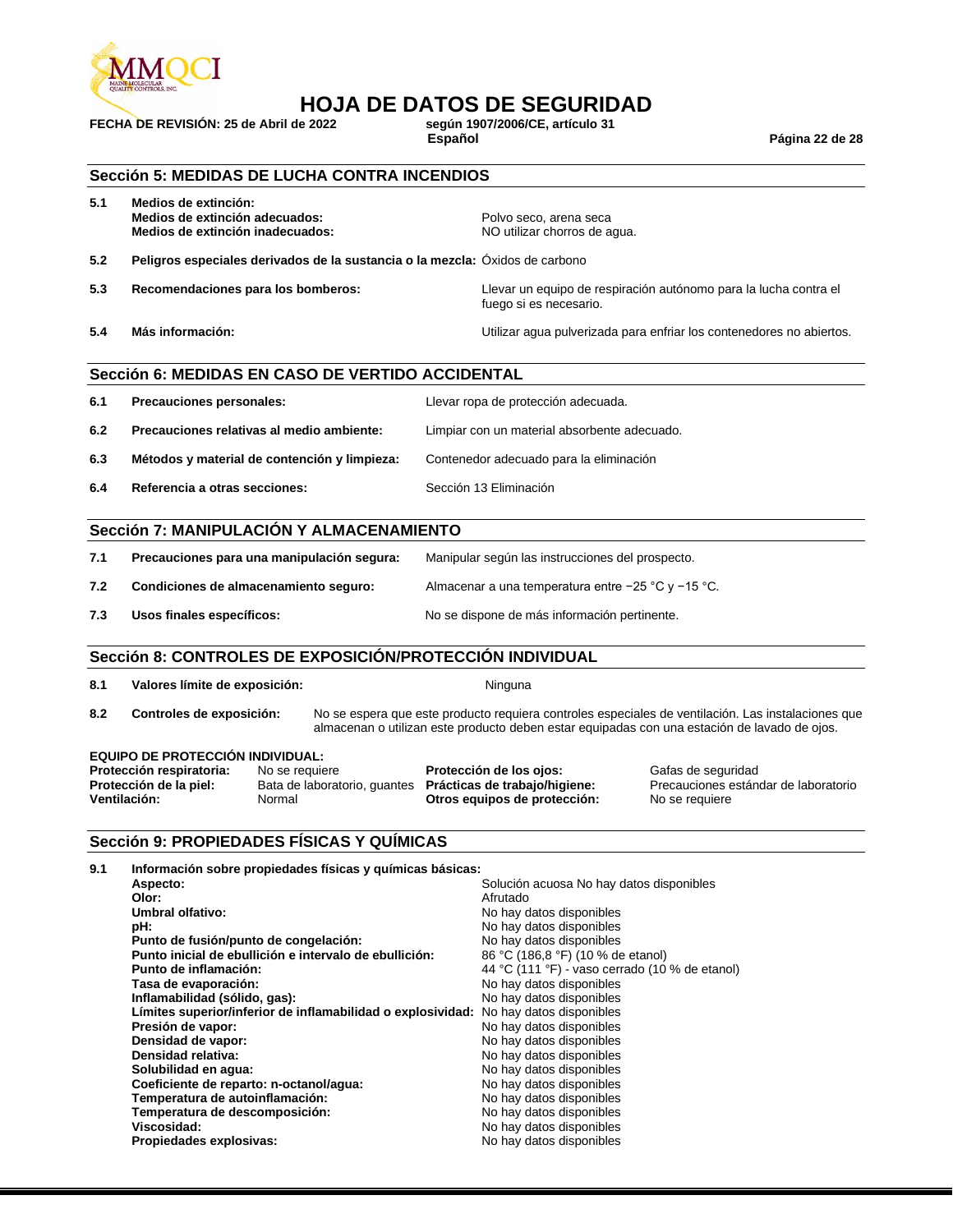

## **HOJA DE DATOS DE SEGURIDAD**<br>e 2022<br>e 2022

**FECHA DE REVISIÓN: 25 de Abril de 2022 según 1907/2006/CE, artículo 31**

**Español Página 23 de 28**

**Propiedades comburentes:** No hay datos disponibles

**9.2 Información adicional: No hay datos disponibles No hay datos disponibles** 

### **Sección 10: ESTABILIDAD Y REACTIVIDAD**

| 10.1              | Reactividad:                                                                   | No se dispone de más información pertinente.               |
|-------------------|--------------------------------------------------------------------------------|------------------------------------------------------------|
| 10.2 <sub>1</sub> | Estabilidad química Descomposición térmica/<br>condiciones que deben evitarse: | No se descompone si se utiliza según las especificaciones. |
| 10.3              | Posibilidad de reacciones peligrosas:                                          | No se conocen reacciones peligrosas.                       |
| 10.4              | Condiciones que deben evitarse:                                                | No se dispone de más información pertinente.               |
| 10.5              | <b>Materiales incompatibles:</b>                                               | No se dispone de más información pertinente.               |
| 10.6              | Productos de descomposición peligrosos:                                        | No se conocen productos de descomposición peligrosos.      |

### **Sección 11: INFORMACIÓN TOXICOLÓGICA**

| 11.1 | Información sobre los efectos toxicológicos: |                                                                            |  |  |
|------|----------------------------------------------|----------------------------------------------------------------------------|--|--|
|      | Toxicidad aguda:                             | Según los datos disponibles, no se cumplen los criterios de clasificación. |  |  |
| 11.2 | Efecto irritante primario:                   |                                                                            |  |  |
|      | Corrosión/irritación cutánea:                | Según los datos disponibles, no se cumplen los criterios de clasificación. |  |  |
|      | Lesión/irritación ocular grave:              | Según los datos disponibles, no se cumplen los criterios de clasificación. |  |  |

### Sensibilización respiratoria o cutánea: Según los datos disponibles, no se cumplen los criterios de clasificación. **11.2 Efectos CMR (carcinogenicidad, mutagenicidad y toxicidad para la reproducción):**

| $\blacksquare$ |                                       | Liectos GMN (Carcinogeniciuau, mutageniciuau y toxiciuau para la reproducción). |
|----------------|---------------------------------------|---------------------------------------------------------------------------------|
|                | Mutagenicidad en células germinales:  | Según los datos disponibles, no se cumplen los criterios de clasificación.      |
|                | Carcinogenicidad:                     | Según los datos disponibles, no se cumplen los criterios de clasificación.      |
|                | Toxicidad para la reproducción:       | Según los datos disponibles, no se cumplen los criterios de clasificación.      |
|                | Toxicidad específica en determinados  |                                                                                 |
|                | órganos (STOT) - exposición única:    | Según los datos disponibles, no se cumplen los criterios de clasificación.      |
|                | Toxicidad específica en determinados  |                                                                                 |
|                | órganos (STOT) - exposición repetida: | Según los datos disponibles, no se cumplen los criterios de clasificación.      |
|                | Peligro de aspiración:                | Según los datos disponibles, no se cumplen los criterios de clasificación.      |
|                |                                       |                                                                                 |

### **Sección 12: INFORMACIÓN ECOLÓGICA**

| 12.1 | Toxicidad:<br>Toxicidad acuática:                                                         | Se considera que tiene una baja toxicidad para los organismos acuáticos.                                                                                       |
|------|-------------------------------------------------------------------------------------------|----------------------------------------------------------------------------------------------------------------------------------------------------------------|
| 12.2 | Persistencia y degradabilidad:                                                            | Fácilmente biodegradable.                                                                                                                                      |
| 12.3 | Potencial de bioacumulación:                                                              | Bajo potencial de bioacumulación.                                                                                                                              |
| 12.4 | Movilidad en el suelo:                                                                    | Soluble en agua, reparto en fase acuosa. Desaparece en un corto periodo de tiempo<br>mediante evaporación y disolución. Se absorbe mal en suelos y sedimentos. |
| 12.5 | Resultados de la valoración PBT y mPmB:<br>PBT:<br>No procede.<br>$mPmB$ :<br>No procede. |                                                                                                                                                                |
| 12.6 | Otros efectos adversos:                                                                   | No se dispone de más información pertinente.                                                                                                                   |

### **Sección 13: CONSIDERACIONES RELATIVAS A LA ELIMINACIÓN**

**13.1 Métodos para el tratamiento de residuos:**Deseche el producto no utilizado, la sustancia derramada y los residuos en el contenedor de basura normal.

| 13.2 | Envases contaminados:             |                                                  |  |  |
|------|-----------------------------------|--------------------------------------------------|--|--|
|      | Recomendación:                    | Eliminar de acuerdo con la normativa oficial.    |  |  |
|      | Producto de limpieza recomendado: | Agua, si es necesario con productos de limpieza. |  |  |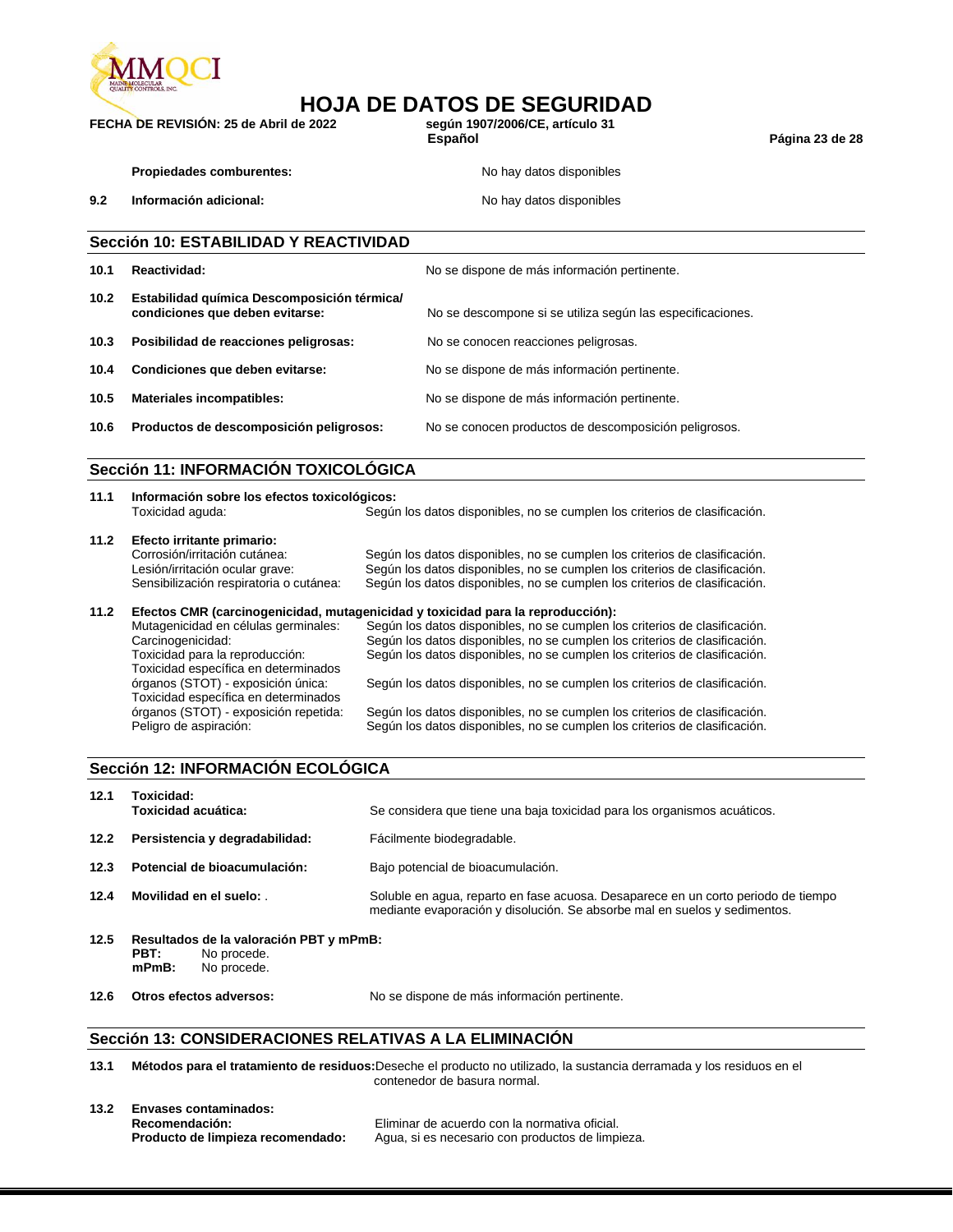

## **HOJA DE DATOS DE SEGURIDAD**

**FECHA DE REVISIÓN: 25 de Abril de 2022** 

**Español Página 24 de 28**

### **Sección 14: INFORMACIÓN RELATIVA AL TRANSPORTE**

| 14.1 | Número de las Naciones Unidas:                                                  | ADR, ADN, IMDG, IATA:       | No regulado |
|------|---------------------------------------------------------------------------------|-----------------------------|-------------|
| 14.2 | Designación oficial de transporte de las Naciones Unidas: ADR, ADN, IMDG, IATA: |                             | No regulado |
| 14.3 | Clase(s) de peligro para el transporte:                                         | Clase ADR, ADN, IMDG, IATA: | No regulado |
| 14.4 | Grupo de embalaje:                                                              | ADR, IMDG, IATA:            | No regulado |
| 14.5 | Peligros para el medio ambiente:                                                | Contaminante marino:        | No          |
| 14.6 | Precauciones particulares para el usuario:                                      |                             | No procede  |
| 14.7 | Transporte a granel según el Anexo II del Convenio Marpol y del Código IBC:     |                             | No procede  |

**Sección 15: INFORMACIÓN REGLAMENTARIA**

**15.1 Reglamentación y legislación en materia de seguridad, salud y medio ambiente específicas para la sustancia o la mezcla: Directiva 2012/18/UE:**

**Sustancias peligrosas designadas - ANEXO I:** Ninguno de los ingredientes aparece en la lista.

**Normativa nacional:**

Clase de peligro para el agua 1 (autoclasificación): ligeramente peligroso para el agua.

**15.2 Evaluación de la seguridad química:** No se ha llevado a cabo ninguna evaluación de la seguridad química.

| <b>Nombre</b>      | N.º CE    | N.º índice   | N.º CAS | %  | <b>Clasificación</b> | Etiquetado      |
|--------------------|-----------|--------------|---------|----|----------------------|-----------------|
| auimico            |           |              |         |    | Símbolo              | <b>Frases R</b> |
| Alcohol<br>etílico | 200-578-6 | 603-002-00-5 | 64-17-5 | 10 | Ninguna              | Ninguna         |

**Propuesta 65 de California:** Este producto no contiene ninguna sustancia incluida en la lista de California de posibles carcinógenos o carcinógenos conocidos.

**Evaluación de la seguridad química:** Respete las normas generales de seguridad del laboratorio al manipular productos químicos.

### **Sección 16: OTRA INFORMACIÓN**

Hoja de datos de seguridad preparada por: MMQCI Fecha de preparación: Abril de 2022

BioFire es una marca comercial de BioFire Diagnostics, LLC

Descargo de responsabilidad: La información contenida en esta hoja de datos de seguridad se proporciona solo para uso a modo de guía. La hoja de datos de seguridad ha sido cuidadosamente preparada a partir de referencias y pruebas que se consideran fiables; sin embargo, MMQCI no garantiza la exactitud e integridad de los datos. Cualquier uso de los datos debe seguir la normativa federal, estatal y local aplicable.

### *Abreviaturas y acrónimos:*

*ADR: Accord européen sur le transport des marchandises dangereuses par Route (Acuerdo europeo relativo al transporte internacional de mercancías peligrosas por carretera)*

*IMDG: Código marítimo internacional de mercancías peligrosas*

*IATA: Asociación Internacional de Transporte Aéreo*

*GHS: Sistema Globalmente Armonizado de clasificación y etiquetado de productos químicos*

*EINECS: Inventario europeo de sustancias químicas comerciales existentes*

*ELINCS: Lista europea de sustancias químicas notificadas*

*CAS: Servicio de resúmenes químicos (división de la American Chemical Society)*

*PBT: Persistente, Bioacumulable y Tóxico*

*mPmB: Muy persistente y muy bioacumulable*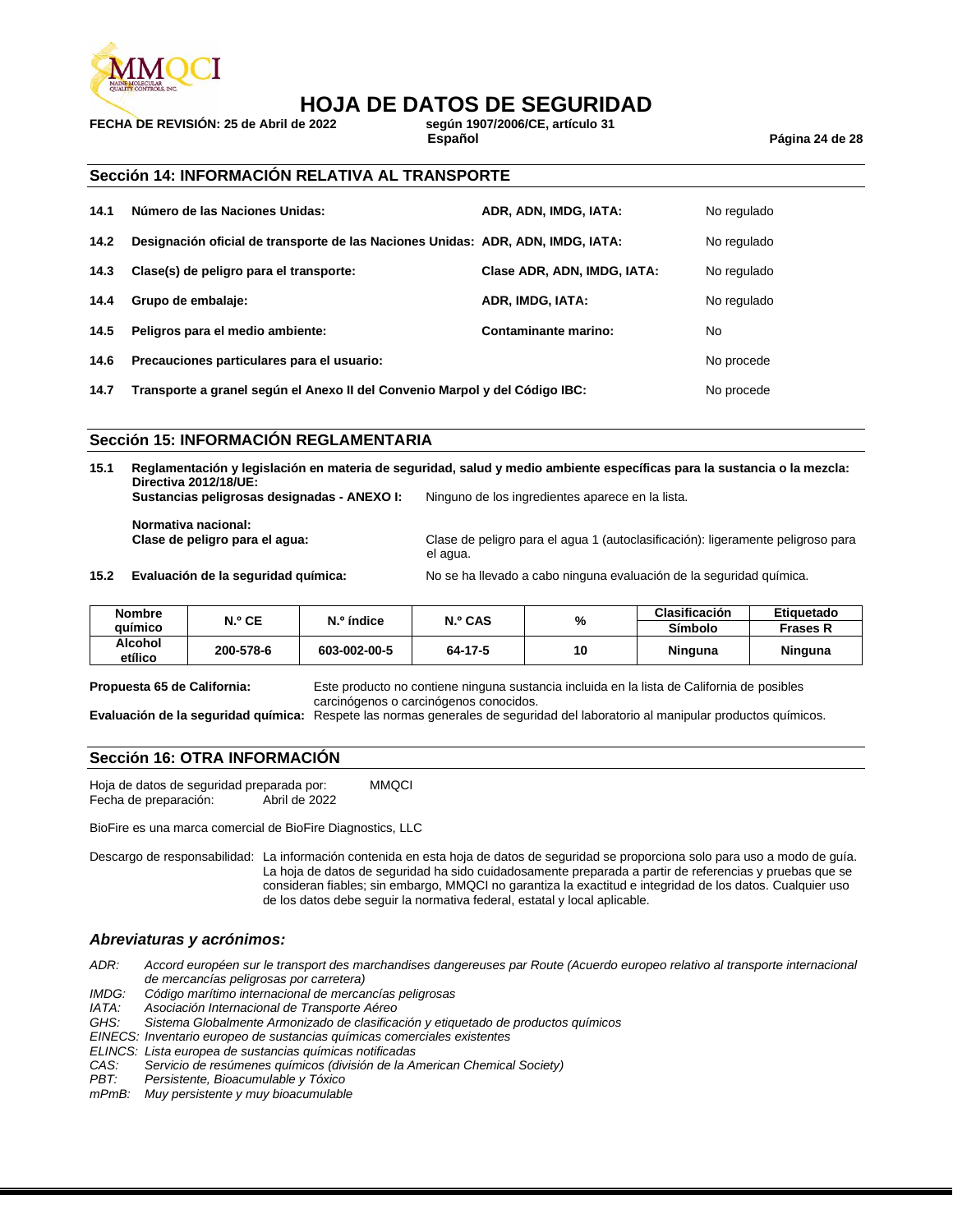

**REVISIEDATUM: 25 April 2022 overeenkomstig 1907/2006/EG, artikel 31**

**Nederlands Pagina 25 van 28**

### **Sectie 1: IDENTIFICATIE VAN DE STOF OF HET MENGSEL EN VAN DE VENNOOTSCHAP/ONDERNEMING**

| 1.1 Productidentificatiecode |                                              |
|------------------------------|----------------------------------------------|
| Handelsnaam:                 | BioFire® RP2.1/RP2.1 plus Control Panel M441 |
| Artikelnummer:               | M441. M441-OUS                               |

**1.2** Relevant geïdentificeerd gebruik van de stof of het mengsel en ontraden gebruik: Gebruikssector SU20 Gezondheidsdiensten Toepassing van de stof of het mengsel

**1.3**. Het BioFire RP2.1/RP2.1plus Control Panel M441 is bedoeld voor in-vitrogebruik als referentiemateriaal om de detectie en identificatie te controleren van virale en bacteriële targets van de ademhalingswegen in nasofarynxswabs (NPS), verkregen van personen die worden verdacht van infecties van de ademhalingswegen.

**GEGEVENS OVER DE VERSTREKKER VAN HET VEILIGHEIDSINFORMATIEBLAD, FABRIKANT/LEVERANCIER: Maine Molecular Quality Controls, Inc (MMQCI) Telefoonnummer van de fabrikant Faxnummer van de fabrikant** 23 Mill Brook Rd Saco, Maine 04072 (USA) E-mail: info@mmqci.com [www.mmqci.com](http://www.mmqci.com/)

**1.4 Telefoonnummer voor noodgevallen**: 207-885-1072 (EST 8:30-17:00)

### **Sectie 2: IDENTIFICATIE VAN GEVA(A)R(EN)**

| 2.1 Indeling van de stof of het mengsel:<br>Indeling overeenkomstig Verordening (EG) nr. 1272/2008:                                                                      | Niet van toepassing<br>Niet van toepassing                        |
|--------------------------------------------------------------------------------------------------------------------------------------------------------------------------|-------------------------------------------------------------------|
| 2.2 Label-elementen:<br>Etikettering overeenkomstig Verordening (EG) nr. 1272/2008: Niet van toepassing<br>Gevarenpictogrammen:<br>Signaalwoord:<br>Gevarenaanduidingen: | Niet van toepassing<br>Niet van toepassing<br>Niet van toepassing |

**2.3 Andere gevaren: Resultaten van PBT- en zPzB-beoordeling: PBT:** Niet van toepassing<br> **vPvB:** Niet van toepassing **Niet van toepassing** 

Dit product wordt niet beschouwd als ontvlambaar onder normale laboratoriumomstandigheden, gebaseerd op studies uitgevoerd door MMQCI.

### **Sectie 3: SAMENSTELLING/INFORMATIE OVER INGREDIËNTEN**

#### **3.1 Scheikundige karakterisering: Mengsels**

| Scheikundige        | EC-nr.    | Index-nr.    | CAS-nr. | %  | Indelina | Etikettering |
|---------------------|-----------|--------------|---------|----|----------|--------------|
| naam                |           |              |         |    | Svmbool  | R-frasen     |
| <b>Ethvlalcohol</b> | 200-578-6 | 603-002-00-5 | 64-17-5 | 10 | Geen     | Geen         |

### **Sectie 4: EERSTEHULPMAATREGELEN**

| 4.1 | Beschrijving van de eerstehulpmaatregelen:                                                     |  |  |
|-----|------------------------------------------------------------------------------------------------|--|--|
|     | Algemene informatie: Geen speciale maatregelen nodig.                                          |  |  |
|     | Na inademing:<br>Zorg voor frisse lucht; raadpleeg een arts in geval van klachten.             |  |  |
|     | Over het algemeen irriteert het product de huid niet.<br>Na huidcontact:                       |  |  |
|     | Spoel het geopende oog gedurende enkele minuten onder stromend water.<br>Na oogcontact:        |  |  |
|     | Na het inslikken:<br>Spoel de mond met water. Zoek medische hulp en zorg voor passende nazorg. |  |  |
|     |                                                                                                |  |  |

**4.2 Belangrijkste symptomen en effecten, zowel acuut als vertraagd:** Oogirritatie

**4.3 Indicatie van onmiddellijke medische aandacht en speciale vereiste behandeling:** Geen verdere relevante informatie beschikbaar.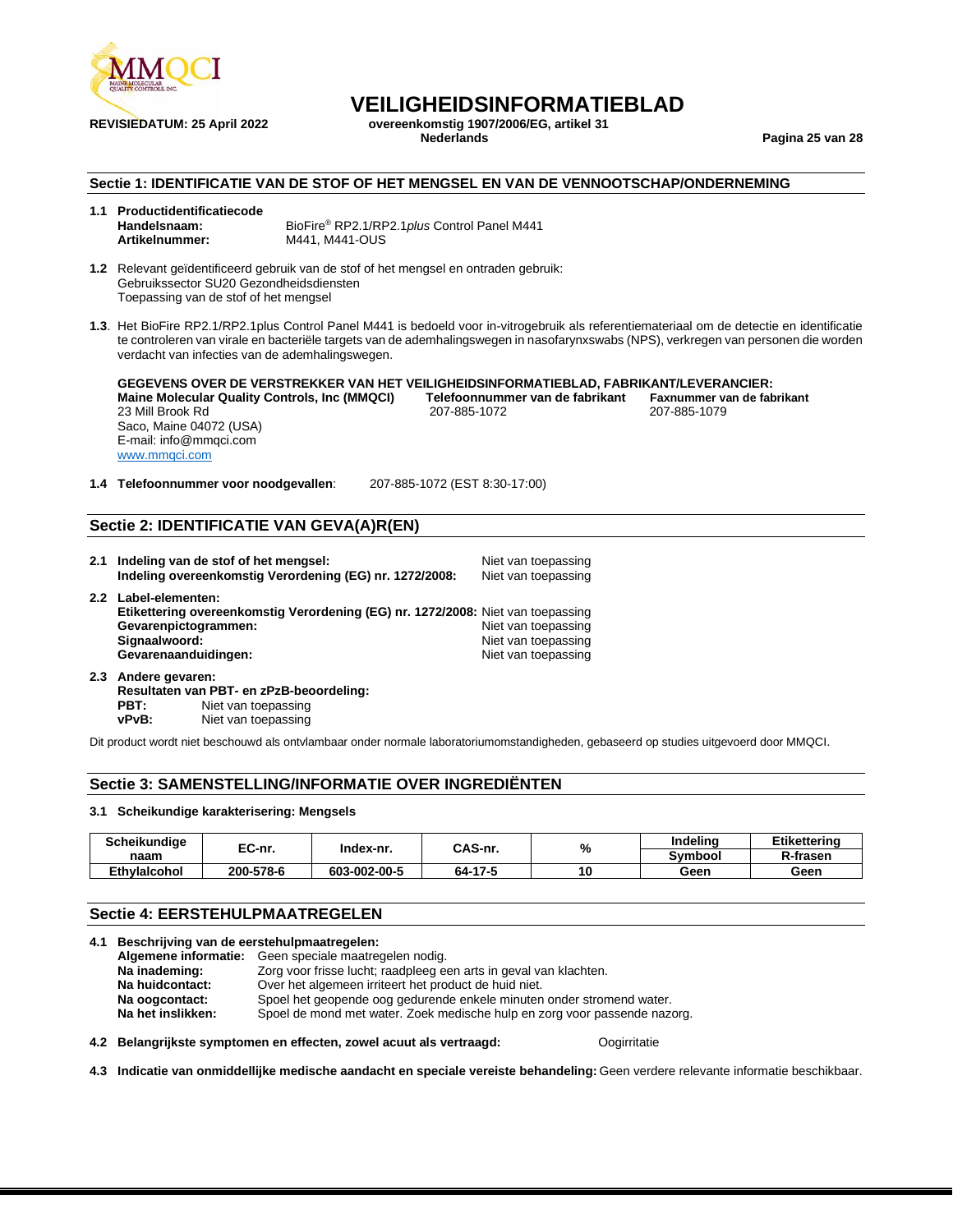

**REVISIEDATUM: 25 April 2022 overeenkomstig 1907/2006/EG, artikel 31**

**Nederlands Pagina 26 van 28**

### **Sectie 5: BRANDBESTRIJDINGSMAATREGELEN**

| 5.1 | Blusmiddelen:<br>Geschikte blusmiddelen:<br>Ongeschikte blusmiddelen: | Droog poeder, Droog zand<br>Gebruik GEEN waterstraal.                               |
|-----|-----------------------------------------------------------------------|-------------------------------------------------------------------------------------|
| 5.2 |                                                                       | Speciale gevaren die door de stof of het mengsel worden veroorzaakt: Koolstofoxiden |
| 5.3 | Advies voor brandweerlieden:                                          | Draag indien nodig onafhankelijke ademhalingsapparatuur voor brandbestrijding.      |

**5.4 Verdere informatie:** Gebruik waterspray om ongeopende containers te koelen.

### **Sectie 6: MAATREGELEN BIJ ONBEDOELD VRIJKOMEN**

| 6.1  | Persoonlijke voorzorgsmaatregelen:                | Draag geschikte beschermende kleding.       |
|------|---------------------------------------------------|---------------------------------------------|
| 6.2  | Voorzorgsmaatregelen m.b.t. het milieu:           | Opvegen met geschikt absorberend materiaal. |
| 6.3  | Insluitings- en reinigingsmethoden en -materiaal: | Normale afvalcontainer                      |
| 6.4. | Verwijzing naar andere secties:                   | Sectie 13 Verwijdering                      |
|      | <b>Sectie 7: BEHANDELING EN OPSLAG</b>            |                                             |

|  |  |  |  | and the contract of the contract of the contract of the contract of the contract of the contract of |  |  |  |
|--|--|--|--|-----------------------------------------------------------------------------------------------------|--|--|--|
|  |  |  |  |                                                                                                     |  |  |  |
|  |  |  |  |                                                                                                     |  |  |  |

| 7.1 | Voorzorgsmaatregel voor het veilig hanteren van de stof: Hanteren volgens de instructies op de bijsluiter. |                                                |
|-----|------------------------------------------------------------------------------------------------------------|------------------------------------------------|
| 7.2 | Voorwaarden voor een veilige opslag:                                                                       | Bewaren bij -25 °C tot -15 °C.                 |
| 7.3 | Specifiek(e) eindgebruik(en):                                                                              | Geen verdere relevante informatie beschikbaar. |

### **Sectie 8: BLOOTSTELLINGSCONTROLES / PERSOONLIJKE BESCHERMING**

8.1 **Grenswaarden voor blootstelling:** Geen

**8.2 Blootstellingscontroles:** Dit product zal naar verwachting geen speciale ventilatiemaatregelen vereisen. Inrichtingen waar dit product wordt opgeslagen of gebruikt, moeten zijn uitgerust met een oogspoelstation.

| PERSOONLIJKE BESCHERMENDE UITRUSTING: |                               |                                              |                                                 |  |  |  |
|---------------------------------------|-------------------------------|----------------------------------------------|-------------------------------------------------|--|--|--|
| Bescherming ademhalingswegen:         | Niet vereist                  | Oogbescherming:                              | Veiligheidsbril                                 |  |  |  |
| Huidbescherming:                      | Laboratoriumias, handschoenen | Werk- en hygiënepraktijken:                  | Standaardvoorzorgs-<br>maatregelen laboratorium |  |  |  |
| <b>Ventilatie:</b>                    | Normaal                       | Andere beschermende uitrusting: Geen vereist |                                                 |  |  |  |

### **Sectie 9 – NATUURKUNDIGE EN SCHEIKUNDIGE EIGENSCHAPPEN**

| 9.1 | Informatie over basale natuurkundige en scheikundige eigenschappen: |                                                  |  |  |  |
|-----|---------------------------------------------------------------------|--------------------------------------------------|--|--|--|
|     | Verschijning:                                                       | Waterachtige oplossing Geen gegevens beschikbaar |  |  |  |
|     | Geur:                                                               | Fruitachtig                                      |  |  |  |
|     | Geurdrempel:                                                        | Geen gegevens beschikbaar                        |  |  |  |
|     | pH:                                                                 | Geen gegevens beschikbaar                        |  |  |  |
|     | Smeltpunt/vriespunt:                                                | Geen gegevens beschikbaar                        |  |  |  |
|     | Initieel kookpunt en kooktraject:                                   | 86 °C (186,8 °F) (10% ethanol)                   |  |  |  |
|     | Vlampunt:                                                           | 44 °C (111 °F) - gesloten beker (10% ethanol)    |  |  |  |
|     | Verdampingssnelheid:                                                | Geen gegevens beschikbaar                        |  |  |  |
|     | Ontvlambaarheid (vast, gas):                                        | Geen gegevens beschikbaar                        |  |  |  |
|     | Bovenste/onderste limieten ontvlambaarheid of explosie:             | Geen gegevens beschikbaar                        |  |  |  |
|     | Dampspanning:                                                       | Geen gegevens beschikbaar                        |  |  |  |
|     | Dampdichtheid:                                                      | Geen gegevens beschikbaar                        |  |  |  |
|     | <b>Relatieve dichtheid:</b>                                         | Geen gegevens beschikbaar                        |  |  |  |
|     | Oplosbaarheid in water:                                             | Geen gegevens beschikbaar                        |  |  |  |
|     | Partitiecoëfficiënt: n-octanol/water:                               | Geen gegevens beschikbaar                        |  |  |  |
|     | Zelfontbrandingstemperatuur:                                        | Geen gegevens beschikbaar                        |  |  |  |
|     | Ontledingstemperatuur:                                              | Geen gegevens beschikbaar                        |  |  |  |
|     | Viscositeit:<br>Geen gegevens beschikbaar                           |                                                  |  |  |  |
|     | Explosieve eigenschappen:                                           | Geen gegevens beschikbaar                        |  |  |  |
|     | Oxidatie-eigenschappen:                                             | Geen gegevens beschikbaar                        |  |  |  |
|     |                                                                     |                                                  |  |  |  |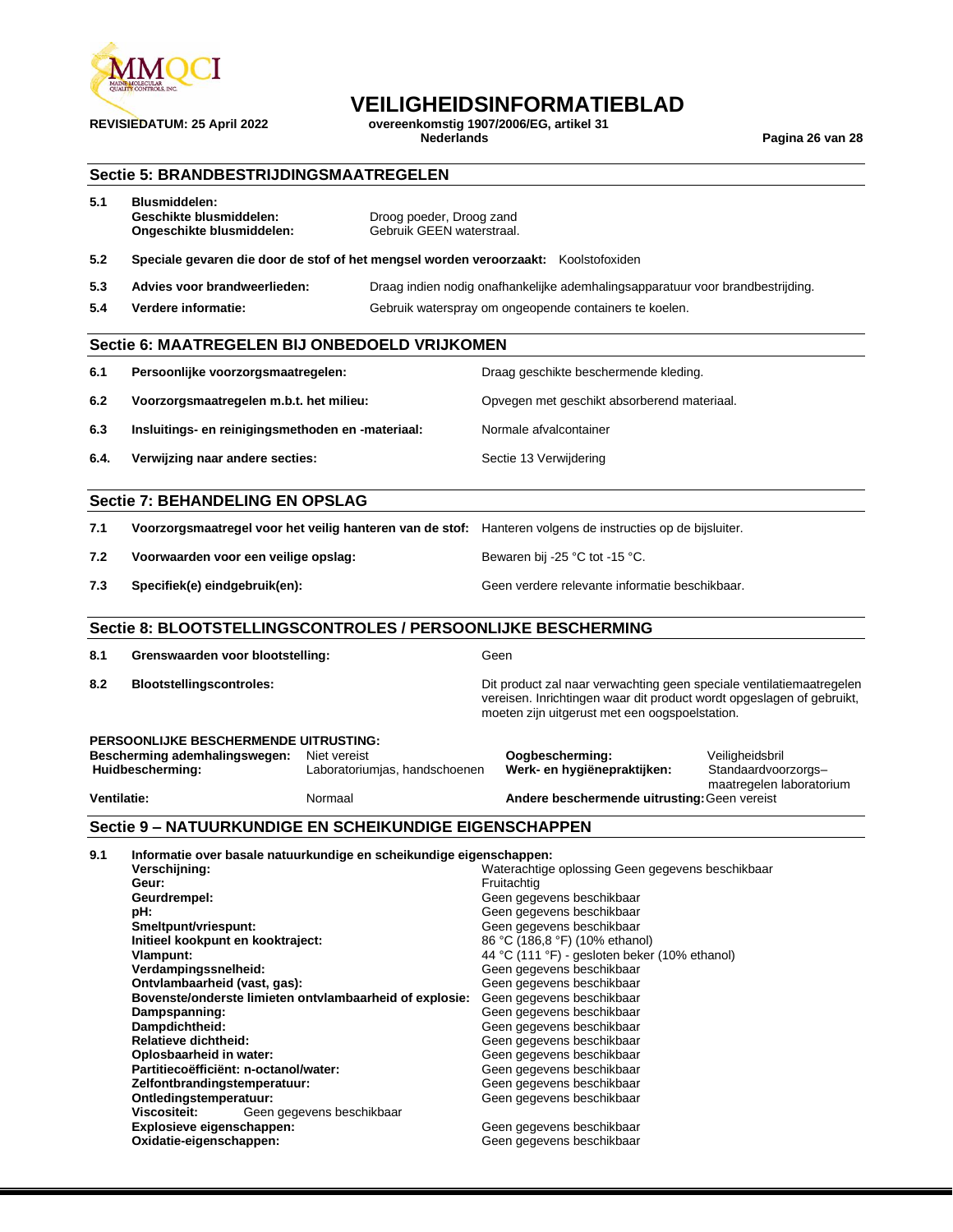

**REVISIEDATUM: 25 April 2022 overeenkomstig 1907/2006/EG, artikel 31 Nederlands Pagina 27 van 28**

**9.2 Overige informatie: COVER 2008 10:00 THE SECOND SECOND SECOND SECOND SECOND SECOND SECOND SECOND SECOND SECOND SECOND SECOND SECOND SECOND SECOND SECOND SECOND SECOND SECOND SECOND SECOND SECOND SECOND SECOND SECO** 

|                   | <b>Sectie 10 - STABILITEIT EN REACTIVITEIT</b>                               |                                                      |  |  |  |
|-------------------|------------------------------------------------------------------------------|------------------------------------------------------|--|--|--|
| 10.1              | <b>Reactiviteit:</b>                                                         | Geen verdere relevante informatie beschikbaar.       |  |  |  |
| 10.2 <sub>1</sub> | Chemische stabiliteit Thermische ontleding<br>/ te vermijden omstandigheden: | Geen ontleding bij gebruik volgens de specificaties. |  |  |  |
| 10.3              | Mogelijkheid van gevaarlijke reacties:                                       | Geen gevaarlijke reacties bekend.                    |  |  |  |
| 10.4              | Te vermijden omstandigheden:                                                 | Geen verdere relevante informatie beschikbaar.       |  |  |  |
| 10.5              | Onverdraagzame stoffen:                                                      | Geen verdere relevante informatie beschikbaar.       |  |  |  |
| 10.6              | Gevaarlijke ontledlingsproducten:                                            | Geen gevaarlijke ontledingsproducten bekend.         |  |  |  |
|                   |                                                                              |                                                      |  |  |  |

### **Sectie 11 – TOXICOLOGISCHE INFORMATIE**

| 11.1 | Informatie over toxicologische effecten: |                                                                                    |  |  |  |  |
|------|------------------------------------------|------------------------------------------------------------------------------------|--|--|--|--|
|      | Acute toxiciteit:                        | Gebaseerd op beschikbare gegevens wordt niet voldaan aan de classificatiecriteria. |  |  |  |  |
| 11.2 | <b>Primair irriterend effect:</b>        |                                                                                    |  |  |  |  |
|      | Huidcorrosie/-irritatie:                 | Gebaseerd op beschikbare gegevens wordt niet voldaan aan de classificatiecriteria. |  |  |  |  |
|      | Ernstig oogletsel/-irritatie:            | Gebaseerd op beschikbare gegevens wordt niet voldaan aan de classificatiecriteria. |  |  |  |  |
|      | Prikkeling van de                        |                                                                                    |  |  |  |  |
|      | ademhalingswegen of huid:                | Gebaseerd op beschikbare gegevens wordt niet voldaan aan de classificatiecriteria. |  |  |  |  |
| 11.2 |                                          | CMR-effecten (carcinogeniteit, mutageniteit en giftigheid voor de voortplanting):  |  |  |  |  |
|      | Mutageniciteit in geslachtscellen:       | Gebaseerd op beschikbare gegevens wordt niet voldaan aan de classificatiecriteria. |  |  |  |  |
|      | Carcinogeniciteit:                       | Gebaseerd op beschikbare gegevens wordt niet voldaan aan de classificatiecriteria. |  |  |  |  |
|      | Reproductieve toxiciteit:                | Gebaseerd op beschikbare gegevens wordt niet voldaan aan de classificatiecriteria. |  |  |  |  |
|      | STOT-éénmalige blootstelling:            | Gebaseerd op beschikbare gegevens wordt niet voldaan aan de classificatiecriteria. |  |  |  |  |

STOT-herhaaldelijke blootstelling: Gebaseerd op beschikbare gegevens wordt niet voldaan aan de classificatiecriteria. Gevaar bij inademing: Gebaseerd op beschikbare gegevens wordt niet voldaan aan de classificatiecriteria.

### **Sectie 12 – ECOLOGISCHE INFORMATIE**

| 12.1 | Toxiciteit:<br><b>Aquatische toxiciteit:</b>                                                              | Wordt beschouwd als een stof met een lage toxiciteit voor in het water levende organismen.                                                                                  |
|------|-----------------------------------------------------------------------------------------------------------|-----------------------------------------------------------------------------------------------------------------------------------------------------------------------------|
| 12.2 | Persistentie en afbreekbaarheid: Snel biologisch afbreekbaar.                                             |                                                                                                                                                                             |
| 12.3 | <b>Bioaccumulatief potentieel:</b>                                                                        | Laag bioaccumulatief potentieel.                                                                                                                                            |
| 12.4 | Mobiliteit in de bodem:                                                                                   | In water oplosbaar, valt uiteen naar waterachtige fase. Verloren binnen korte periode door<br>verdamping en verspreiding. Wordt slecht geabsorbeerd in bodem en sedimenten. |
| 12.5 | Resultaten van PBT- en vPvB-beoordeling:<br>PBT:<br>Niet van toepassing.<br>Niet van toepassing.<br>vPvB: |                                                                                                                                                                             |
| 12.6 | Andere bijwerkingen:                                                                                      | Geen verdere relevante informatie beschikbaar.                                                                                                                              |

### **Sectie 13: AANDACHTPUNTEN BIJ VERWIJDERING**

| 13.1 | Afvalverwerkingsmethoden:                                                  | Gooi ongebruikt product, gemorste stof en afval in de normale afvalcontainer.                                      |
|------|----------------------------------------------------------------------------|--------------------------------------------------------------------------------------------------------------------|
| 13.2 | Ongereinigde verpakkingen:<br>Aanbeveling:<br>Aanbevolen reinigingsmiddel: | Moet worden verwijderd met inachtneming van geldende voorschriften.<br>Water, indien nodig met reinigingsmiddelen. |